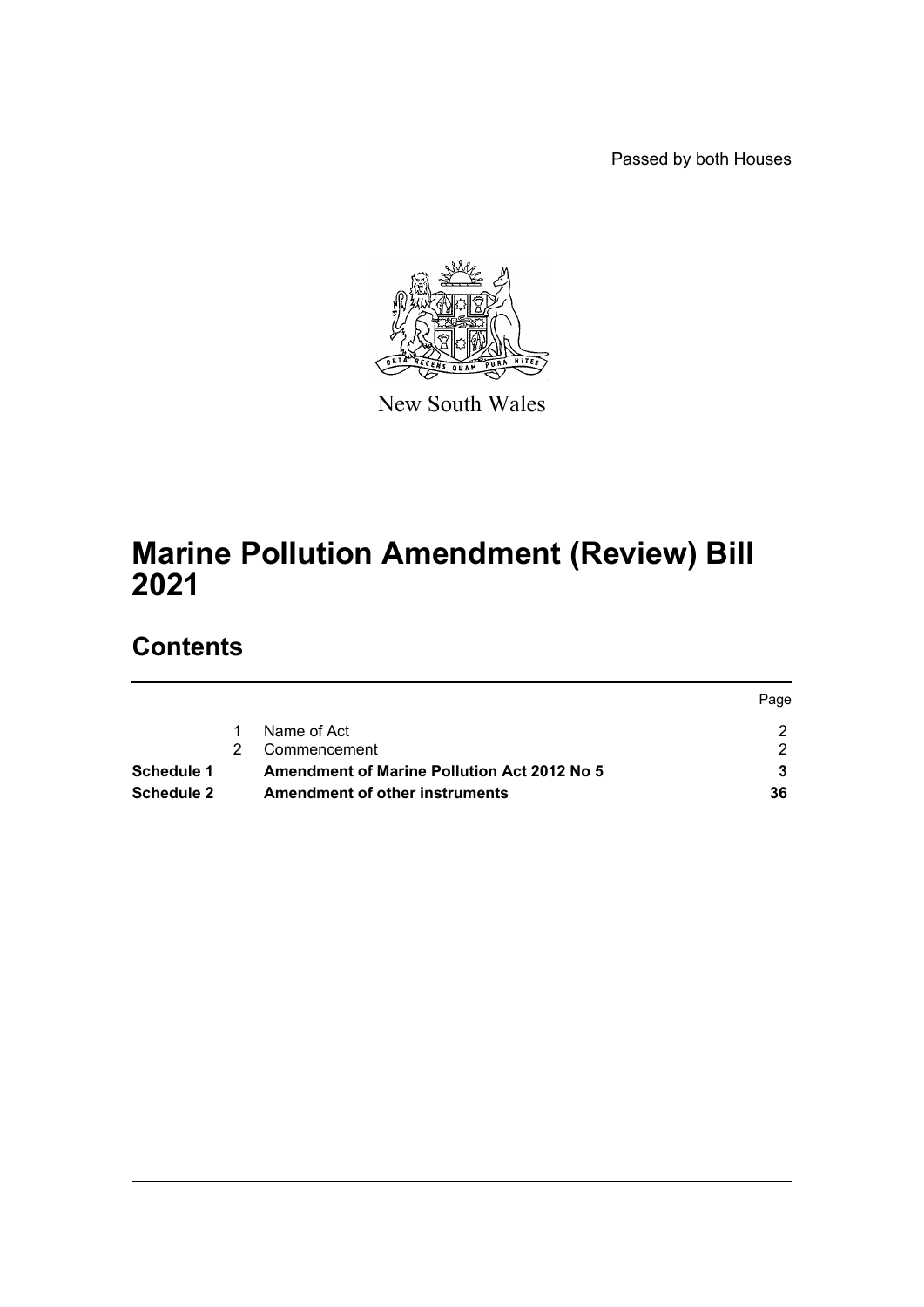*I certify that this public bill, which originated in the Legislative Assembly, has finally passed the Legislative Council and the Legislative Assembly of New South Wales.*

> *Clerk of the Legislative Assembly. Legislative Assembly, Sydney, , 2021*



New South Wales

# **Marine Pollution Amendment (Review) Bill 2021**

Act No , 2021

An Act to amend the *Marine Pollution Act 2012* to make miscellaneous amendments resulting from a review of the *Marine Pollution Act 2012*; and for related purposes.

*I have examined this bill and find it to correspond in all respects with the bill as finally passed by both Houses.*

*Assistant Speaker of the Legislative Assembly.*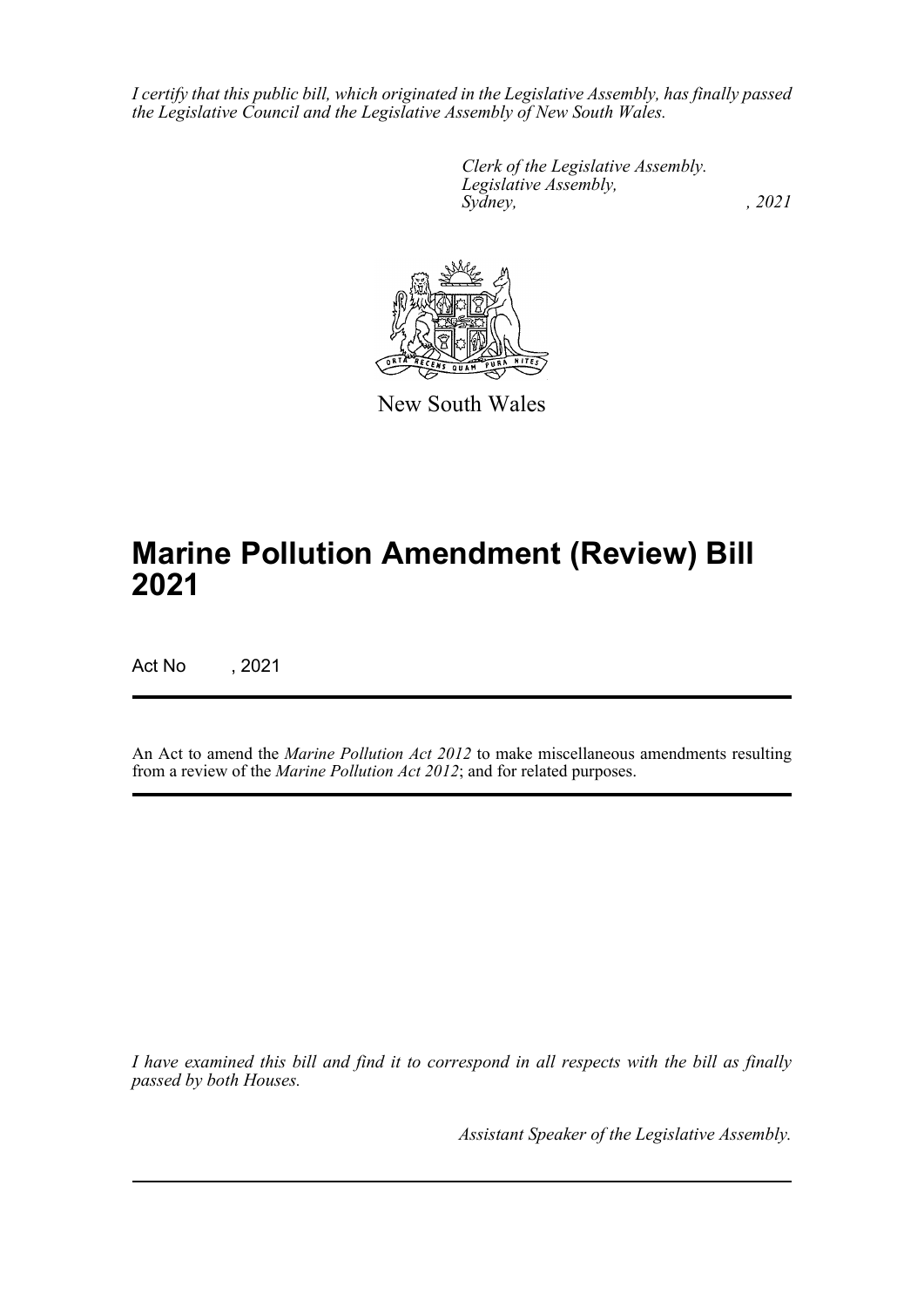Marine Pollution Amendment (Review) Bill 2021 [NSW]

# <span id="page-2-0"></span>**The Legislature of New South Wales enacts—**

### **1 Name of Act**

This Act is the *Marine Pollution Amendment (Review) Act 2021*.

### <span id="page-2-1"></span>**2 Commencement**

- (1) This Act commences on the date of assent to this Act, except as provided by this section.
- (2) Schedules 1.1[6], [66]–[70] and [93] and 2.5[2] commence on a day or days to be appointed by proclamation.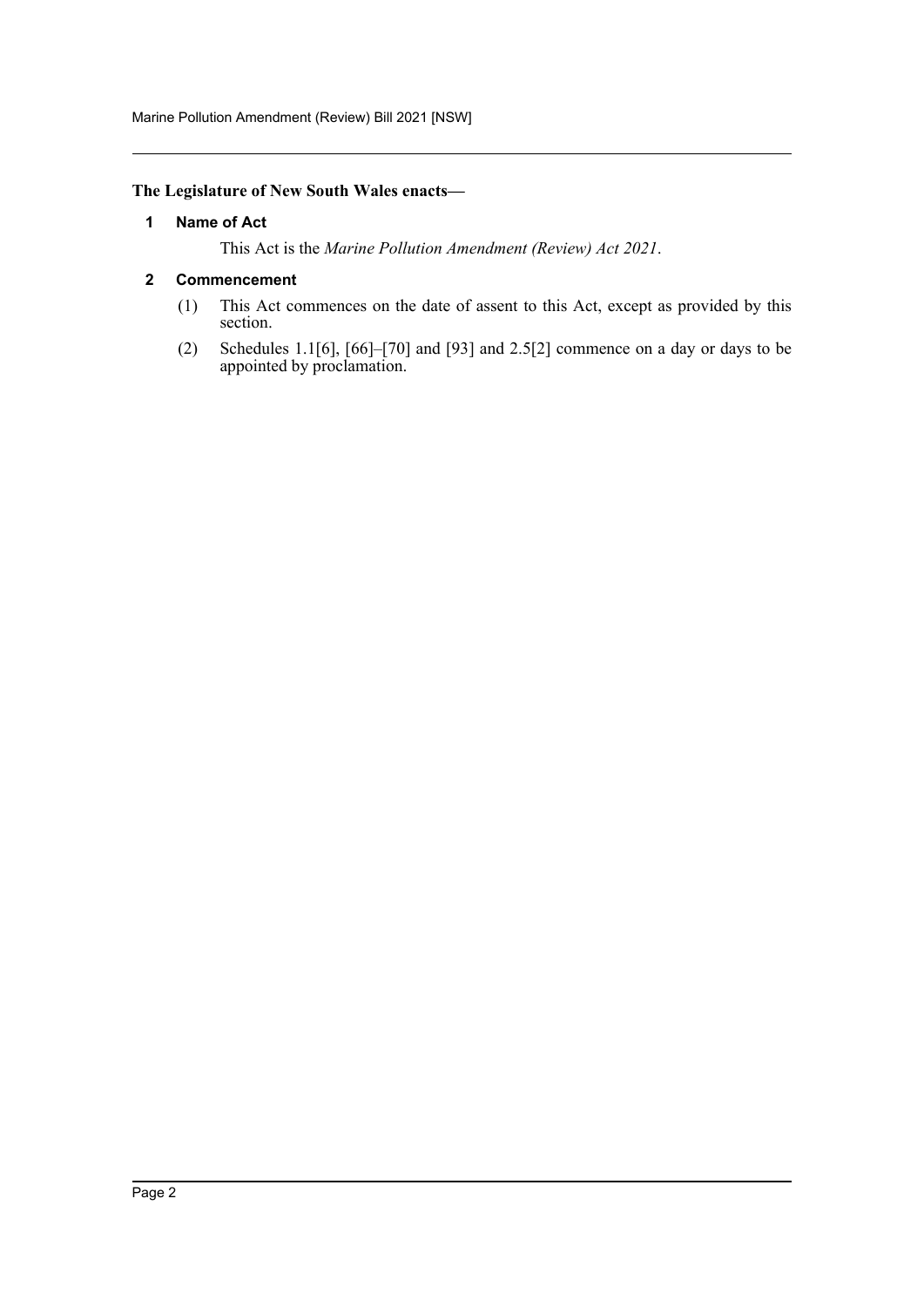# <span id="page-3-0"></span>**Schedule 1 Amendment of Marine Pollution Act 2012 No 5**

# **1.1 General amendments**

### **[1] Section 2A**

Insert after section 2—

### **2A Object of Act**

- (1) The object of this Act is to enhance the protection of New South Wales State waters from marine pollution from vessels.
- (2) This object is to be achieved primarily by giving effect to the relevant provisions of the following Annexes of MARPOL—
	- Annex I, which deals with prevention of pollution by oil,
	- Annex II, which deals with control of pollution by noxious liquid substances in bulk,
	- Annex III, which deals with prevention of pollution by harmful substances in packaged form,
	- Annex IV, which deals with prevention of pollution by sewage,
	- Annex V, which deals with prevention of pollution by garbage.
- (3) The object is also to be achieved by providing—
	- (a) an approach to protecting New South Wales State waters from ship-sourced pollutants that is complementary to the approach of the Commonwealth, and
	- (b) an effective framework for the protection of New South Wales State waters from pollution from vessels, and
	- (c) for the investigation of marine pollution incidents and for appropriate action following a marine pollution incident, and
	- (d) for the imposition of penalties on persons who pollute New South Wales State waters in contravention of this Act.

### **[2] Section 3 Definitions**

Omit the definitions of *Australian fishing vessel*, *fishing vessel*, *garbage disposal requirements placard*, *inter-State voyage*, *intra-State voyage*, *NSW certificate*, *NSW chemical tanker construction certificate*, *NSW ship construction certificate*, *pleasure vessel*, *relevant provisions of MARPOL*, *shipboard garbage management plan*, *State waters*, *trading ship* and *transfer operation*.

Insert in alphabetical order—

*garbage discharge requirements placard*, in relation to a ship, means a placard required to be displayed on the ship by section 110.

*garbage management plan*, in relation to a ship, means a plan required to be carried on board the ship by section 107.

*Port Authority of New South Wales* means the Newcastle Port Corporation established under the *Ports and Maritime Administration Act 1995*.

*recreational vessel* means a vessel used wholly for the purpose of recreational or sporting activities and not for hire or reward.

*State waters* means—

(a) coastal waters of the State, within the meaning of Part 10 of the *Interpretation Act 1987*, and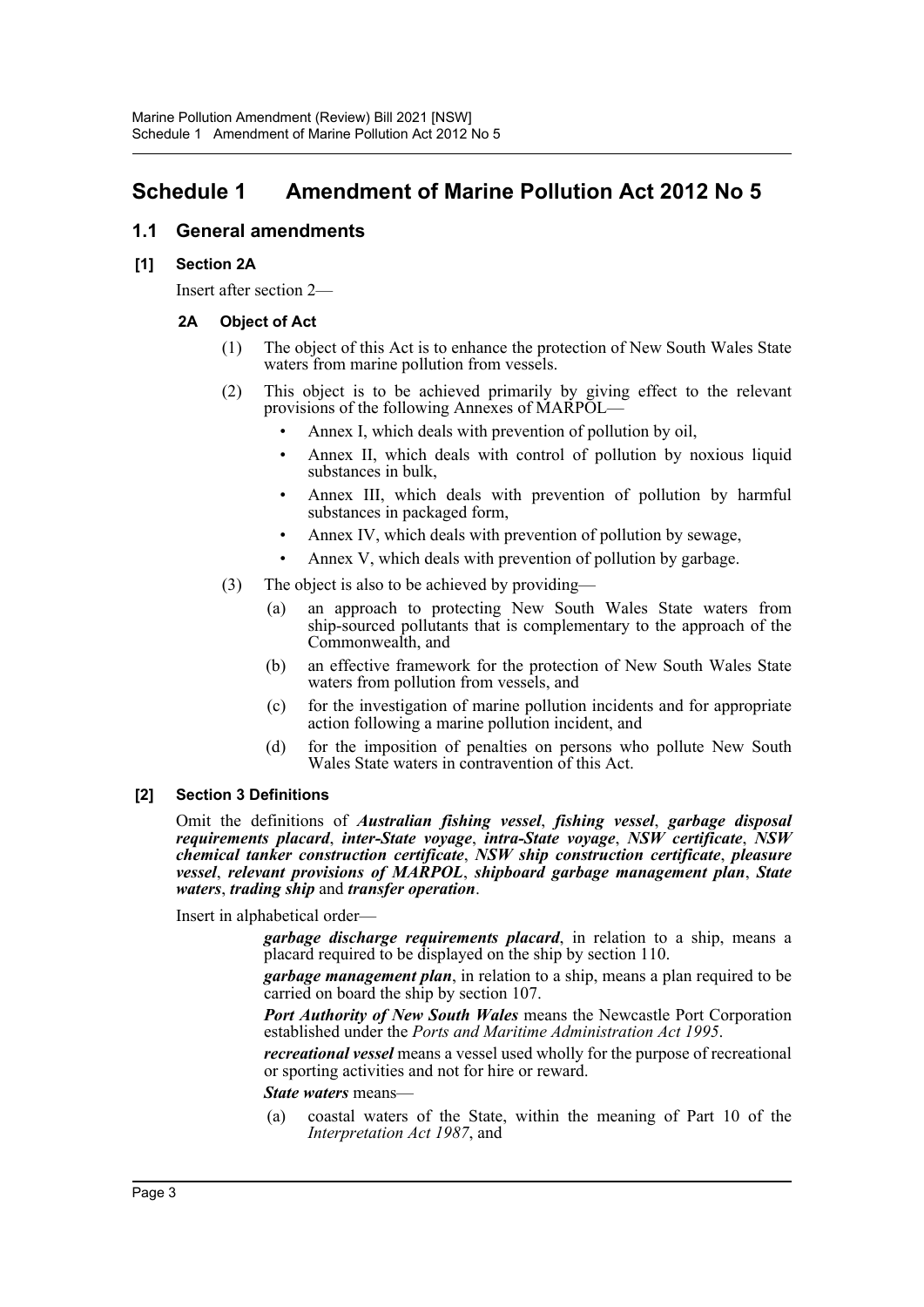- (b) waters within the limits of the State.
- *transfer operation*—see section 5A.
- **[3] Section 3, definition of "large ship", paragraphs (a) and (b)** Omit "tons" wherever occurring.
- **[4] Section 3, definition of "overseas voyage"** Omit "*Navigation Act 1912*". Insert instead "*Navigation Act 2012*".

# **[5] Section 3, definition of "ship"**

Omit "but does not include a pleasure vessel.".

- **[6] Section 3, definition of "survey authority"** Omit the definition.
- **[7] Section 3, definition of "uncategorised noxious liquid substance"**

Omit "a noxious liquid". Insert instead "a liquid".

### **[8] Sections 5A and 5B**

Insert after section 5—

### **5A Meaning of "transfer operation"**

For the purposes of this Act, *transfer operation*—

- (a) means an operation that is involved in the preparation for, or in the commencement of, carrying on or termination of, a transfer of oil or a noxious liquid substance or a combination of those substances, whether in bulk, packaged or another form, to or from a ship or a place on land, but
- (b) does not include a transfer of oil cargo at sea between oil tankers with a gross tonnage of 150 or more, to which Chapter 8 of Annex I of MARPOL applies.

### **5B References to "certified to carry"**

- (1) A reference in this Act to a ship that is certified to carry a number of persons is taken to include a ship displaying, on an Australian Builders Plate, information about the maximum number of persons the ship may carry if the ship is fitted with an Australian Builders Plate containing the information.
- (2) In this section—

*Australian Builders Plate* means a plate issued in accordance with the *National Standard for the Australian Builders Plate for Recreational Boats* developed by the National Marine Safety Committee, as in force from time to time.

# **[9] Section 6 Time when ship taken to be proceeding on voyage**

Omit "the definitions of *inter-State voyage*, *intra-State voyage* and *overseas voyage*". Insert instead "this Act".

### **[10] Section 7 References to tonnage**

Omit "Measurement" from the definition of *non-TMC ship* in section 7(2).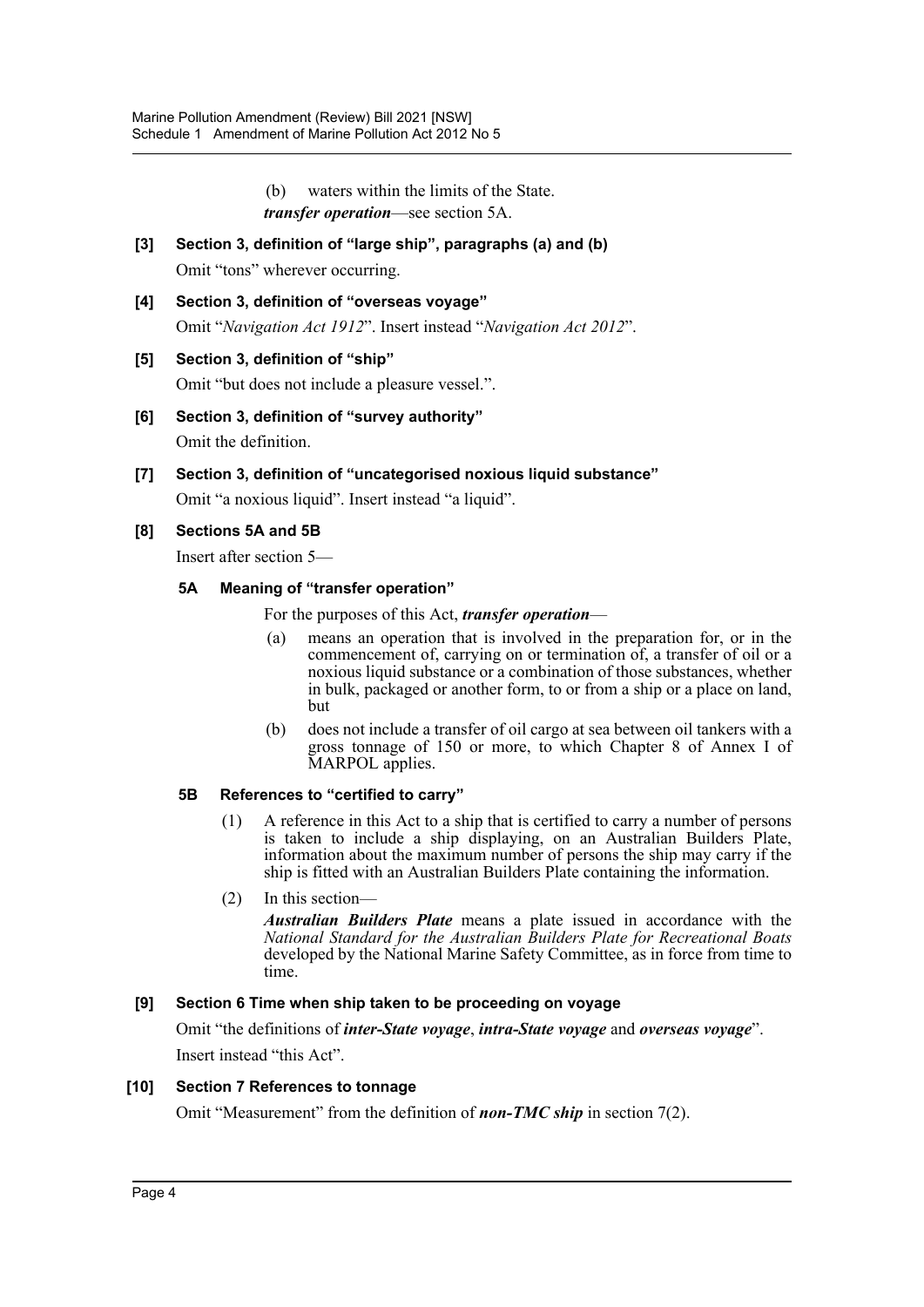### **[11] Section 7(2)**

#### Omit the definition of *Tonnage Measurement Convention*.

Insert instead—

*Tonnage Convention* has the same meaning as in the *Navigation Act 2012* of the Commonwealth.

#### **[12] Section 8 Notes**

Omit the note. Insert instead—

**Note.** To assist the reader, many provisions of this Act contain editor's notes drawing attention to the provision of MARPOL that the provision of the Act gives effect to.

#### **[13] Section 11 Detention of ships and holding of security over them: exclusion of matters from operation of Commonwealth Act**

Omit "171," from the definition of *compulsorily detained under this Act* in section 11(3).

#### **[14] Section 12 Application of Act to mixtures of marine pollutants**

Omit section 12(2). Insert instead—

- (2) If a mixture that contains more than one marine pollutant is discharged into State waters—
	- (a) if one of the pollutants discharged is garbage—see section 66A, or
	- (b) otherwise—each of the applicable Parts in relation to each of the marine pollutants in the mixture applies in relation to the mixture.

### **[15] Section 12(4), definition of "applicable Part", paragraph (d)**

Omit paragraphs (d) and (e). Insert instead—

(d) in relation to sewage—Part 6.

### **[16] Section 13 Discharge outside State waters that enters State waters**

Insert after section 13(2)—

- (3) Despite subsections (1) and (2), a person is not liable to prosecution for an offence under this Act if—
	- (a) the discharge of a marine pollutant occurs and is taken to be a discharge of the marine pollutant into State waters by operation of this section, and
	- (b) a provision of the *Protection of the Sea (Prevention of Pollution from Ships) Act 1983* of the Commonwealth applies to the discharge giving effect to the following regulations of MARPOL—
		- (i) for the discharge of oil or oily mixtures from the cargo area of an oil tanker—Regulation 34 of Annex I of MARPOL,
		- (ii) for the discharge of Category X substances—Regulations 13.2.1 and 13.6.1 of Annex II of MARPOL,
		- (iii) for the discharge of Category Y substances and Category Z substances from ships constructed on or after 1 January  $2007-$ Regulations 13.2.1 and 13.7.1 of Annex II of MARPOL,
		- (iv) for the discharge of Category Z substances from ships constructed before 1 January 2007—Regulations 13.2.1 and 13.2.2 of Annex II of MARPOL,
		- (v) for the discharge of comminuted and disinfected sewage— Regulation 11.1.1 of Annex IV of MARPOL,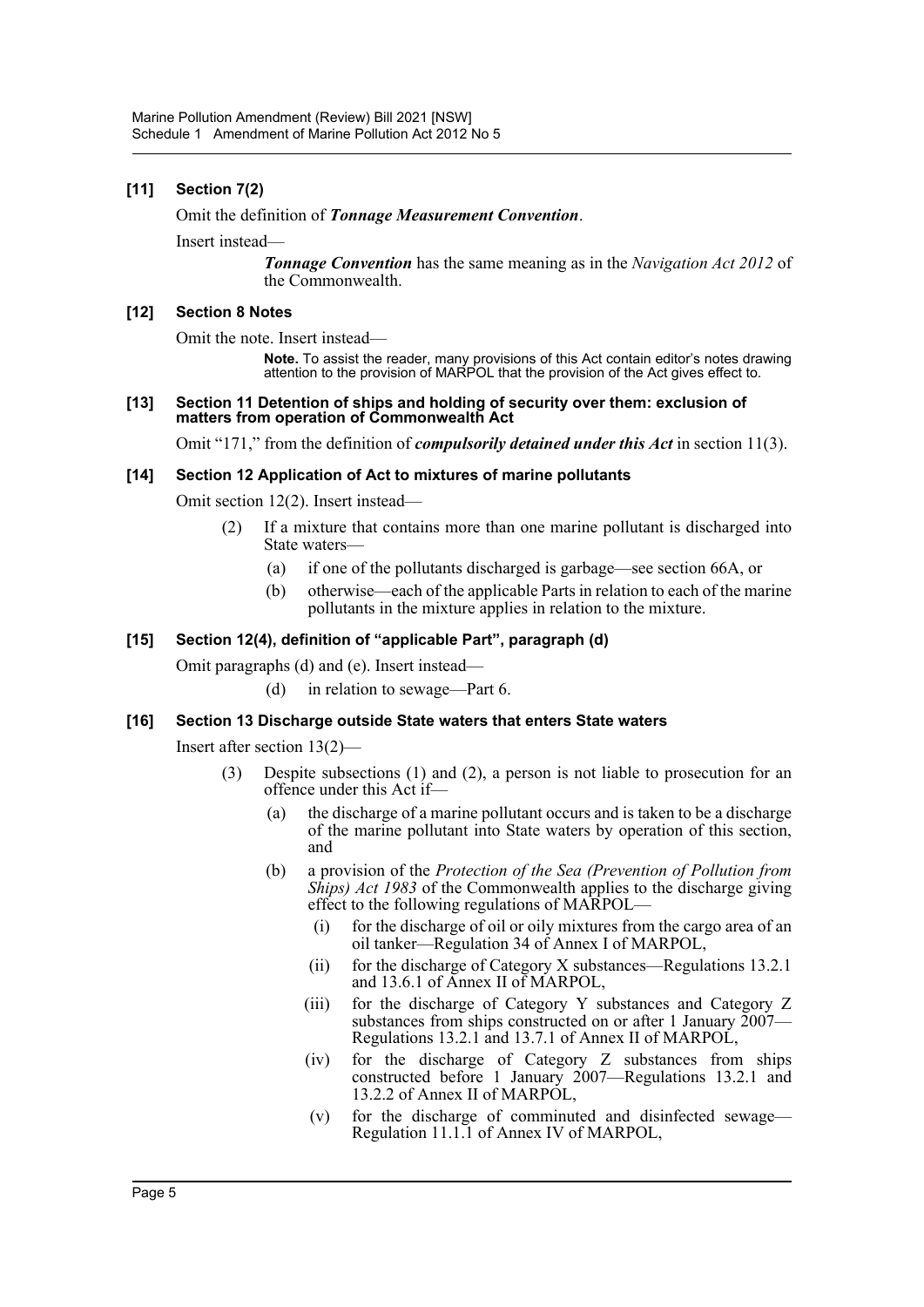- (vi) for the discharge of sewage that is not comminuted or disinfected—Regulation 11.1.1 of Annex IV of MARPOL,
- (vii) for the discharge of comminuted or ground food waste— Regulation 4.1.1 of Annex V of MARPOL,
- (viii) for the discharge of food waste that is not comminuted or ground—Regulation 4.1.2 of Annex V of MARPOL,
- (ix) for the discharge of cargo residues that cannot be recovered using commonly available methods for unloading—Regulation 4.1.3 of Annex V of MARPOL,
- (x) for the discharge of animal carcasses—Regulation 4.1.4 of Annex V of MARPOL,
- (xi) for the discharge of cleaning agents or additives contained in cargo hold, deck and external surfaces wash water—Regulation 4.2 of Annex V of MARPOL,
- (xii) for the discharge of garbage from fixed or floating platforms or other ships when alongside or within 500 metres of a fixed or floating platform—Regulation 5 of Annex V of MARPOL.

### **[17] Section 14**

Omit the section. Insert instead—

#### **14 Discharges to which Act does not apply**

- (1) This Act does not apply to the following discharges—
	- (a) the release of relevant harmful substances directly arising from the exploration, exploitation and associated off-shore processing of sea-bed mineral resources,
	- (b) the release of relevant harmful substances for purposes of legitimate scientific research into pollution abatement or control,
	- (c) dumping within the meaning of the 1996 Protocol to the *Convention on the Prevention of Marine Pollution by Dumping of Wastes and Other Matter 1972*, done at London on 7 July 1996, as amended and in force for Australia from time to time.

**Note.** The 1996 Protocol to the *Convention on the Prevention of Marine Pollution by Dumping of Wastes and Other Matter, 1972* defines *dumping* as—

- (a) any deliberate disposal into the sea of wastes or other matter from vessels, aircraft, platforms or other man-made structures at sea,
- (b) any deliberate disposal into the sea of vessels, aircraft, platforms or other man-made structures at sea,
- (c) any storage of wastes or other matter in the seabed and the subsoil thereof from vessels, aircraft, platforms or other man-made structures at sea,
- (d) any abandonment or toppling at site of platforms or other man-made structures at sea, for the sole purpose of deliberate disposal.

Under that Convention, *dumping* does not include—

- (a) the disposal into the sea of wastes or other matter incidental to, or derived from the normal operations of vessels, aircraft, platforms or other man-made structures at sea and their equipment, other than wastes or other matter transported by or to vessels, aircraft, platforms or other man-made structures at sea, operating for the purpose of disposal of such matter or derived from the treatment of such wastes or other matter on such vessels, aircraft, platforms or other man-made structures,
- (b) placement of matter for a purpose other than the mere disposal thereof, provided that such placement is not contrary to the aims of the Protocol, and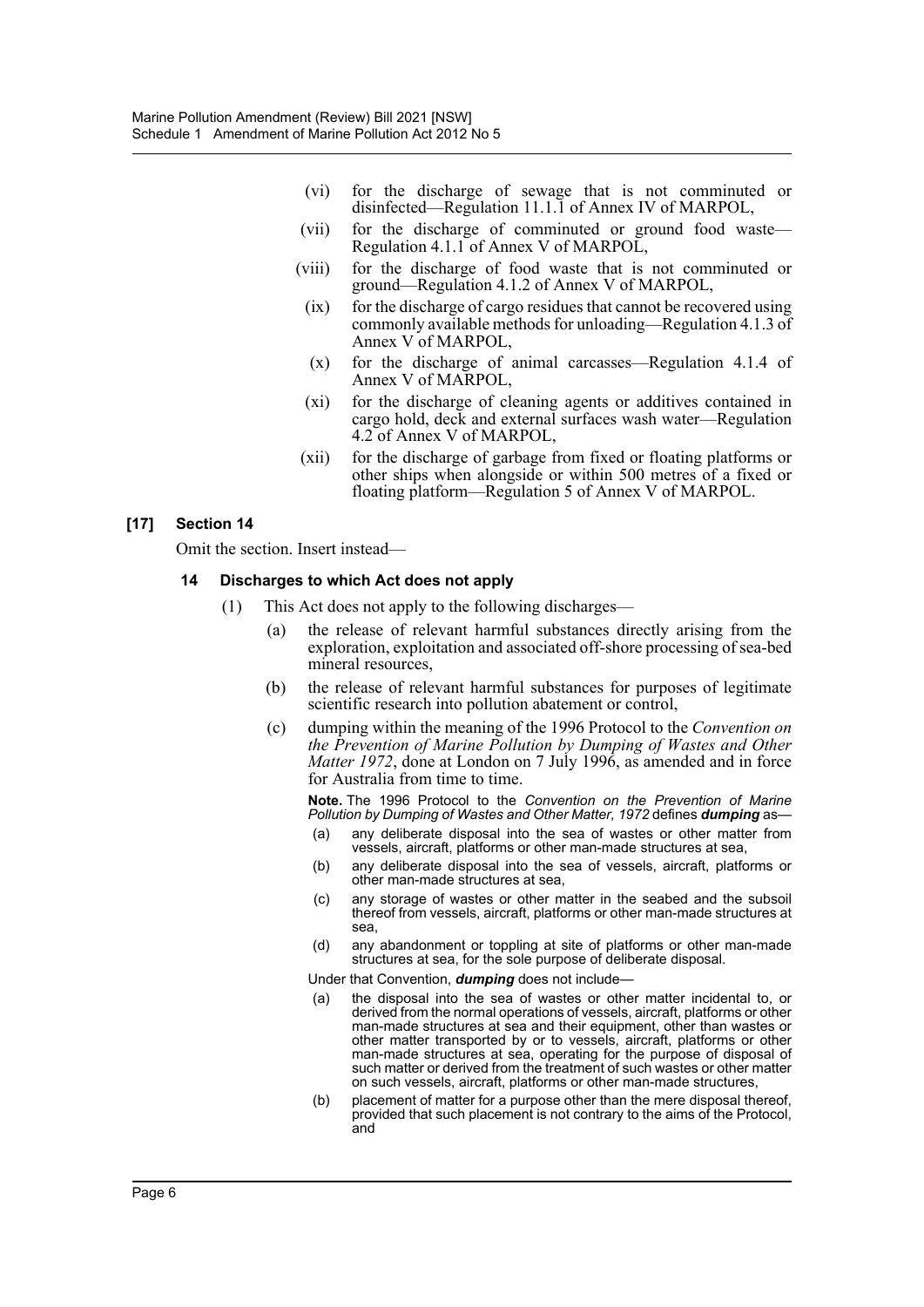(c) abandonment in the sea of matter (e.g. cables, pipelines and marine research devices) placed for a purpose other than the mere disposal thereof.

### (2) In this section *relevant harmful substances*—

- (a) means a substance which, if introduced into the sea, is liable to—
	- (i) create hazards to human health, or
	- (ii) harm living resources and marine life, or
	- (iii) damage amenities, or
	- (iv) interfere with other legitimate uses of the sea, and
- (b) includes a substance subject to control by MARPOL.

**Editor's note.** See Article 2 of the International *Convention for the Prevention of Pollution from Ships, 1973*.

### **[18] Section 22, heading**

Omit "**tonnes or more and oil tankers not within special areas** (Regs 15.2 and 15.8 of Annex I of MARPOL)" from the heading.

Insert instead "**tons or more and oil tankers**".

#### **[19] Section 22(a)**

Omit the paragraph.

#### **[20] Section 23 Defence for certain ships 400 tonnes or more and oil tankers within special areas**

Omit the section.

### **[21] Sections 27 and 28**

Insert ", or a mixture that contains an uncategorised noxious liquid substance," after "substance" wherever occurring.

#### **[22] Sections 35–39**

Omit the sections.

### **[23] Section 53 Discharge of sewage into State waters from ship prohibited**

Omit "this section" from section 53(2). Insert instead "subsection (1)".

#### **[24] Section 53(3)**

Insert after subsection (2)—

(3) The regulations may make provision for an offence in relation to the discharge or deposit of untreated sewage from a vessel, other than a large ship.

#### **[25] Sections 55A and 55B**

Insert after section 55—

#### **55A Offence to have defective, altered or modified sewage systems**

(1) The master and the owner of a prescribed vessel in State waters are each guilty of an offence if a sewage system, or part of the sewage system, on the prescribed vessel is defective or has been altered or modified in a way that enables the discharge of sewage in contravention of this Part.

Maximum penalty for a large ship—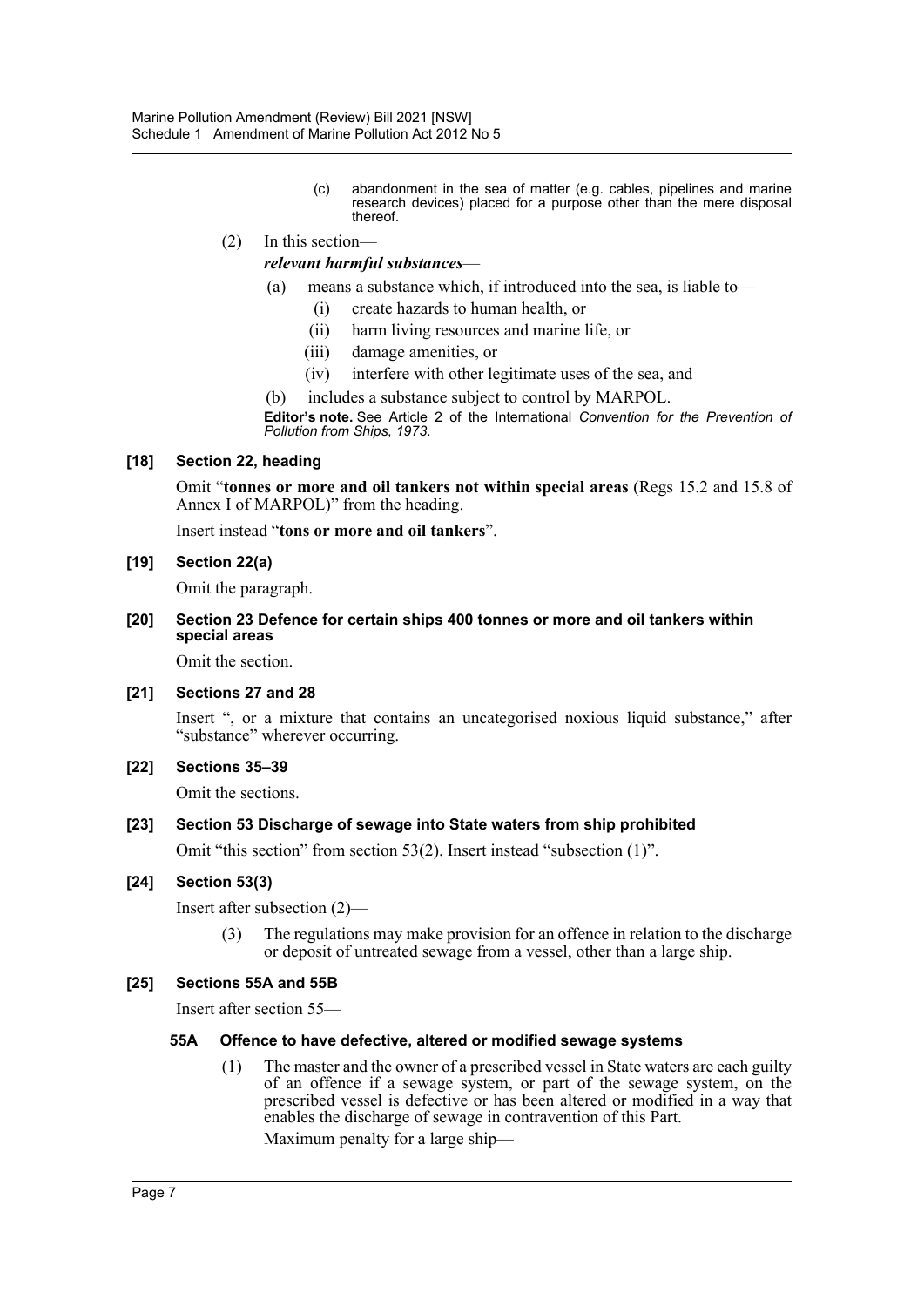- (a) for an individual—\$55,000, or
- (b) for a corporation—\$275,000,

Maximum penalty for a ship prescribed by the regulations for the purposes of this section—an amount prescribed by the regulations.

(2) In this section—

*prescribed vessel* means—

- (a) a large ship, or
- (b) a ship prescribed by the regulations for the purposes of this section.

*sewage system*, for a prescribed vessel, includes the following—

- (a) a holding tank to collect and store sewage,
- (b) a sewage treatment plant certified to meet the requirements—
	- (i) of the regulations giving effect to Regulation 9.1.1 of Annex IV of MARPOL, or
	- (ii) prescribed by the regulations,
- (c) portable tanks, including toilet cassettes, for discharge into a reception facility,
- (d) a comminuting and disinfecting system—
	- (i) approved by orders made under the regulations, giving effect to Regulation 9.1.2 of Annex IV of MARPOL, or
	- (ii) approved under the regulations.

### **55B Offence to discharge treated sewage in no discharge zones for certain vessels**

- (1) The regulations may create an offence for the discharge of treated sewage by a relevant vessel in a zone, prescribed by the regulations, for the purposes of this section (a *no discharge zone*).
- (2) In this section—

*relevant vessel* means a vessel prescribed by regulations for the purposes of this section.

#### **[26] Section 58 Defence for discharge of comminuted and disinfected sewage not less than 3 nautical miles from the nearest land**

Omit the section.

### **[27] Section 59 Defence of discharge of treated sewage**

Omit section 59(1)(a). Insert instead—

(a) the sewage has been treated in a sewage treatment plant on the ship, being a plant that is certified to meet the requirements of the regulations giving effect to Regulation 9.1.1 of Annex IV of MARPOL,

### **[28] Section 59(2) and (3)**

Omit section 59(2). Insert instead—

- (2) To remove any doubt, the defence under subsection (1) applies to the discharge of treated sewage in a no discharge zone.
- (3) In this section—

*no discharge zone* has the same meaning as in section 55B(1).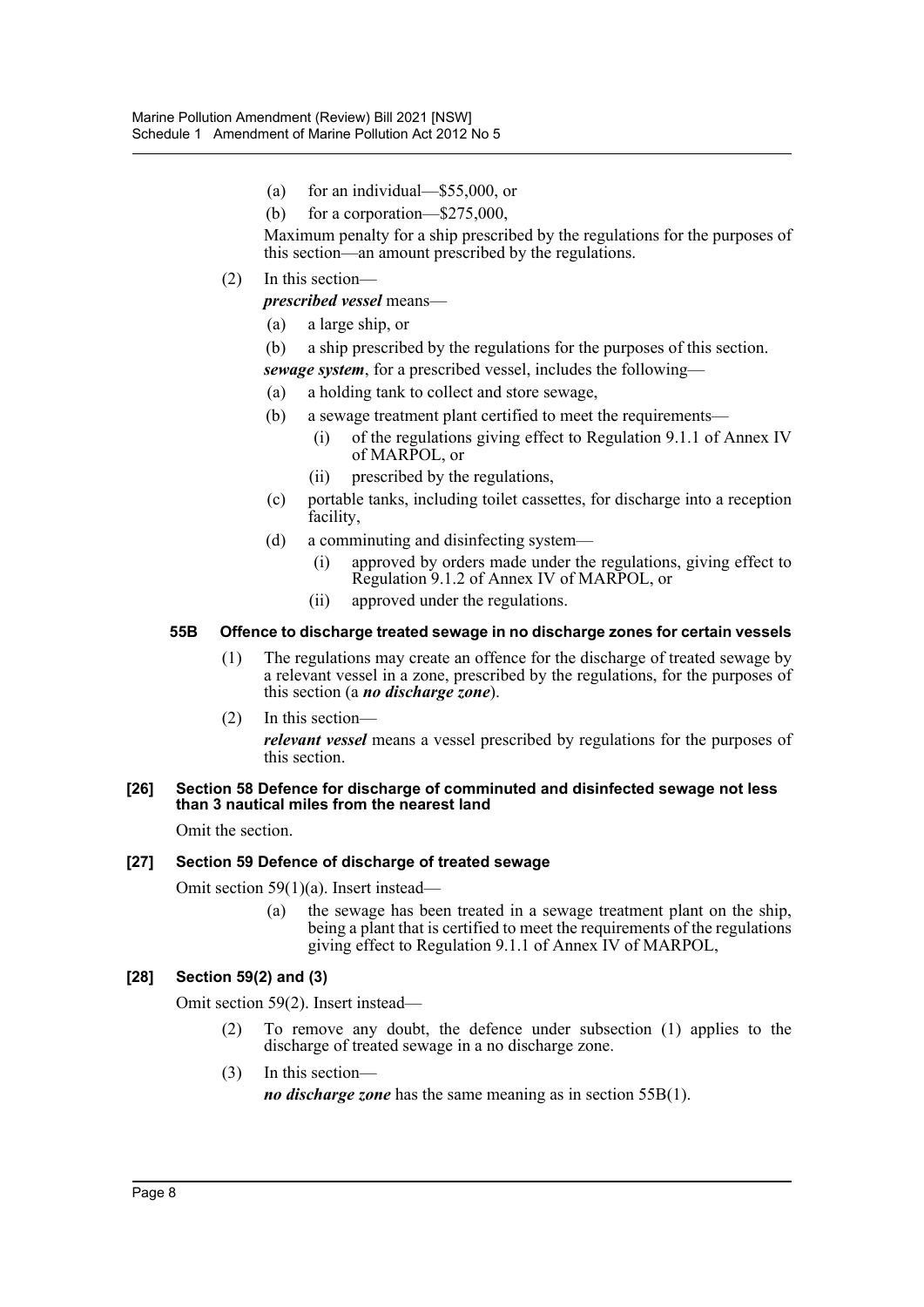### **[29] Part 7 Prevention of pollution by garbage**

Insert after the heading to Part 7—

**Note 1.** See section 4 of this Act in relation to the words and expressions used in MARPOL.

**Note 2.** See also Annex V of MARPOL for the meaning of particular words and expressions used in this Part, including *garbage*.

#### **[30] Part 7, Division 2, note**

Insert after the heading to the Division—

**Note.** Annex V of MARPOL provides that *fishing gear* means any physical device or part thereof or combination of items that may be placed on or in the water or on the sea-bed with the intended purpose of capturing, or controlling for subsequent capture or harvesting, marine or fresh water organisms.

### **[31] Section 64 Defence if discharge was to secure safety or save life**

Insert "and the persons on board the ship" after "safety of a ship".

### **[32] Section 65, heading**

Omit "**nets and other materials** (Reg 6 (c) of Annex V of MARPOL)" from the heading. Insert instead "**fishing gear**".

### **[33] Section 65**

Omit "a synthetic fishing net, or synthetic material used in the repair of such a net, on". Insert instead "fishing gear from".

### **[34] Sections 66 and 66A**

Omit section 66. Insert instead—

### **66 Defence if discharge of fishing gear in particular circumstances**

Division 1 does not apply to the discharge of fishing gear from a ship for—

- (a) the protection of the marine environment, or
- (b) the safety of the ship or the ship's crew.

**Editor's note.** See Reg 7.1.4 of Annex V of MARPOL.

### **66A Defence if discharge is of more stringent requirement**

- (1) Sections 63–66 do not apply to garbage that is mixed with, or contaminated by, other substances prohibited from discharge or having different discharge requirements (a *garbage mixture*).
- (2) Division 1 does not apply to the discharge of a garbage mixture if the discharge is made in accordance with the more stringent requirements for the substances in the garbage mixture.

**Editor's note.** See Reg 4.4 of Annex V of MARPOL.

### **[35] Section 74 Transfer of prescribed marine pollutant at night**

Omit the section.

### **[36] Section 86 Meaning of "reportable incident"**

Omit "sections 35–41" from paragraph (b) of the definition of *reportable incident*. Insert instead "sections 40 and 41".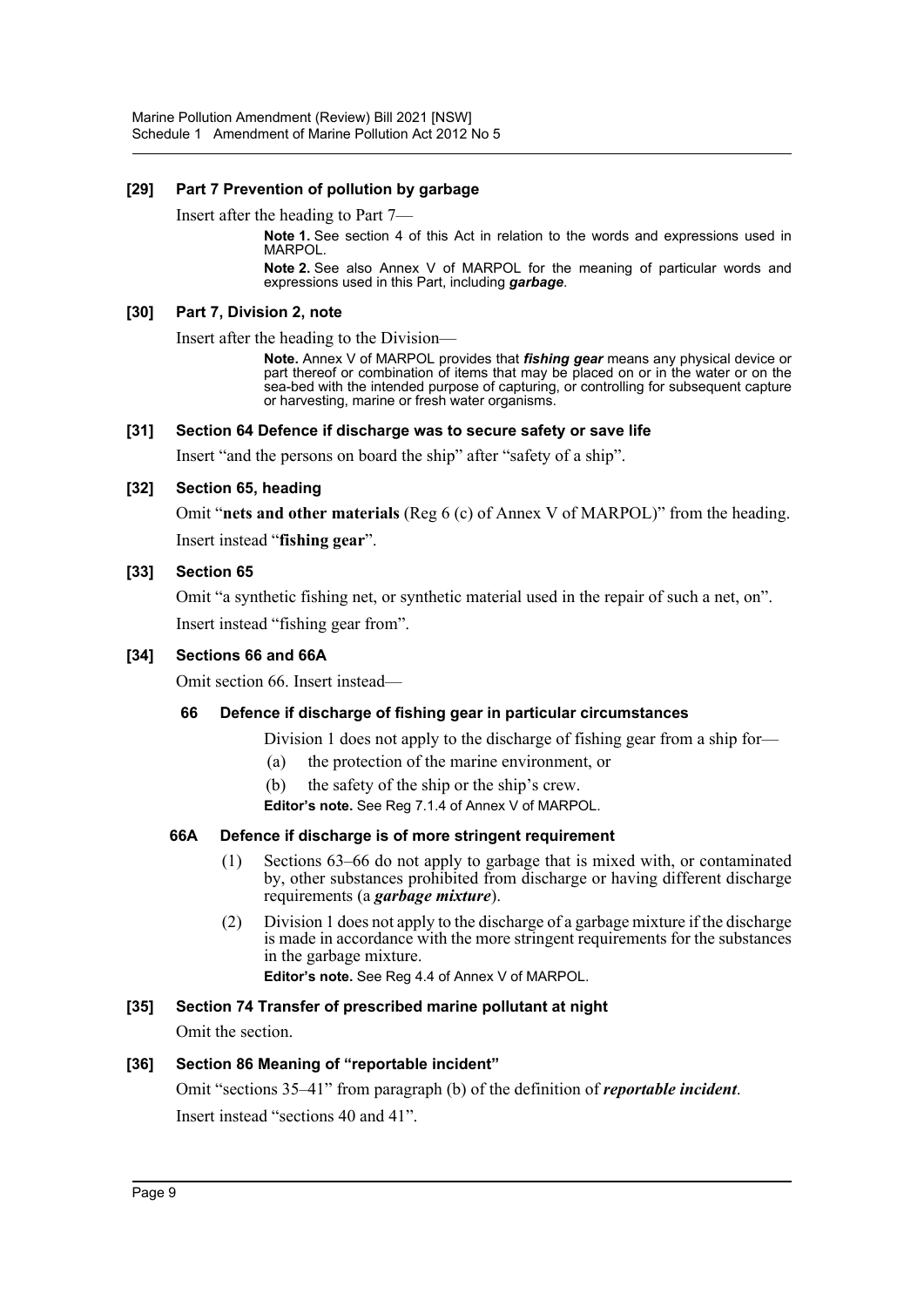| $[37]$ | Section 86, definition of "reportable incident", paragraph (d)                                                                                                                                                                                                                                |
|--------|-----------------------------------------------------------------------------------------------------------------------------------------------------------------------------------------------------------------------------------------------------------------------------------------------|
|        | Omit "above that is carrying oil or a noxious liquid substance". Insert instead "more".                                                                                                                                                                                                       |
| $[38]$ | Section 105 Form and content of procedures and arrangements manual<br>Omit "approved by the Minister" from section 105(b).<br>Insert instead "set out in Appendix IV to Annex II of MARPOL".                                                                                                  |
| $[39]$ | Part 10, Division 4, heading<br>Omit "Shipboard garbage". Insert instead "Garbage".                                                                                                                                                                                                           |
| [40]   | <b>Sections 107-109</b><br>Omit "shipboard" wherever occurring.                                                                                                                                                                                                                               |
| [41]   | Section 107<br>Omit "large ship" wherever occurring. Insert instead "prescribed ship".                                                                                                                                                                                                        |
| $[42]$ | <b>Section 107(3)</b><br>Insert after section $107(2)$ —<br>In this section-<br>(3)<br><i>prescribed ship</i> means a ship-<br>that has a gross tonnage of 100 or more, or<br>(a)<br>that is certified to carry 15 persons or more, or<br>(b)<br>that is a fixed or floating platform.<br>(c) |
| $[43]$ | <b>Section 108(2)(a)</b><br>Insert "minimising," after "procedures for".                                                                                                                                                                                                                      |
| $[44]$ | Part 10, Division 5, heading and sections 110-112<br>Omit "disposal" wherever occurring. Insert instead "discharge".                                                                                                                                                                          |
| [45]   | <b>Section 110(1)</b><br>Insert ", or a fixed or floating platform," after "length".                                                                                                                                                                                                          |
| [46]   | Section 110(2)(a)<br>Omit the paragraph. Insert instead—<br>$that-$<br>(a)<br>the ship was of 12 metres or more in length and was in State<br>(i)<br>waters, or<br>the fixed or floating platform was in State waters, and<br>(i)                                                             |
| $[47]$ | Section 111(a) and (b)<br>Omit "disposed of" wherever occurring. Insert instead "discharged".                                                                                                                                                                                                 |
| [48]   | Section 111(b)<br>Omit "dispose of". Insert instead "discharge".                                                                                                                                                                                                                              |
| [49]   | Section 113 Requirement to carry an oil record book<br>Omit the definition of <i>prescribed ship</i> from section $113(3)$ .                                                                                                                                                                  |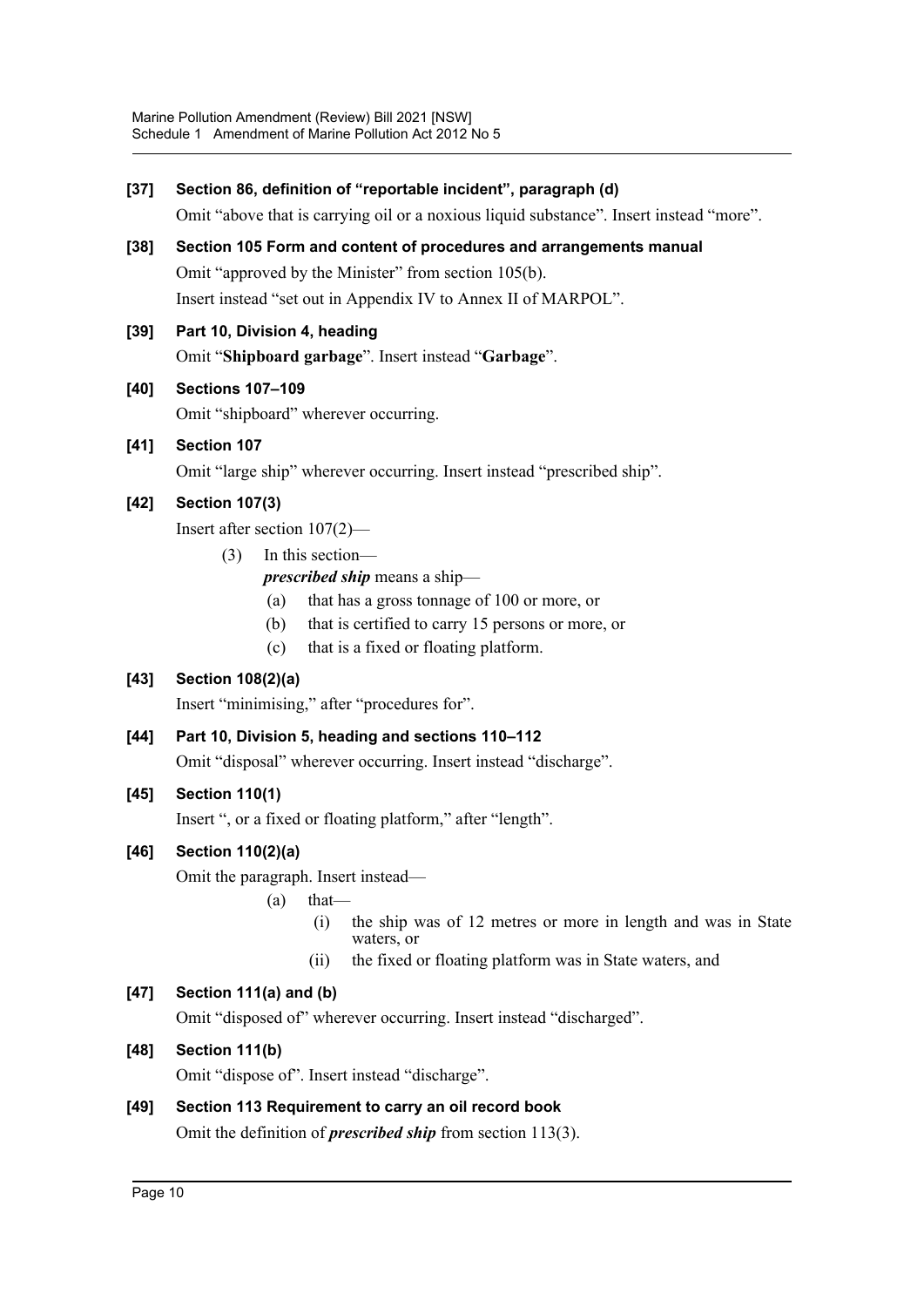Insert instead—

### *prescribed ship* means—

- (a) an oil tanker that has a gross tonnage of 150 or more, or
- (b) a ship that has a gross tonnage of 400 or more.

### **[50] Section 114 Form of oil record book**

Insert before section 114(1)—

(1A) An oil record book may be kept electronically, in a way approved by the relevant national maritime authority of the country whose flag the ship is entitled to fly.

### **[51] Section 114(2)(b)**

Omit the paragraph. Insert instead—

- (b) a signature—
	- (i) for a record book kept electronically—on each group of electronic entries, or
	- (ii) otherwise—on each page of the record book. **Note.** See the Guidelines for use of electronic record books under MARPOL, adopted by Resolution MEPC.312(74).

### **[52] Section 121 Oil record book to be retained**

Omit "last entry was made in the book" from section 121(1).

Insert instead "book is required to be retained on the ship in accordance with section 120".

### **[53] Section 125 Form of cargo record book**

Insert before section 125(1)—

(1A) A cargo record book may be kept electronically, in a way approved by the relevant national maritime authority of the country whose flag the ship is entitled to fly.

### **[54] Section 125(2)(b)**

Omit the paragraph. Insert instead—

- (b) a signature—
	- (i) for a record book kept electronically—on each group of electronic entries, or
	- (ii) otherwise—on each page of the record book. **Note.** See the Guidelines for use of electronic record books under MARPOL, adopted by Resolution MEPC.312(74).

### **[55] Section 132 Cargo record book to be retained for two years**

Omit "last entry was made in the book" from section 132(1).

Insert instead "book is required to be retained on the ship in accordance with section 131".

### **[56] Section 135 Requirement to carry garbage record book on board ship** Omit "large" from section 135(1). Insert instead "prescribed".

# **[57] Section 135 Requirement to carry garbage record book on board ship** Omit section 135(2). Insert instead—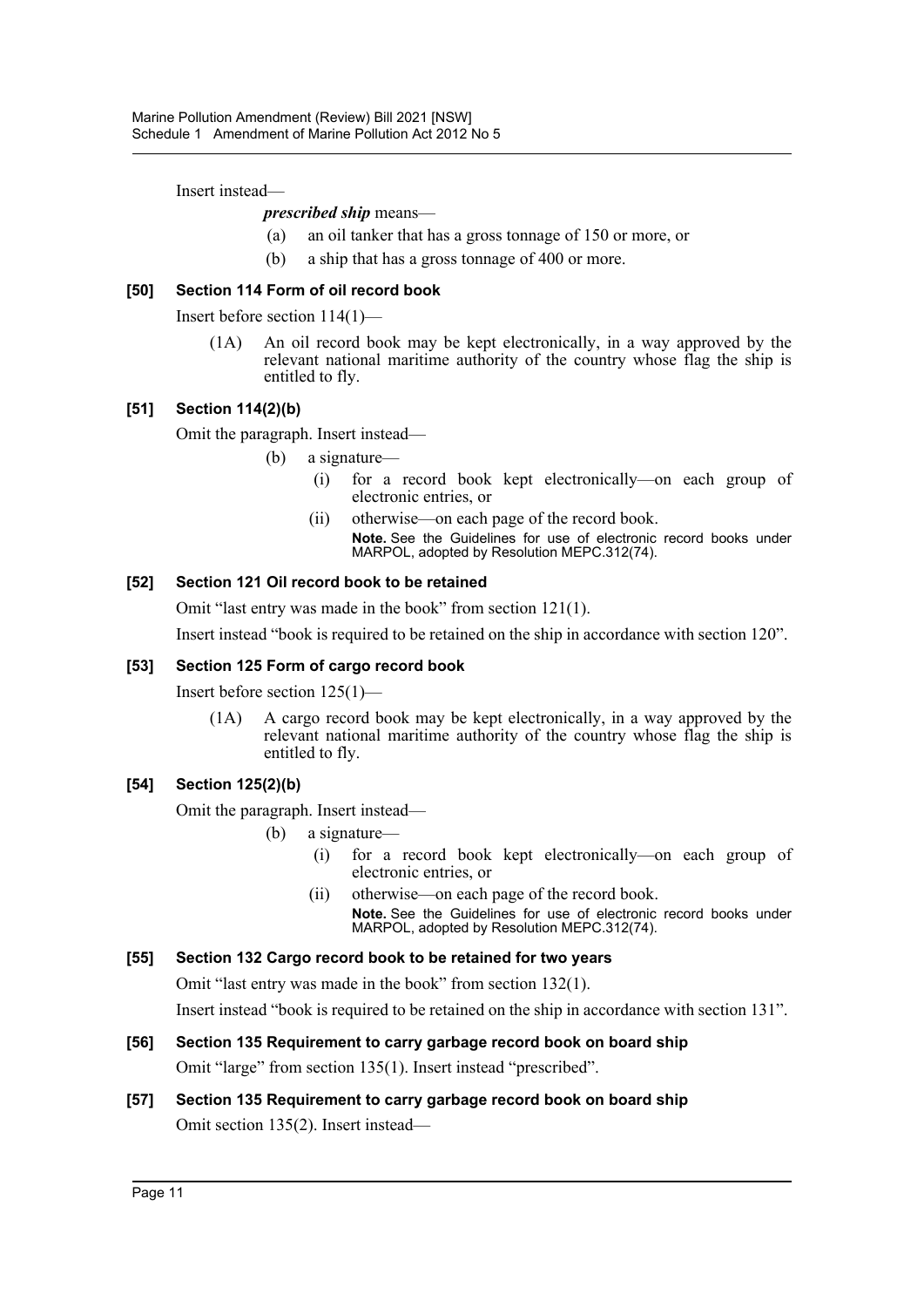- (2) However, the master and the owner of a ship do not commit an offence—
	- (a) if the ship is the subject of a waiver in accordance with section 137, or
	- (b) if the ship is a recreational vessel with a gross tonnage of less than 400 that is not on an overseas voyage.
- (3) In this section—

*prescribed ship* means a ship—

- (a) that has a gross tonnage of 400 or more, or
- (b) that is certified to carry 15 persons or more.

### **[58] Section 137**

Omit the section. Insert instead—

### **137 Minister may waive requirement to carry garbage record book**

The Minister may waive the requirement to carry a garbage record book—

- (a) on application in writing from the master or the owner of—
	- (i) a ship that is certified to carry 15 persons or more, or
	- (ii) a fixed or floating platform, and
- (b) if the application relates to a voyage by the ship of one hour or less in duration.

**Editor's note.** See Reg 10.4 of Annex V of MARPOL.

### **[59] Section 138 Form of garbage record book**

Insert before section 138(1)—

(1A) A garbage record book may be kept electronically, in a way approved by the relevant national maritime authority of the country whose flag the ship is entitled to fly.

### **[60] Section 138(2)(b)**

Omit the paragraph. Insert instead—

- (b) a signature—
	- (i) for a record book kept electronically—on each group of electronic entries, or
	- (ii) otherwise—on each page of the record book. **Note.** See the Guidelines for use of electronic record books under MARPOL, adopted by Resolution MEPC.312(74).

### **[61] Section 145 Garbage record book to be retained**

Omit "last entry was made in the book" from section 145(1).

Insert instead "book is required to be retained on the ship in accordance with section 144".

- **[62] Section 148 Regulations relating to construction of ships** Omit section  $148(1)(c)$ .
- **[63] Section 149 References to compliance with Annexes of MARPOL** Omit the section.
- **[64] Section 150 Requirement for ship construction certificate**

Omit section 150(4). Insert instead—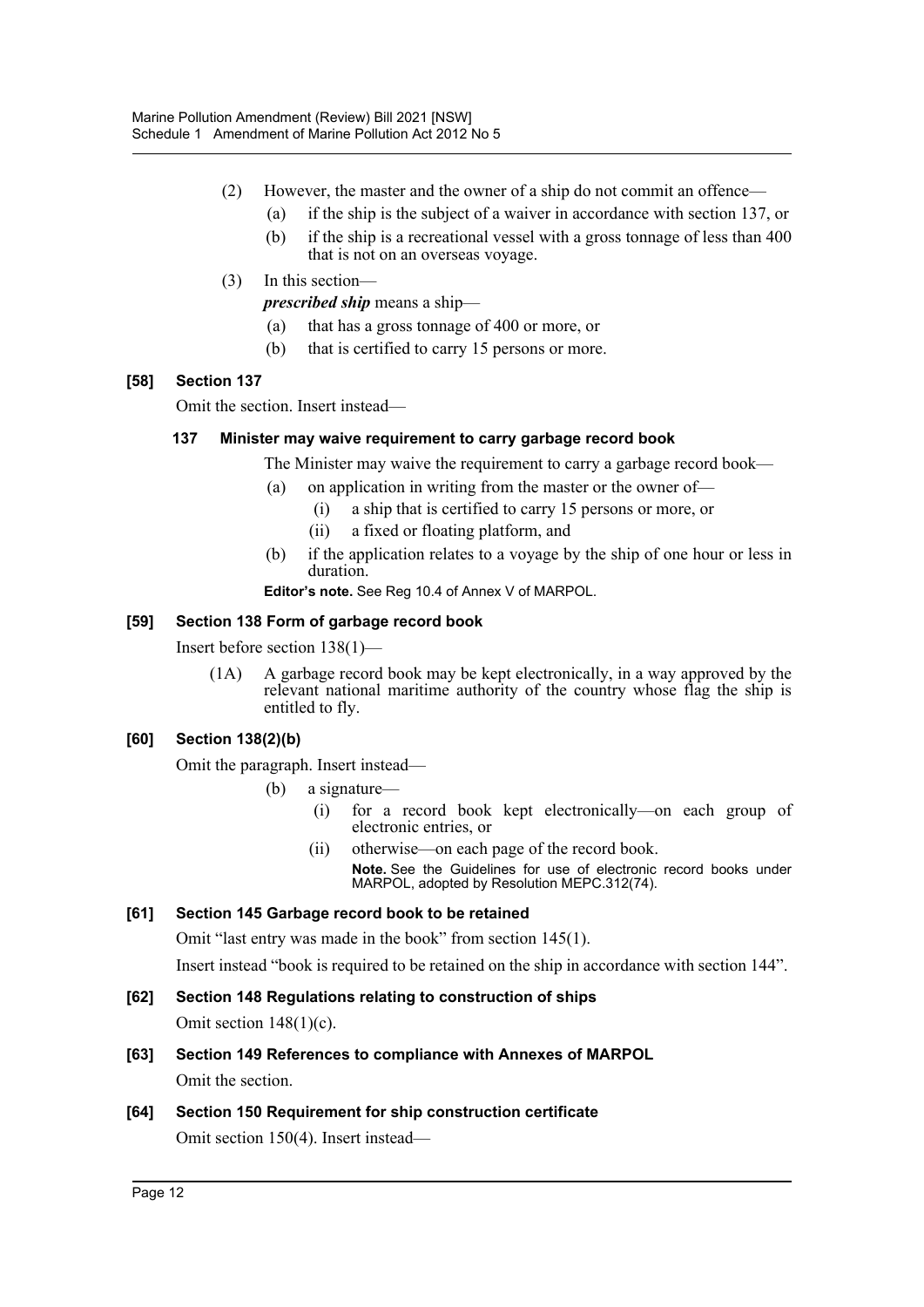### (4) In this section—

*prescribed ship* means a ship—

- (a) that is—
	- (i) an oil tanker that has a gross tonnage of 150 or more, or
	- (ii) a ship, other than an oil tanker, that has a gross tonnage of 400 or more, and
- (b) engaged in voyages to ports or offshore terminals under the jurisdiction of other Parties to MARPOL.

#### *ship construction certificate* means—

- (a) an International Oil Pollution Prevention Certificate issued under section 132 of the *Navigation Act 2012* of the Commonwealth, or
- (b) a ship construction certificate issued under a law of another State or the Northern Territory that is a certificate of a kind prescribed by the regulations as acceptable for the purposes of this Part, or
- (c) an International Oil Pollution Prevention Certificate issued to—
	- (i) a foreign ship under section 319 of the *Navigation Act 2012* of the Commonwealth, or
	- (ii) a foreign ship under the law of a country other than Australia giving effect to Regulation 7 of Annex I of MARPOL, or
	- (iii) an Australian ship under the law of a country other than Australia giving effect to Regulation 8 of Annex I of MARPOL.

#### **[65] Section 151 Requirement for chemical tanker construction certificate**

Omit section 151(4). Insert instead—

- (4) In this section
	- *chemical tanker construction certificate* means—
		- (a) an International Pollution Prevention Certificate for the Carriage of Noxious Liquid Substances in Bulk issued under section 132 of the *Navigation Act 2012* of the Commonwealth, or
		- (b) a chemical tanker construction certificate issued under a law of another State or the Northern Territory that is a certificate of a kind prescribed by the regulations as acceptable for the purposes of this Part, or
		- (c) an International Pollution Prevention Certificate for the Carriage of Noxious Liquid Substances in Bulk issued to—
			- (i) a foreign ship under section 319 of the *Navigation Act 2012* of the Commonwealth, or
			- (ii) a foreign ship under the law of a country other than Australia giving effect to Regulation 9 of Annex II of MARPOL, or
			- (iii) an Australian ship under the law of a country other than Australia giving effect to Regulation 9 of Annex II of MARPOL.

*prescribed ship* means a ship—

- (a) intended to carry noxious liquid substances in bulk, and
- (b) engaged in voyages to ports or offshore terminals under the jurisdiction of other Parties to MARPOL.

### **[66] Section 152 Requirement for sewage pollution prevention certificate**

Omit "large ship must not begin a voyage unless there is a sewage pollution prevention certificate in force in respect of the ship." from section 152(1).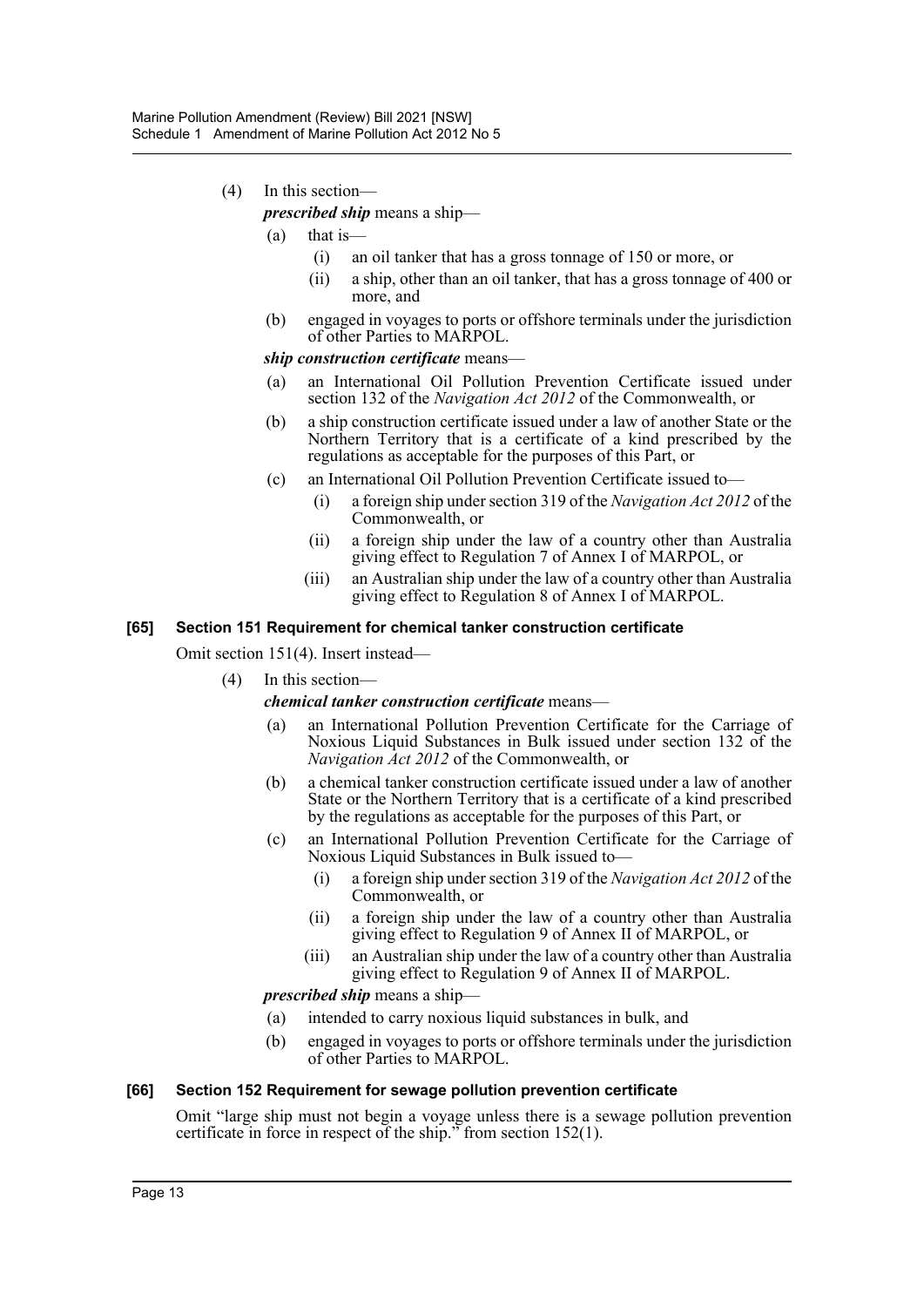Insert instead—

prescribed ship must not begin a voyage unless—

- (a) there is a sewage pollution prevention certificate in force for the ship, and
- (b) the sewage pollution prevention certificate complies with—
	- (i) the condition imposed by Regulation 4.7 of Annex IV of MARPOL, or
	- (ii) the conditions, if any, prescribed by the regulations.

#### **[67] Section 152(2)**

Omit "large ship must not permit the ship to begin a voyage unless a sewage pollution prevention certificate is in force in respect of the ship.".

Insert instead—

prescribed ship must not permit the ship to begin a voyage unless—

- (a) there is a sewage pollution prevention certificate in force for the ship, and
- (b) the sewage pollution prevention certificate complies with—
	- (i) the condition imposed by Regulation 4.7 of Annex IV of MARPOL, or
	- (ii) the conditions, if any, prescribed by the regulations.

#### **[68] Section 152(3)**

Omit "large ship". Insert instead "prescribed ship".

### **[69] Section 152(4)**

Omit the subsection.

Insert instead—

(4) In this section—

### *prescribed ship* means—

- (a) a large ship on an overseas voyage, or
- (b) a vessel required to carry a sewage pollution prevention certificate under the laws of another State or the Northern Territory, or
- (c) a ship prescribed by the regulations for the purposes of this section.

### *sewage pollution prevention certificate* means—

- (a) if the prescribed ship is either a vessel on an overseas voyage with a gross tonnage of  $400$  or more or a vessel with a gross tonnage of less than 400 that is certified to carry more than 15 persons—an International Sewage Pollution Prevention Certificate issued—
	- (i) under section 132 of the *Navigation Act 2012* of the Commonwealth, or
	- (ii) to a foreign ship under section 319 of the *Navigation Act 2012* of the Commonwealth, or
	- (iii) to a foreign ship under the law of a country other than Australia giving effect to Regulation 5 of Annex IV of MARPOL, or
	- (iv) to an Australian ship under the law of a country other than Australia giving effect to Regulation 6 of Annex IV of MARPOL, or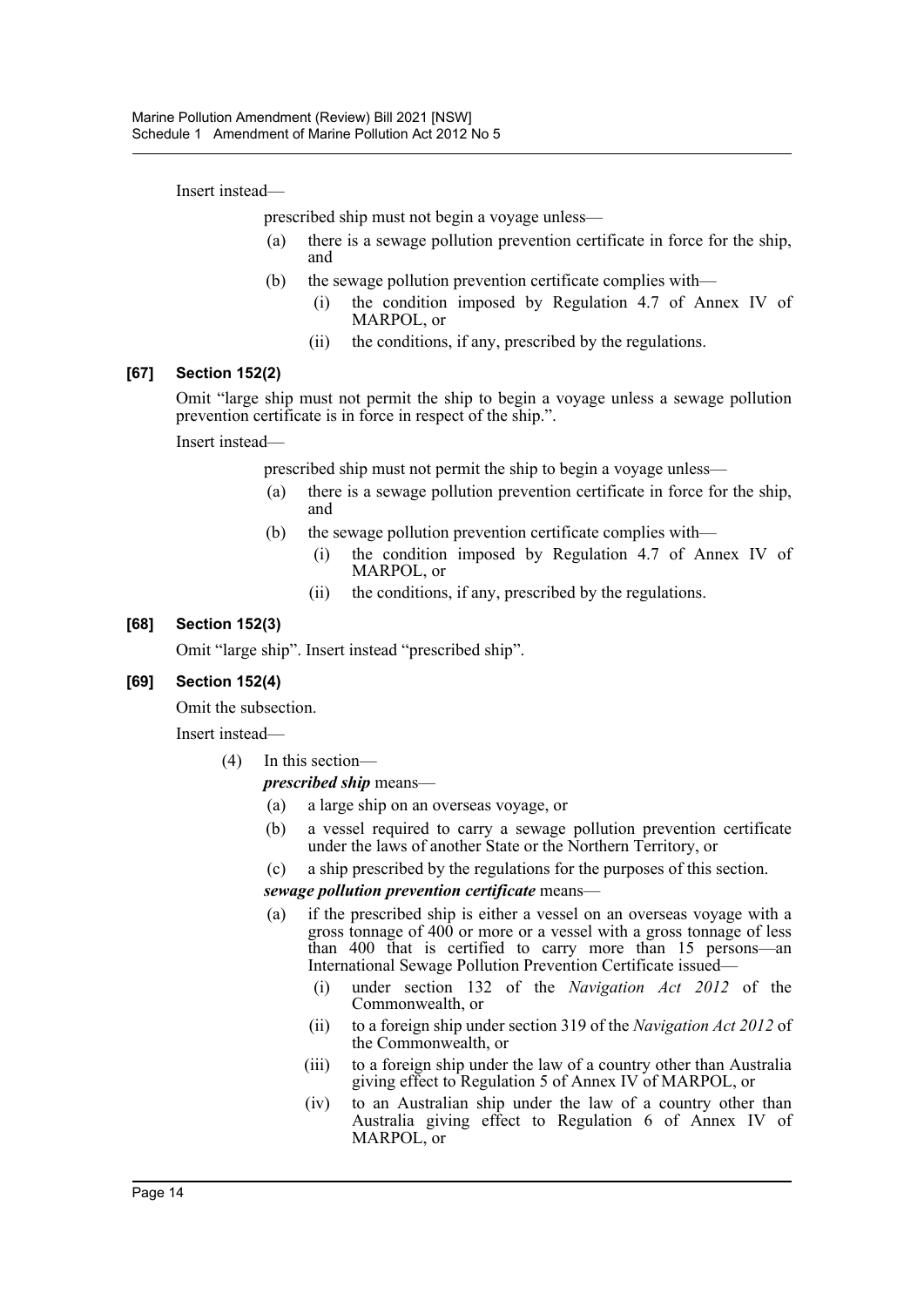- (b) if the prescribed ship is on an voyage, other than an overseas voyage, and is a vessel under the jurisdiction of another State or the Northern Territory that is required to carry a sewage pollution prevention certificate under the laws of the other jurisdiction—a sewage pollution prevention certificate issued under a law of the jurisdiction of another State or the Northern Territory, prescribed by the regulations as being a sewage pollution prevention certificate, or
- (c) for a vessel prescribed in the regulations for the purposes of this section that is not a vessel specified in paragraphs (a) or (b)—a certificate issued in accordance with the regulations.

### **[70] Part 12, Divisions 3–8**

Omit the Divisions.

### **[71] Section 178 Minister may arrange for provision of reception facilities**

Omit "Regulation 7 of Annex V of MARPOL." from section 178(d).

Insert instead "Regulation 8 of Annex V of MARPOL, and".

### **[72] Section 178(e)**

Insert after paragraph (d)—

- (e) reception facilities for exhaust gas cleaning residues from an exhaust gas cleaning system under Regulation 17 of Annex VI of MARPOL.
- **[73] Section 180 Minister may require person to provide, maintain and make available reception facilities**

Insert after paragraph (d) of the definition of *prescribed waste* in section 180(2)—

(e) exhaust gas cleaning residues from an exhaust gas cleaning system.

### **[74] Section 183 Minister may take action to prevent or clean up marine pollution**

Insert at the end of section 183(1)(b)—

, or

(c) marine pollutants are, or have been carried, on a vessel that has been abandoned, is out-of-commission or derelict.

### **[75] Section 183(2)(d)**

Insert "or a marine pollution removal notice" after "notice".

### **[76] Section 183(3), definition of "preventative or clean-up action"**

Insert at the end of paragraph (d)—

, or

(e) to prevent, minimise, remove, disperse or destroy a marine pollutant or prevent, minimise or mitigate pollution that is likely to occur from a vessel that has been abandoned, is out-of-commission or derelict.

### **[77] Section 183(3)**

Insert in alphabetical order—

*marine pollution prevention notice* has the same meaning as in Part 16. *marine pollution removal notice* has the same meaning as in Part 16.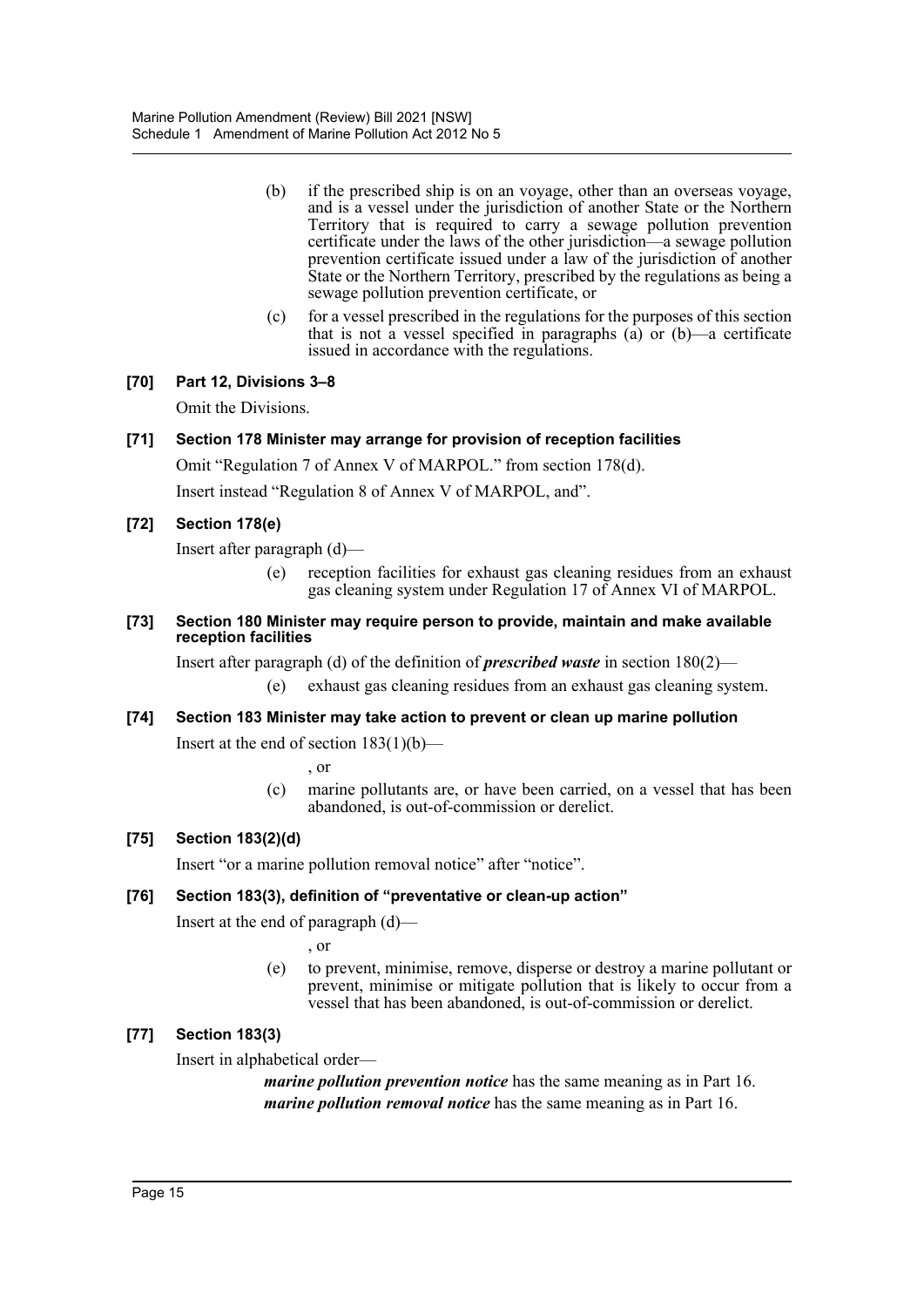### **[78] Section 184 Recovery of costs and expenses of preventative action or clean-up action**

Insert at the end of section 184(1)(f)—

, or

(g) if the action is for a vessel that has been abandoned, is out-of-commission or derelict—the owner of the vessel within the meaning of section 202A(6).

### **[79] Section 189 Oiled Wildlife Care Network**

Omit "establish" from section 189(1). Insert instead "have".

### **[80] Section 190 Definitions**

Omit "that is subject to a chemical tanker construction certificate certifying the ship to carry noxious liquid substances in bulk" from paragraph (b)(i) of the definition of *marine pollution incident*.

### **[81] Section 190, definition of "marine pollution incident"**

Omit "large" from paragraph (d).

### **[82] Section 190**

Insert in alphabetical order—

*marine pollution removal notice* means a notice under Division 4A.

*public authority* means a public or local authority constituted by or under an Act, and includes—

- (a) a government department, and
- (b) a local council, and
- (c) a member of staff or other person who exercises functions on behalf of a public authority.

### **[83] Section 191 Classification of marine environment protection notices**

Insert after paragraph (c) of the definition of *marine environment protection notices*—

- (d) marine pollution removal notices.
- **[84] Section 194 Clean-up by public authorities**

Omit section 194(5).

**[85] Part 16, Division 4A**

Insert after Division 4—

# **Division 4A Marine pollution removal notice**

### **202A Preventative action for abandoned, out-of-commission or derelict vessels**

- (1) This section applies if the Minister is of the opinion that—
	- (a) a vessel has been abandoned, is out-of-commission or derelict, and
	- (b) marine pollutants are, or have been, carried on the vessel.
- (2) The Minister may, by written notice given to the owner of the vessel, direct the owner to do any of the following—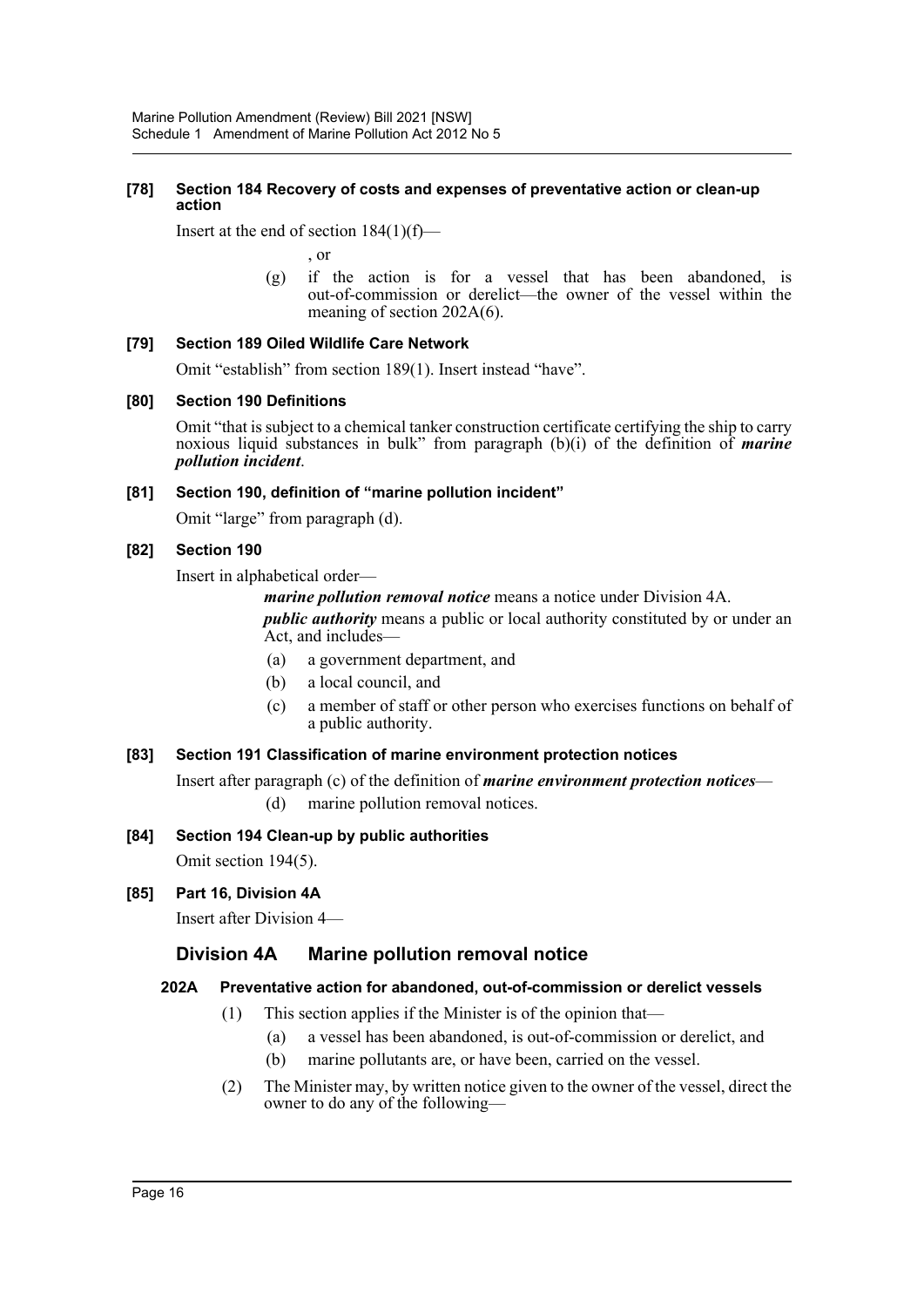- (a) the action specified in the notice, within the period specified in the notice,
- (b) take action to prevent, minimise, remove, disperse or destroy a marine pollutant or prevent, minimise or mitigate pollution that is likely to occur,
- (c) take action to ascertain the nature and extent of the possible pollution,
- (d) prepare and carry out a remedial course of action.
- (3) The marine pollution removal notice may require the person given the notice to give reports to the Minister regarding progress on the carrying out of the action required by subsection (2).
- (4) If the person given a marine pollution removal notice complies with the notice but was not the owner of the vessel, the cost of complying with the notice may be recovered by the person as a debt in a court of competent jurisdiction from the owner of the vessel.
- (5) A person given a marine pollution removal notice who, without reasonable excuse, does not comply with the notice is guilty of an offence. Maximum penalty—
	- (a) for a corporation—\$1,000,000 and, for a continuing offence, a further penalty of \$120,000 for each day the offence continues, or
	- (b) for an individual—\$250,000 and, for a continuing offence, a further penalty of \$60,000 for each day the offence continues.
- (6) In this section—

*certificate of registry* includes an Australian or foreign vessel registered on the Australian and International Shipping Registers.

**Editor's note.** The Australian Maritime Safety Authority keeps a list of registered ships. The list is available on the website of the Australian Maritime Safety Authority (www.amsa.gov.au).

*marine safety licence* has the same meaning as in the *Marine Safety Act 1998*.

*National licence* has the same meaning as in the *Marine Safety Act 1998*.

*owner*, in relation to an abandoned, derelict or out-of-commission vessel—

- (a) has the same meaning as in the *Marine Safety Act 1998*, and
- (b) if there is no current marine safety licence, National licence or other certificate of registry for the vessel—extends to the last person registered as the vessel's owner in the marine safety licence, National licence or other certificate of registry for the vessel.

### **202B Commencement of operation of marine pollution removal notices or variations**

A marine pollution removal notice, or a variation of a marine pollution removal notice, operates from the day the notice or notice of the variation is given or from a later day specified by the notice.

### **202C Fee**

- (1) The purpose of this section is to enable the Minister to recover the administrative costs of preparing and giving marine pollution removal notices.
- (2) A person who is given a marine pollution removal notice by the Minister must, within 30 days, pay the fee prescribed by the regulations to the Minister.
- (3) The Minister may—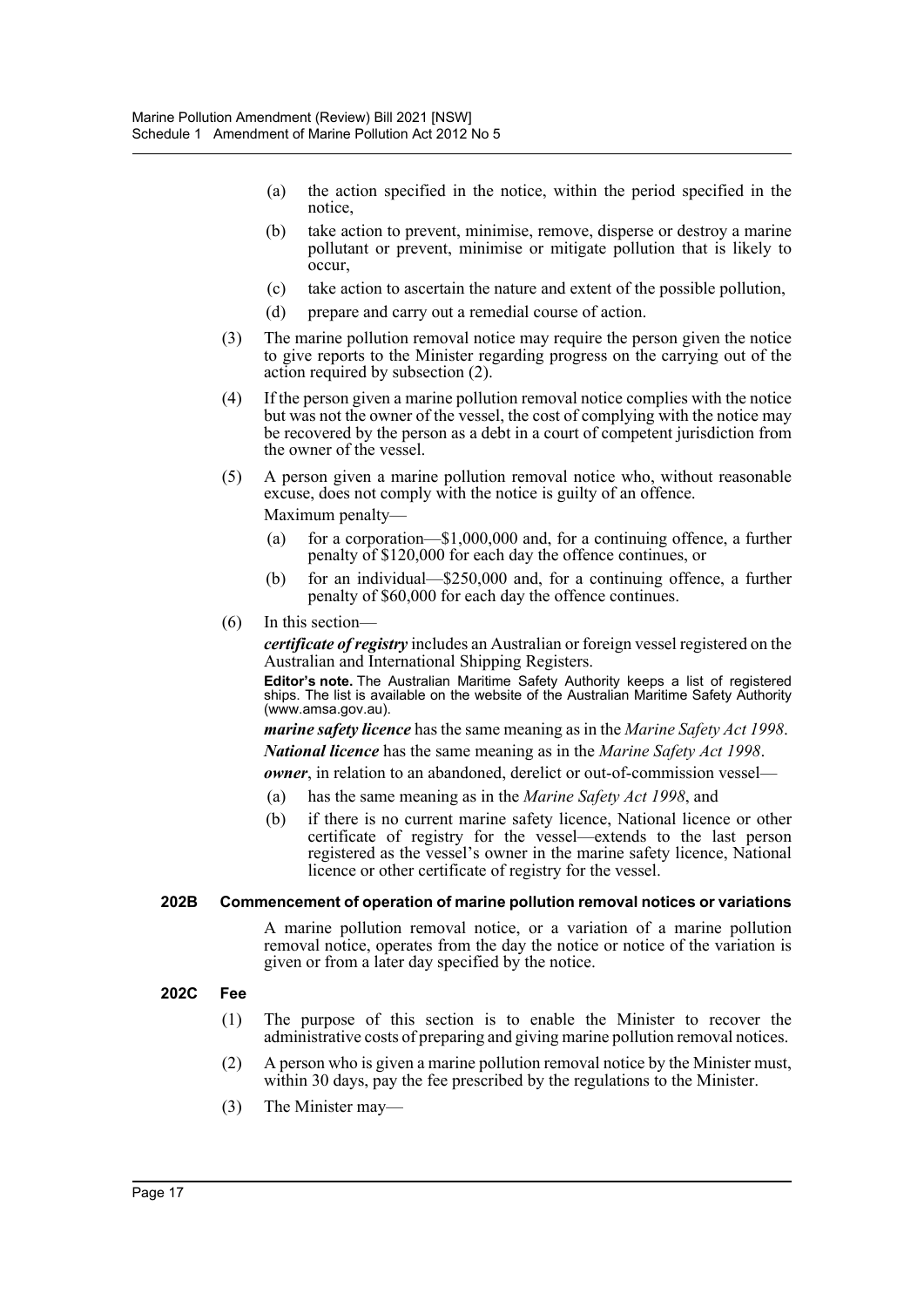- (a) extend the time for payment of the fee, on the application of the person, or
- (b) waive the payment of the whole or part of the fee, on the Minister's own initiative or on the application of the person.
- (4) A fee is not payable for the variation of a marine pollution removal notice.
- (5) A person who does not pay the fee within the time provided under this section is guilty of an offence.

Maximum penalty—\$22,000.

### **[86] Section 205 Marine pollution compliance cost notices**

Omit "or marine pollution prevention notice" from section 205(1).

Insert instead ", marine pollution prevention notice or marine pollution removal notice".

### **[87] Section 216 Recovery of damages, costs or expenses relating to discharge prohibited by Act**

Omit "that is subject to a chemical tanker construction certificate certifying the ship to carry noxious liquid substances in bulk" from section  $216(1)(b)(i)$ .

**[88] Section 216(1)(d)**

Omit "large".

**[89] Section 221 Ships that are believed to have discharged marine pollutants may be detained**

Omit ", and" from section  $221(2)(b)$ .

### **[90] Section 221(2)(c)**

Omit the paragraph.

### **[91] Section 228 Powers of inspectors and authorised persons**

Insert "or the regulations, the *Marine Safety Act 1998* or the regulations made under that Act" after "this Act" in section 228(2)(f).

### **[92] Section 243 Regulations**

Insert "the standards required to be met for the discharge of sewage, plans required for waste management and directions that may be given in relation to waste," after "facilities," in section  $243(2)(d)$ .

### **[93] Section 243(2)(l)**

Insert after section  $243(2)(k)$ —

(l) prescribing the category or categories of vessels required to have sewage pollution prevention certificates, and the issue, survey, duration, renewal and cancellation or otherwise of the certificates.

### **[94] Section 247 Delegation**

Omit paragraph (c) from the definition of *approved person* in section 247(3).

Insert instead—

(c) the Port Authority of New South Wales or a member of staff of the Port Authority of New South Wales, or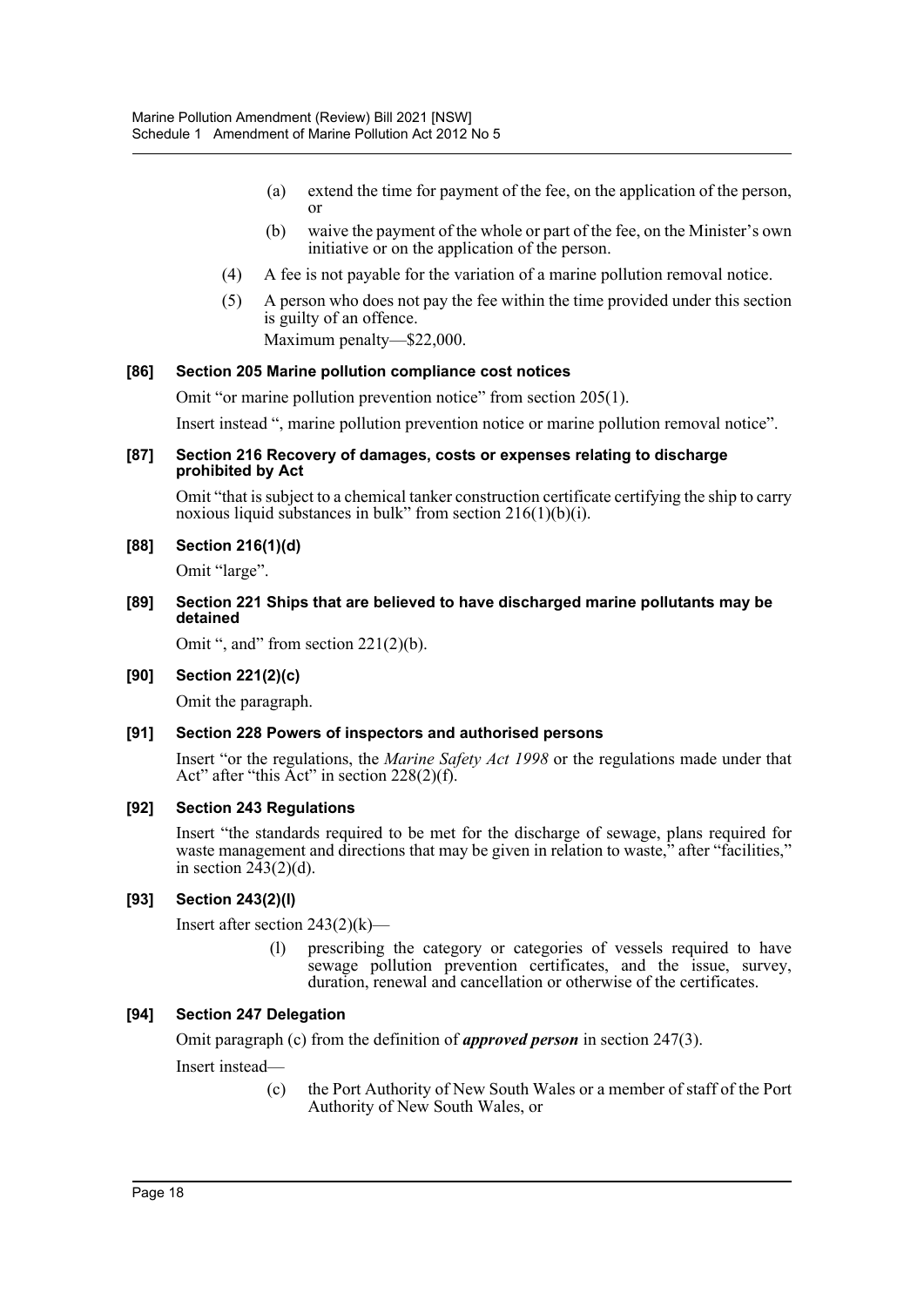- **[95] Schedule 2 Savings, transitional and other provisions** Omit clause 5.
- **[96] Schedule 2, clause 7** Omit the clause.

### **1.2 Amendments to headings and notes**

### **[1] Section 3 Definitions**

Omit "(cf former Act s 3)" from the heading.

- **[2] Section 4 Expressions used in this Act and MARPOL** Omit "(cf former Act ss 7, 14 and 25)" from the heading.
- **[3] Section 7 References to tonnage** Omit "(cf former Act s 3 (6))" from the heading.
- **[4] Section 9 Saving of other laws** Omit "(cf former Act s 5)" from the heading.
- **[5] Section 10 Act subject to Ports and Maritime Administration Act 1995** Omit "(cf former Act s 5A)" from the heading.
- **[6] Section 13 Discharge outside State waters that enters State waters** Omit "(cf former Act s 3 (5))" from the heading.

### **[7] Part 3, Division 1, note**

Insert after the heading to the Division— **Editor's note.** See Reg 15.1 of Annex I of MARPOL.

- **[8] Section 15 Discharging oil into State waters from a ship prohibited** Omit "(Reg 15.1 of Annex I of MARPOL) (cf former Act s 8 (1))" from the heading.
- **[9] Section 16 Causing discharge of oil into State waters from a ship prohibited** Omit "(Reg 15.1 of Annex I of MARPOL) (cf former Act s 8A (1))" from the heading.
- **[10] Section 17 Offence of being responsible for discharge of oil into State waters from a ship**

Omit "(Reg 15.1 of Annex I of MARPOL) (cf former Act s 8A (3))" from the heading.

- **[11] Section 18 Defence if discharge was caused by damage to ship or equipment** Omit "(Reg 4.2 of Annex I of MARPOL) (cf former Act s 8 (2) (b) and (3))" from the heading.
- **[12] Section 18, note**

Insert at the end of the section— **Editor's note.** See Reg 4.2 of Annex I of MARPOL.

### **[13] Section 19 Defence if discharge was to secure safety or save life**

Omit "(Reg 4.1 of Annex I of MARPOL) (cf former Act s  $8(2)(a)$ )" from the heading.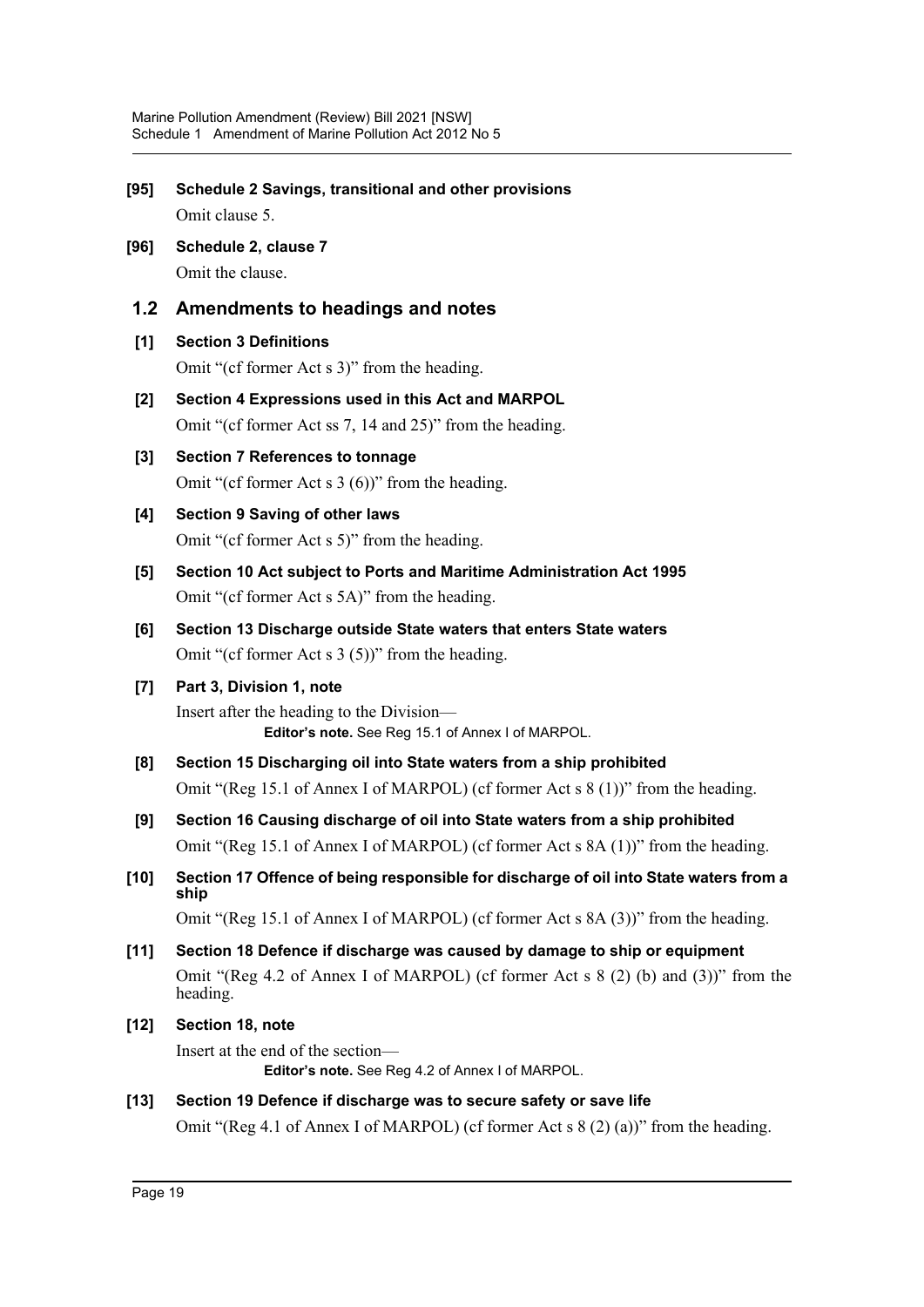| $[14]$ | Section 19, note                                                                                   |
|--------|----------------------------------------------------------------------------------------------------|
|        | Insert at the end of the section-                                                                  |
|        | Editor's note. See Reg 4.1 of Annex I of MARPOL.                                                   |
| [15]   | Section 20 Defence if discharge was for purpose of combating pollution                             |
|        | Omit "(Reg 4.3 of Annex I of MARPOL) (cf former Act s $8(2)$ (c))" from the heading.               |
| [16]   | Section 20, note                                                                                   |
|        | Insert at the end of the section-<br>Editor's note. See Reg 4.3 of Annex I of MARPOL.              |
| [17]   | Section 21 Defence if discharge was authorised for training                                        |
|        | Omit "(cf former Act s $8(2)(d)$ )" from the heading.                                              |
| [18]   | Section 22, note                                                                                   |
|        | Insert at the end of the section-                                                                  |
|        | Editor's note. See Regs 15.2 and 15.8 of Annex I of MARPOL.                                        |
| [19]   | Section 24 Defence for smaller ships and oil tankers                                               |
|        | Omit "(Regs 15.6 and 15.8 of Annex I of MARPOL)" from the heading.                                 |
| [20]   | Section 24, note                                                                                   |
|        | Insert at the end of the section-<br>Editor's note. See Regs 15.6 and 15.8 of Annex I of MARPOL.   |
| $[21]$ | Section 25 Defence for discharge of clean or segregated ballast from oil tankers                   |
|        | Omit "(Regs 34.2 and 34.4 of Annex I of MARPOL) (cf former Act s $8(4)(j)$ )" from the<br>heading. |
| $[22]$ | Section 25, note                                                                                   |
|        | Insert at the end of the section-<br>Editor's note. See Reg 34.2 of Annex I of MARPOL.             |
| $[23]$ | Section 26 Failing to retain oil residues                                                          |
|        | Omit "(cf former Act s 9)" from the heading.                                                       |
| $[24]$ | Part 4, Division 1, note                                                                           |
|        | Insert after the heading to the Division-<br>Editor's note. See Reg 13.1.3 of Annex II of MARPOL.  |
| [25]   | Sections 27 and 28                                                                                 |
|        | Omit "(Reg 13.1.3 of Annex II of MARPOL)" wherever occurring.                                      |
| [26]   | Part 4, Division 2, note                                                                           |
|        | Insert after the heading to the Division—                                                          |
|        | Editor's note. See Reg 13 of Annex II of MARPOL.                                                   |
| $[27]$ | Section 29 Discharging noxious liquid substances into State waters from ship<br>prohibited         |
|        | Omit "(Reg 13 of Annex II of MARPOL) (cf former Act s 18 (1))" from the heading.                   |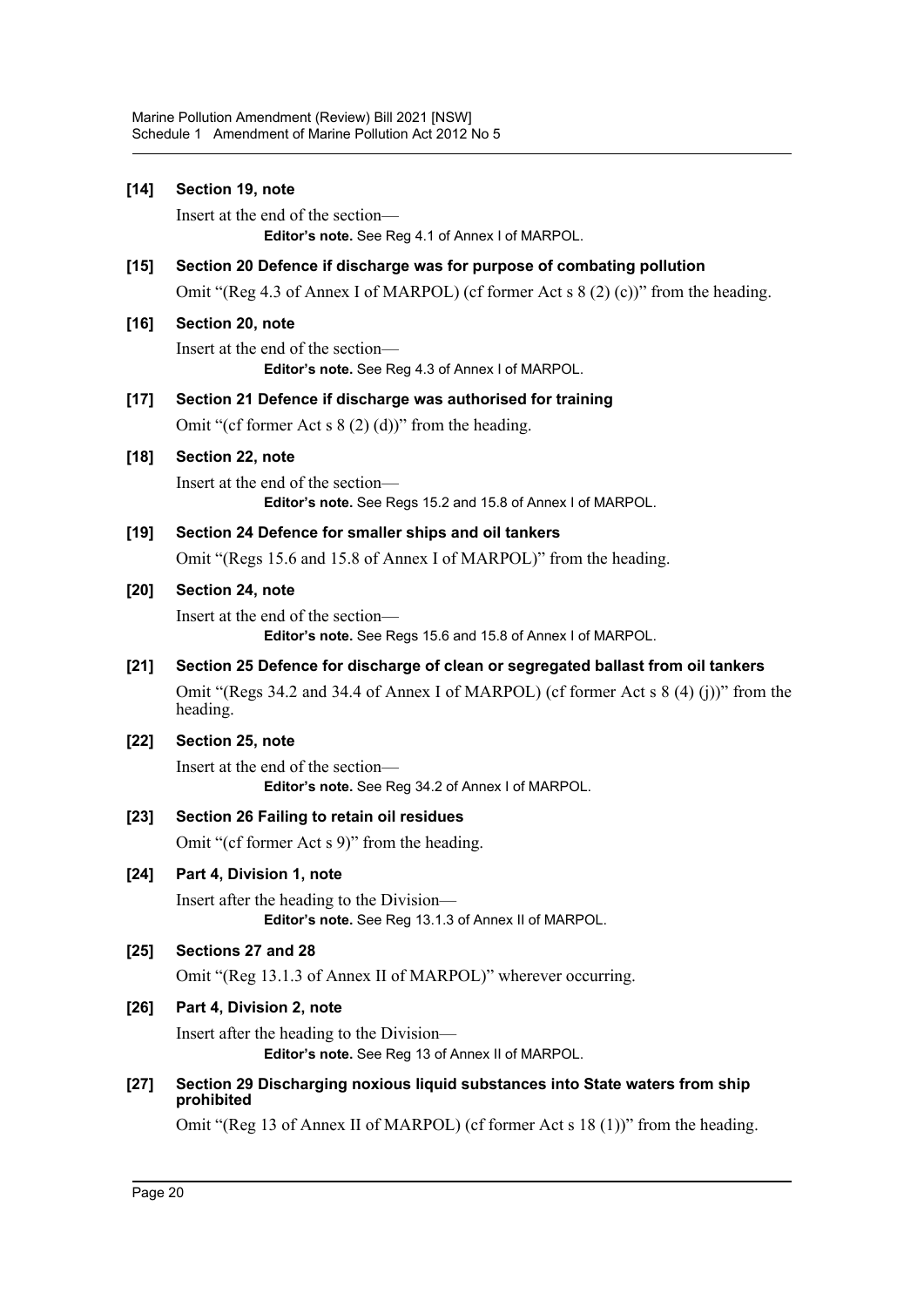| $[28]$      | Section 30 Causing discharge of noxious liquid substances into State waters from<br>ship prohibited                 |
|-------------|---------------------------------------------------------------------------------------------------------------------|
|             | Omit "(Reg 13 of Annex II of MARPOL) (cf former Act s 18A (1))" from the heading.                                   |
| $[29]$      | Section 31 Offence of being responsible for discharge of noxious liquid substances<br>into State waters from a ship |
|             | Omit "(Reg 13 of Annex II of MARPOL) (cf former Act s 18A (3))" from the heading.                                   |
| $[30]$      | Section 32 Defence if discharge was caused by damage to ship or equipment                                           |
|             | Omit "(Reg 3.1.2 of Annex II of MARPOL) (cf former Act s 18 (2) (b) and (3))" from the<br>heading.                  |
| $\sqrt{31}$ | Section 32, note                                                                                                    |
|             | Insert at the end of the section-<br>Editor's note. See Reg 3.1.2 of Annex II of MARPOL.                            |
| $[32]$      | Section 33 Defence if discharge was to secure safety or save life                                                   |
|             | Omit "(Reg 3.1.1 of Annex II of MARPOL) (cf former Act s 18 (2) (a))" from the heading.                             |
| $[33]$      | Section 33, note                                                                                                    |
|             | Insert at the end of the section-<br>Editor's note. See Reg 3.1.1 of Annex II of MARPOL.                            |
| $[34]$      | Section 34 Defence if discharge was for purpose of combating pollution                                              |
|             | Omit "(Reg 3.1.3 of Annex II of MARPOL) (cf former Act s 18 (2) (c))" from the heading.                             |
| $[35]$      | Section 34, note                                                                                                    |
|             | Insert at the end of the section-<br>Editor's note. See Reg 3.1.3 of Annex II of MARPOL.                            |
| $[36]$      | Section 40 Defence for discharge of bilge water                                                                     |
|             | Omit "(Reg 6.1.4 of Annex II of MARPOL) (cf former Act s 18 (11))" from the heading.                                |
| $[37]$      | Section 40, note                                                                                                    |
|             | Insert at the end of the section-<br>Editor's note. See Reg 6.1.4 of Annex II of MARPOL.                            |
| $[38]$      | Section 41 Defence for discharge of clean ballast or segregated ballast                                             |
|             | Omit "(Reg 13.7.2.3 of Annex II of MARPOL) (cf former Act s 18 (12))" from the heading.                             |
| $[39]$      | Section 41, note                                                                                                    |
|             | Insert at the end of the section-<br>Editor's note. See Reg 13.7.2.3 of Annex II of MARPOL.                         |
| [40]        | Section 42 Regulations may make provision for cleaning of tanks of ships                                            |
|             | Omit "(Regs 13 and 16 of Annex II of MARPOL) (cf former Act s 24)" from the heading.                                |
| $[41]$      | Section 42, note                                                                                                    |
|             | Insert at the end of the section-                                                                                   |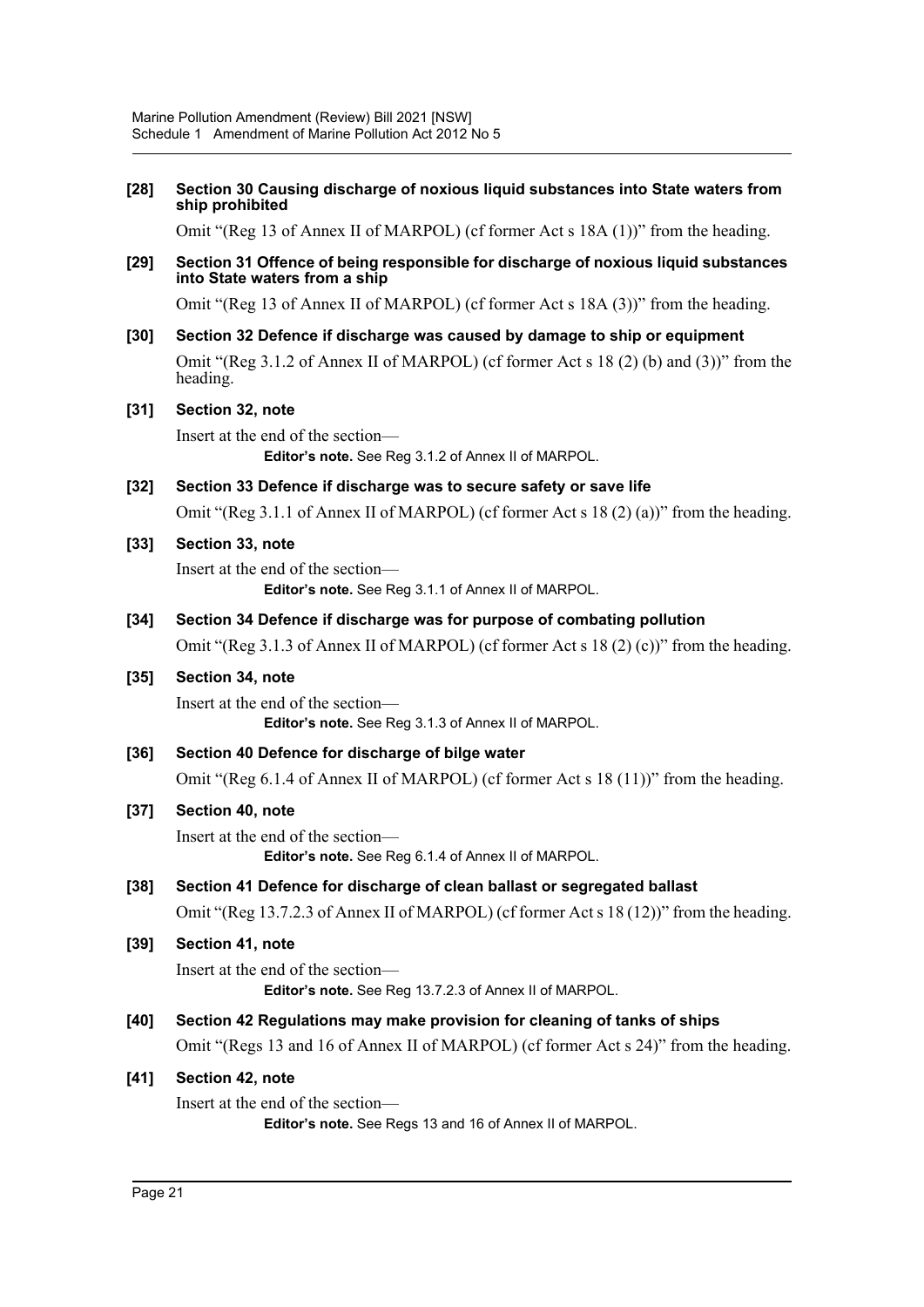| $[42]$ | Part 5, Division 1, note                                                                                                                       |
|--------|------------------------------------------------------------------------------------------------------------------------------------------------|
|        | Insert after the heading to the Division—<br>Editor's note. See Reg 2.1 of Annex III of MARPOL.                                                |
| [43]   | Sections 43 and 44                                                                                                                             |
|        | Omit "(Reg 1.2 of Annex III of MARPOL)" wherever occurring.                                                                                    |
| $[44]$ | Part 5, Division 2, note<br>Insert after the heading to the Division-<br>Editor's note. See Reg 8.1 of Annex III of MARPOL.                    |
| $[45]$ | Sections 45-48<br>Omit "(Reg 7.1 of Annex III of MARPOL)" wherever occurring.                                                                  |
| $[46]$ | Section 48, note                                                                                                                               |
|        | Insert at the end of the section-<br>Editor's note. See Reg 8.1 of Annex III of MARPOL.                                                        |
| $[47]$ | Section 49 Defence for certain leakages causing substances to be washed overboard<br>Omit "(Reg 7.2 of Annex III of MARPOL)" from the heading. |
| $[48]$ | Section 49, note<br>Insert at the end of the section-<br>Editor's note. See Reg 8.2 of Annex III of MARPOL.                                    |
| [49]   | Section 50 Part does not apply to stores or equipment                                                                                          |
|        | Omit "(Reg 1.5 of Annex III of MARPOL)" from the heading.                                                                                      |
| [50]   | Section 50, note                                                                                                                               |
|        | Insert at the end of the section-<br>Editor's note. See Reg 2.4 of Annex III of MARPOL.                                                        |
| $[51]$ | Section 51 Leakages taken to be jettisoned<br>Omit "(Reg 1 of Annex III of MARPOL)" from the heading.                                          |
| $[52]$ | Section 51, note<br>Insert at the end of the section-                                                                                          |
|        | Editor's note. See Reg 8.1 of Annex III of MARPOL.                                                                                             |
| $[53]$ | <b>Section 52 Empty packaging</b>                                                                                                              |
|        | Omit "(Reg 1.4 of Annex III of MARPOL)" from the heading.                                                                                      |
| $[54]$ | Section 52, note                                                                                                                               |
|        | Insert at the end of the section-<br>Editor's note. See Reg 2.3 of Annex III of MARPOL.                                                        |
| [55]   | Part 6, Division 1, note                                                                                                                       |

Insert after the heading to the Division— **Editor's note.** See Reg 11 of Annex IV of MARPOL.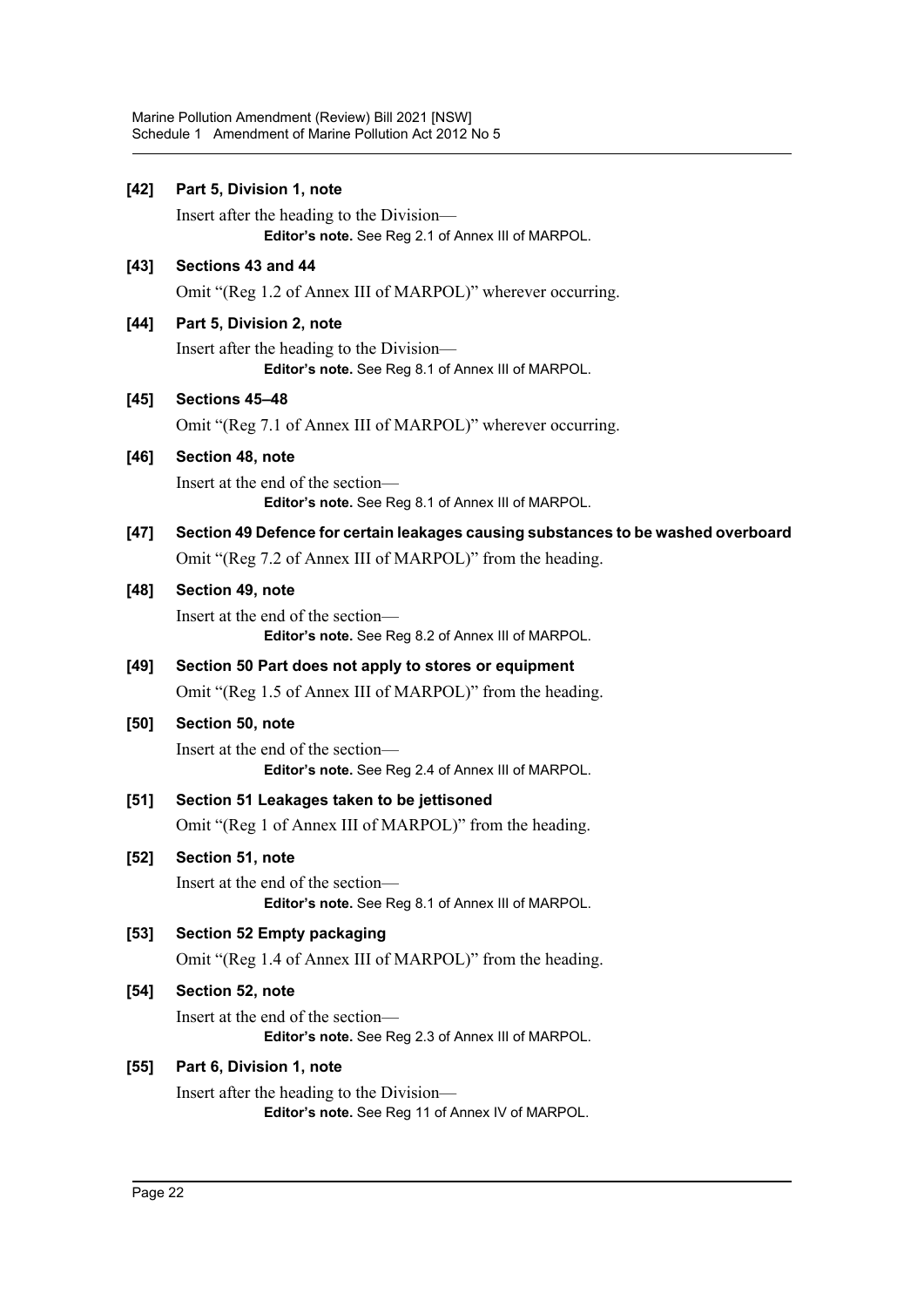| $[56]$ | Sections 53-55                                                                                |
|--------|-----------------------------------------------------------------------------------------------|
|        | Omit "(Reg 11 of Annex IV of MARPOL)" wherever occurring.                                     |
| $[57]$ | Section 56 Defence for discharge caused by damage to ship or equipment                        |
|        | Omit "(Reg 3.1.2 of Annex IV of MARPOL)" from the heading.                                    |
| $[58]$ | Section 56, note                                                                              |
|        | Insert at the end of the section-<br>Editor's note. See Reg 3.1.2 of Annex IV of MARPOL.      |
| $[59]$ | Section 57 Defence for discharge to secure safety or save life                                |
|        | Omit "(Reg 3.1.1 of Annex IV of MARPOL)" from the heading.                                    |
| [60]   | Section 57, note                                                                              |
|        | Insert at the end of the section—<br>Editor's note. See Reg 3.1.1 of Annex IV of MARPOL.      |
| [61]   | Section 59 Defence of discharge of treated sewage                                             |
|        | Omit "(Reg 11.1.2 of Annex IV of MARPOL)" from the heading.                                   |
| [62]   | Section 59, note                                                                              |
|        | Insert at the end of the section-<br>Editor's note. See Reg 11.1.2 of Annex IV of MARPOL.     |
| [63]   | Part 7, Division 1, note                                                                      |
|        | Insert after the heading to the Division—<br>Editor's note. See Reg 3.1 of Annex V of MARPOL. |
| $[64]$ | Sections 60-62                                                                                |
|        | Omit "(Regs 3.1 and 5.2 of Annex V of MARPOL)" wherever occurring.                            |
| [65]   | Section 63 Defence if discharge was caused by damage to ship or equipment                     |
|        | Omit "(Reg 6 (b) of Annex V of MARPOL)" from the heading.                                     |
| [66]   | Section 63, note                                                                              |
|        | Insert at the end of the section-<br>Editor's note. See Reg 7.1.2 of Annex V of MARPOL.       |
| [67]   | Section 64 Defence if discharge was to secure safety or save life                             |
|        | Omit "(Reg 6 (a) of Annex V of MARPOL)" from the heading.                                     |
| [68]   | Section 64, note                                                                              |
|        | Insert at the end of the section-<br>Editor's note. See Reg 7.1.1 of Annex V of MARPOL.       |
| [69]   | Section 65, note                                                                              |
|        | Insert at the end of the section-<br>Editor's note. See Reg 7.1.3 of Annex V of MARPOL.       |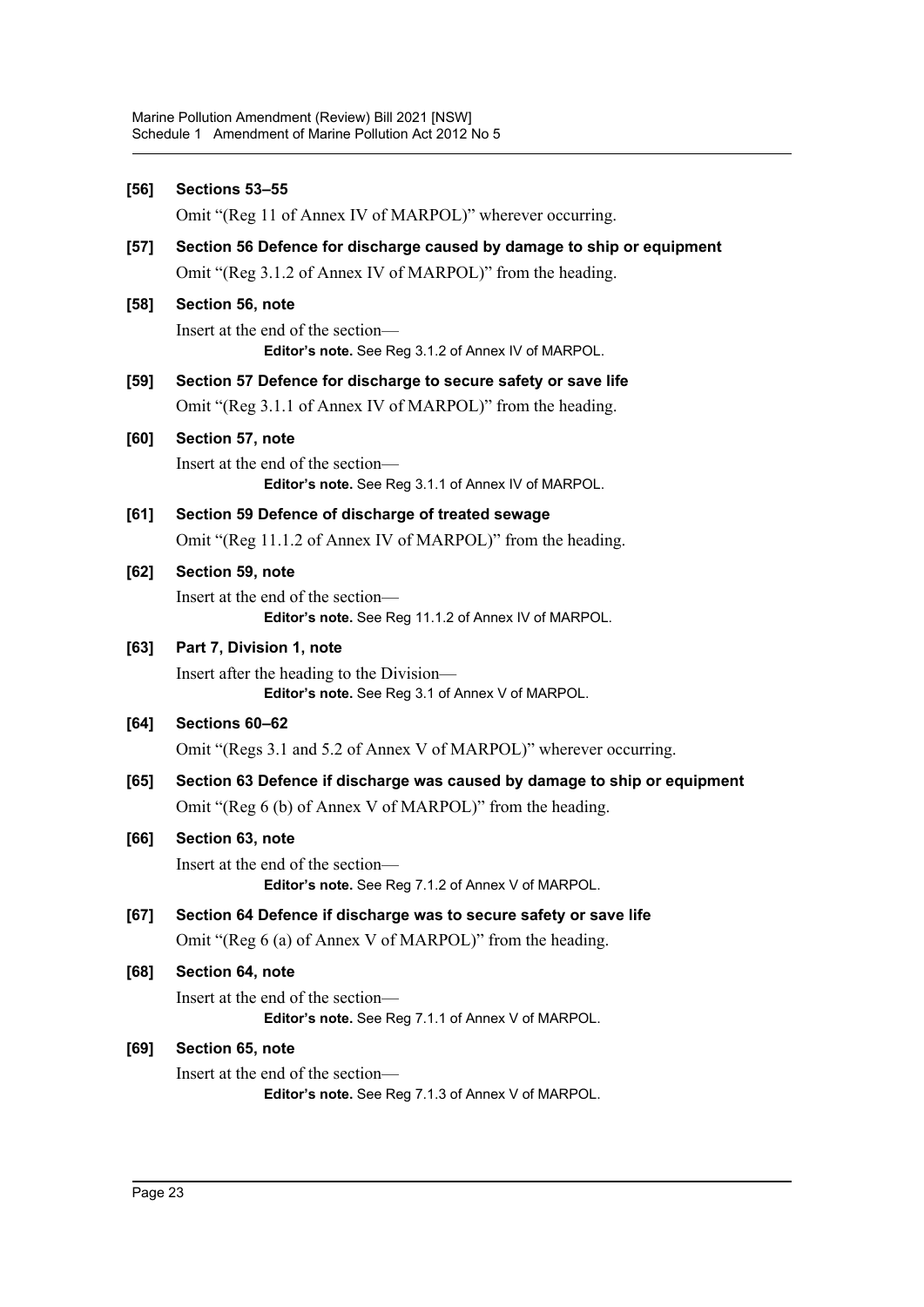| $[70]$ | Sections 68-73                                                                                               |
|--------|--------------------------------------------------------------------------------------------------------------|
|        | Omit "(cf former Act s 27)" wherever occurring.                                                              |
| $[71]$ | Section 75 Division 2 does not apply to certain discharges                                                   |
|        | Omit "(cf former Act s $26$ (c))" from the heading.                                                          |
| $[72]$ | Section 76 Division 2 does not apply to discharge for purposes of combating<br>pollution incidents           |
|        | Omit "(cf former Act s $27(2)(a)$ )" from the heading.                                                       |
| $[73]$ | Section 77 Division 2 does not apply to certain licensed discharges                                          |
|        | Omit "(cf former Act s $27(2)(b)$ )" from the heading.                                                       |
| $[74]$ | Section 78 Keeping of records relating to transfer                                                           |
|        | Omit "(cf former Act s $29(2)$ )" from the heading.                                                          |
| $[75]$ | Section 79 Entries required to be made                                                                       |
|        | Omit "(cf former Act s $29(4)$ )" from the heading.                                                          |
| $[76]$ | Section 80 Transmission of records relating to transfer operation                                            |
|        | Omit "(cf former Act s $29(5)$ )" from the heading.                                                          |
| $[77]$ | Section 81 Disposal of records relating to transfer operation                                                |
|        | Omit "(cf former Act s $29(3)(d)$ )" from the heading.                                                       |
| $[78]$ | Section 82 False or misleading entries prohibited                                                            |
|        | Omit "(cf former Act s $29(6)$ )" from the heading.                                                          |
| [79]   | <b>Section 83 Several liability</b>                                                                          |
|        | Omit "(cf former Act s 31)" from the heading.                                                                |
| [80]   | <b>Section 84 Multiple offenders</b>                                                                         |
|        | Omit "(cf former Act s $25(3)$ )" from the heading.                                                          |
| [81]   | Section 87 Master must report reportable incident                                                            |
|        | Omit "(Article I (1) of Protocol I of MARPOL) (cf former Act ss $10(1)$ and $20(1)$ )" from<br>the heading.  |
| $[82]$ | Section 87, note                                                                                             |
|        | Insert at the end of the section—<br>Editor's note. See Article I(1) of Protocol I of MARPOL.                |
| [83]   | Section 88 Master must provide supplementary report if Minister requires it                                  |
|        | Omit "(Article IV (b) of Protocol I of MARPOL) (cf former Act ss $10(6)$ and $20(6)$ )" from<br>the heading. |
| [84]   | Section 88, note                                                                                             |
|        | Insert at the end of the section-                                                                            |

**Editor's note.** See Article IV(b) of Protocol I of MARPOL.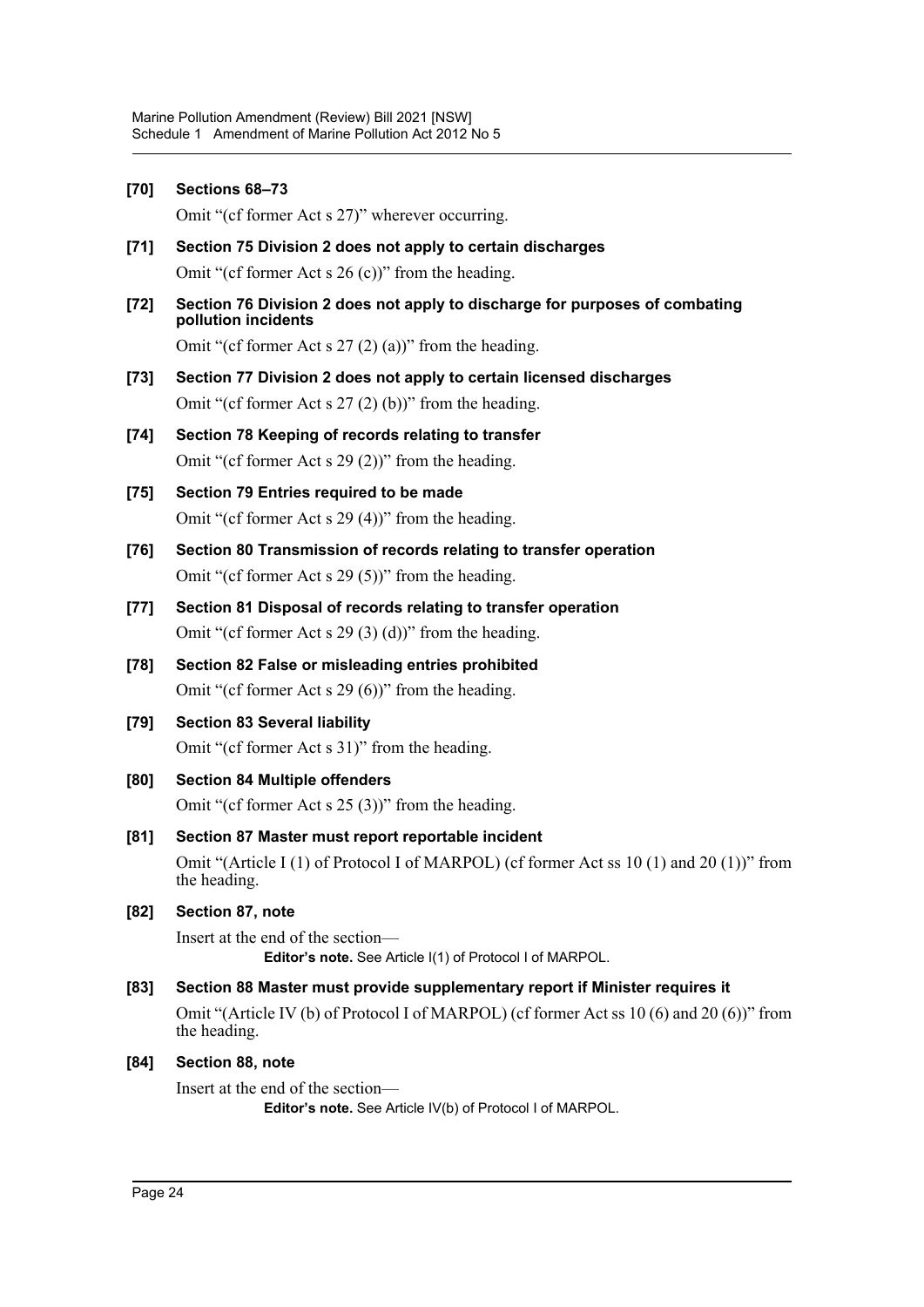| [85]   | Section 89 Master must provide supplementary report if further developments arise                          |
|--------|------------------------------------------------------------------------------------------------------------|
|        | Omit "(Article IV (b) of Protocol I of MARPOL)" from the heading.                                          |
| [86]   | Section 89, note                                                                                           |
|        | Insert at the end of the section—<br>Editor's note. See Article IV(a) of Protocol I of MARPOL.             |
| [87]   | Sections 90 and 91                                                                                         |
|        | Omit "(Article I (2) of Protocol I of MARPOL) (cf former Act ss 10 (3) and 20 (3))"<br>wherever occurring. |
| [88]   | Section 90, note                                                                                           |
|        | Insert at the end of the section-<br>Editor's note. See Article I(2) of Protocol I of MARPOL.              |
| [89]   | Section 91, note                                                                                           |
|        | Insert at the end of the section-<br>Editor's note. See Article I(2) of Protocol I of MARPOL.              |
| [90]   | Section 92 Duty of other persons to provide supplementary report                                           |
|        | Omit "(Article IV (b) of Protocol I of MARPOL) (cf former Act ss 10 (7) and 20 (7)" from<br>the heading.   |
| [91]   | Section 92, note                                                                                           |
|        | Insert at the end of the section-<br>Editor's note. See Article IV(a) and (b) of Protocol I of MARPOL.     |
| $[92]$ | Section 93 False or misleading reports                                                                     |
|        | Omit "(cf former Act ss $10(8)$ and $20(8)$ )" from the heading.                                           |
| $[93]$ | Section 94 Inadmissibility of certain evidence                                                             |
|        | Omit "(cf former Act ss 10 $(9)$ and 20 $(9)$ )" from the heading.                                         |
| [94]   | Sections 95 and 96                                                                                         |
|        | Omit "(Reg 37.1 of Annex I of MARPOL)" wherever occurring.                                                 |
| [95]   | Section 95, note                                                                                           |
|        | Insert at the end of the section—<br>Editor's note. See Reg 37.1 of Annex I of MARPOL.                     |
| [96]   | Section 96, note                                                                                           |
|        | Insert at the end of the section-<br>Editor's note. See Reg 37.1 of Annex I of MARPOL.                     |
| $[97]$ | Sections 97 and 98                                                                                         |
|        | Omit "(Reg 37.2 of Annex I of MARPOL)" wherever occurring.                                                 |
| $[98]$ | Section 97, note                                                                                           |
|        | Insert at the end of the section-<br>Editor's note. See Reg 37.2 of Annex I of MARPOL.                     |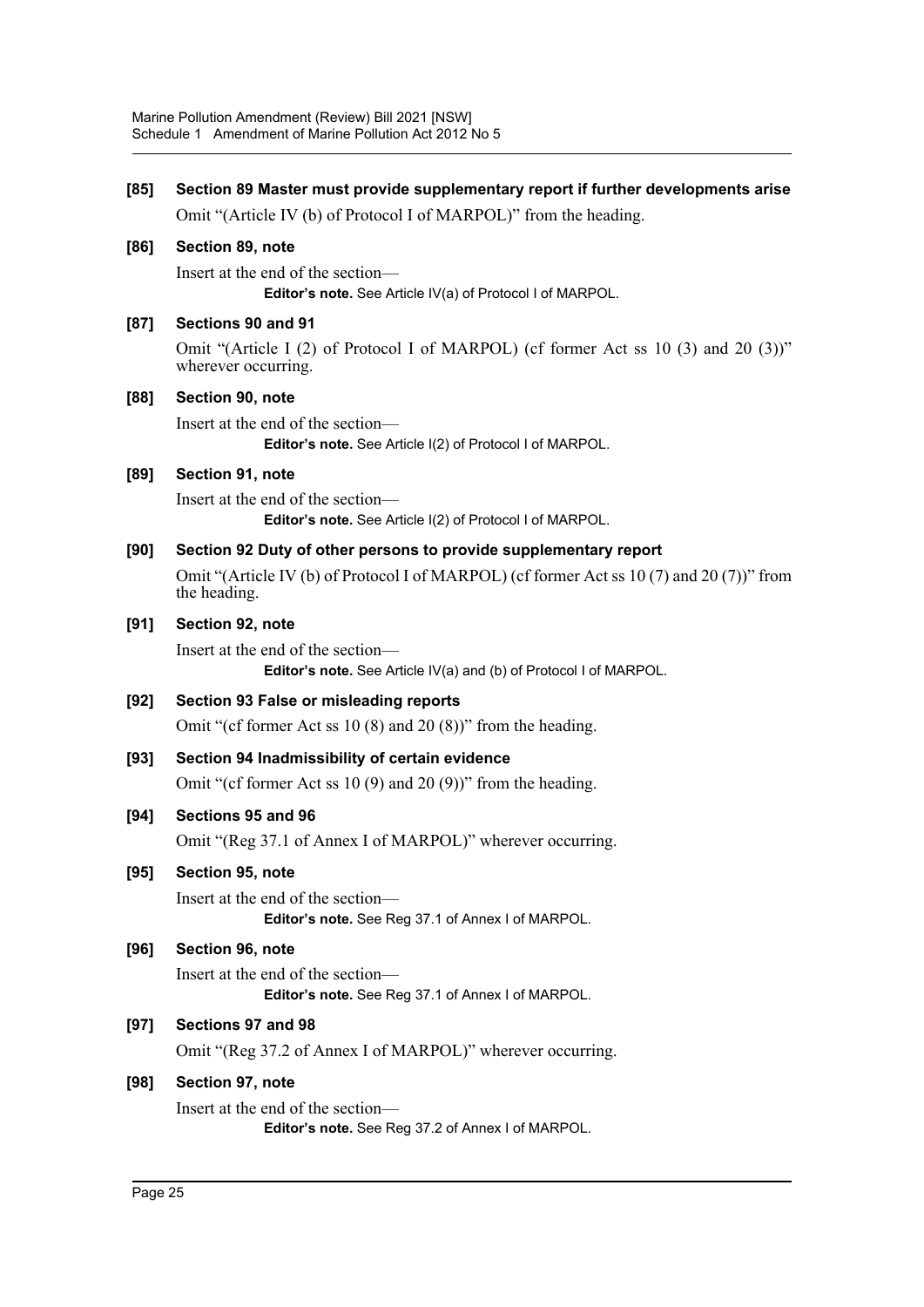| [99]    | Section 98, note                                                                        |
|---------|-----------------------------------------------------------------------------------------|
|         | Insert at the end of the section-<br>Editor's note. See Reg 37.2 of Annex I of MARPOL.  |
| $[100]$ | Sections 100 and 101                                                                    |
|         | Omit "(Reg 17.1 of Annex II of MARPOL)" wherever occurring.                             |
| $[101]$ | Section 100, note                                                                       |
|         | Insert at the end of the section-<br>Editor's note. See Reg 17.1 of Annex II of MARPOL. |
| [102]   | Section 101, note                                                                       |
|         | Insert at the end of the section-<br>Editor's note. See Reg 17.1 of Annex II of MARPOL. |
| [103]   | Sections 102 and 103                                                                    |
|         | Omit "(Reg 17.2 of Annex II of MARPOL)" wherever occurring.                             |
| $[104]$ | Section 102, note                                                                       |
|         | Insert at the end of the section—<br>Editor's note. See Reg 17.2 of Annex II of MARPOL. |
| $[105]$ | Section 103, note                                                                       |
|         | Insert at the end of the section—<br>Editor's note. See Reg 17.2 of Annex II of MARPOL. |
| [106]   | Section 104 Procedures and arrangements manual required                                 |
|         | Omit "(Reg 14.1 of Annex II of MARPOL)" from the heading.                               |
| [107]   | Section 104, note                                                                       |
|         | Insert at the end of the section-<br>Editor's note. See Reg 14.1 of Annex II of MARPOL. |
| $[108]$ | Section 105 Form and content of procedures and arrangements manual                      |
|         | Omit "(Reg 14.2 of Annex II of MARPOL)" from the heading.                               |
| [109]   | Section 105, note                                                                       |
|         | Insert at the end of the section-<br>Editor's note. See Reg 14.2 of Annex II of MARPOL. |
| [110]   | Section 106 Language of procedures and arrangements manual                              |
|         | Omit "(Reg 14.1 of Annex II of MARPOL)" from the heading.                               |
| [111]   | Section 106, note                                                                       |
|         | Insert at the end of the section—<br>Editor's note. See Reg 14.1 of Annex II of MARPOL. |
| $[112]$ | Section 107, note                                                                       |
|         | Omit "(Reg 9 of Annex V of MARPOL)" from the heading.                                   |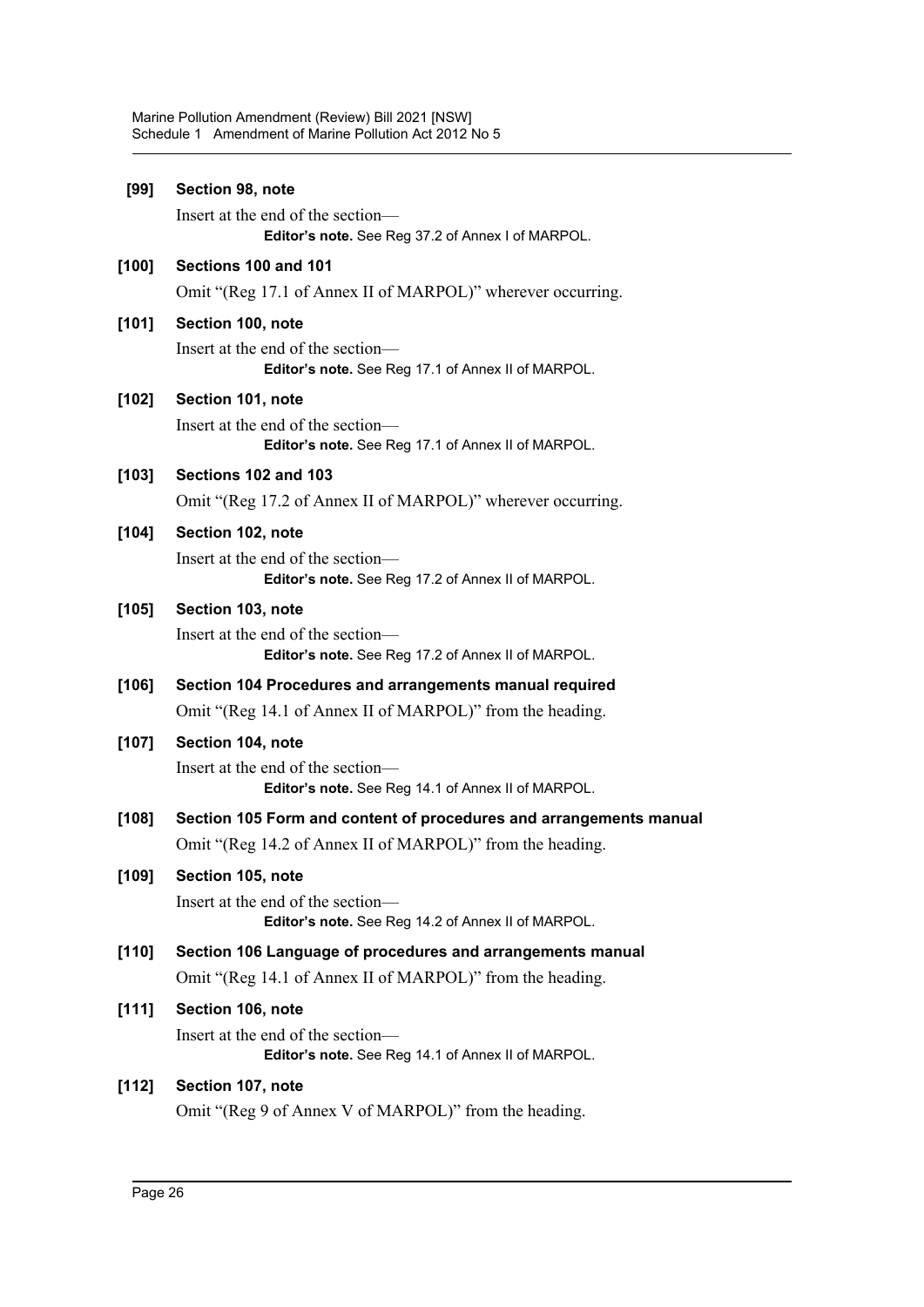| [113]   | Section 107, note                                                                                      |
|---------|--------------------------------------------------------------------------------------------------------|
|         | Insert at the end of the section-<br>Editor's note. See Reg 10 of Annex V of MARPOL.                   |
| [114]   | Sections 108 and 109                                                                                   |
|         | Omit "(Reg 9 (2) of Annex V of MARPOL)" wherever occurring.                                            |
| $[115]$ | Section 108, note                                                                                      |
|         | Insert at the end of the section-<br>Editor's note. See Reg 10.2 of Annex V of MARPOL.                 |
| $[116]$ | Section 109, note                                                                                      |
|         | Insert at the end of the section-<br>Editor's note. See Reg 10.2 of Annex V of MARPOL.                 |
| $[117]$ | Sections 110 and 111                                                                                   |
|         | Omit "(Reg 9 $(1)$ (a) of Annex V of MARPOL)" wherever occurring.                                      |
| $[118]$ | Section 110, note                                                                                      |
|         | Insert at the end of the section—<br>Editor's note. See Reg 10.1.1 of Annex V of MARPOL.               |
| [119]   | Section 111, note                                                                                      |
|         | Insert at the end of the section-<br>Editor's note. See Reg 10.1.1 of Annex V of MARPOL.               |
| $[120]$ | Section 112, heading                                                                                   |
|         | Omit "(Reg $9(1)$ (b) of Annex V of MARPOL)" from the heading.                                         |
| $[121]$ | Section 112, note                                                                                      |
|         | Insert at the end of the section-<br>Editor's note. See Reg 10.1.2 of Annex V of MARPOL.               |
| $[122]$ | Section 113 Requirement to carry an oil record book                                                    |
|         | Omit "(Regs 17.1 and 36.1 of Annex I of MARPOL) (cf former Act s 11 (2) and (4))" from<br>the heading. |
| $[123]$ | Section 113, note                                                                                      |
|         | Insert at the end of the section-<br>Editor's note. See Regs 17.1 and 36.1 of Annex I of MARPOL.       |
| [124]   | Section 114 Form of oil record book                                                                    |
|         | Omit "(Regs 17.4 and 36.5 of Annex I of MARPOL) (cf former Act s 11 (3))" from the<br>heading.         |
| [125]   | Section 114, note                                                                                      |
|         | Insert at the end of the section—<br>Editor's note. See Regs 17.4 and 36.5 of Annex I of MARPOL.       |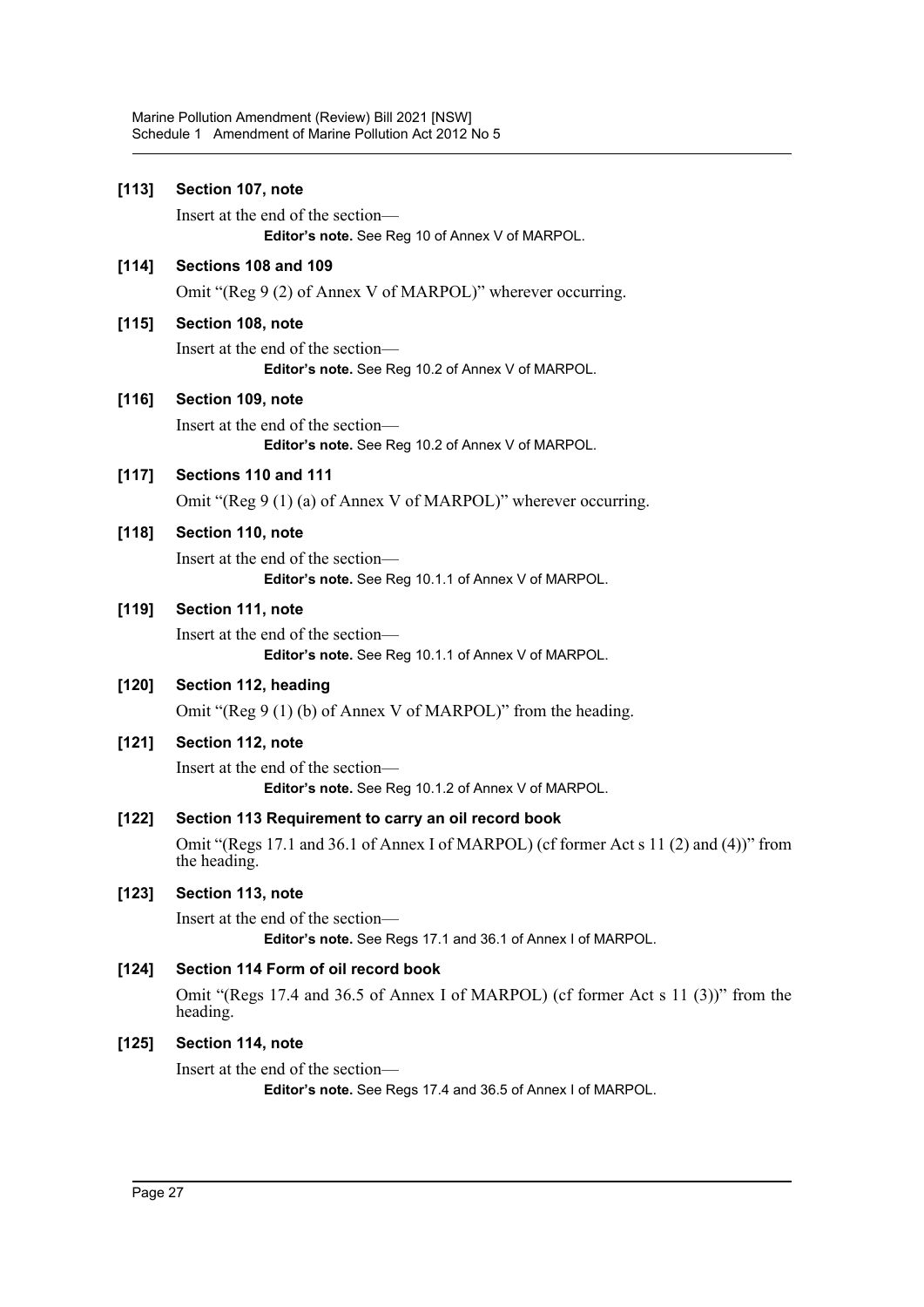Marine Pollution Amendment (Review) Bill 2021 [NSW] Schedule 1 Amendment of Marine Pollution Act 2012 No 5

| $[126]$ | Section 115 Language of oil record book                                                            |
|---------|----------------------------------------------------------------------------------------------------|
|         | Omit "(Regs 17.4 and 36.5 of Annex I of MARPOL) (cf former Act s 11 (6) (a))" from the<br>heading. |
| [127]   | Section 115, note                                                                                  |
|         | Insert at the end of the section-<br>Editor's note. See Regs 17.4 and 36.5 of Annex I of MARPOL.   |
| $[128]$ | Section 116 Master must sign completed page of oil record book                                     |
|         | Omit "(cf former Act s $11(7)$ )" from the heading.                                                |
| [129]   | Section 117 Entries in relation to prescribed operations or occurrences                            |
|         | Omit "(Regs 17.4 and 36.5 of Annex I of MARPOL) (cf former Act s 11 (5))" from the<br>heading.     |
| $[130]$ | Section 117, note                                                                                  |
|         | Insert at the end of the section—<br>Editor's note. See Regs 17.4 and 36.5 of Annex I of MARPOL.   |
| $[131]$ | Section 118 Entries in relation to inspections                                                     |
|         | Omit "(Regs 17.1 and 36.8 of Annex I of MARPOL)" from the heading.                                 |
| $[132]$ | Section 118, note                                                                                  |
|         | Insert at the end of the section-<br>Editor's note. See Regs 17.7 and 36.8 of Annex I of MARPOL.   |
| $[133]$ | Section 119 False entries in oil record book                                                       |
|         | Omit "(Regs 17.7 and 36.8 of Annex I of MARPOL) (cf former Act s 12)" from the<br>heading.         |
| $[134]$ | Section 119, note                                                                                  |
|         | Insert at the end of the section-<br>Editor's note. See Regs 17.7 and 36.8 of Annex I of MARPOL.   |
| $[135]$ | Sections 120 and 121                                                                               |
|         | Omit "(Regs 17.6 and 36.7 of Annex I of MARPOL) (cf former Act s 13)" wherever<br>occurring.       |
| $[136]$ | Section 120, note                                                                                  |
|         | Insert at the end of the section-<br>Editor's note. See Regs 17.6 and 36.7 of Annex I of MARPOL.   |
| $[137]$ | Section 121, note                                                                                  |
|         | Insert at the end of the section-<br>Editor's note. See Regs 17.6 and 36.7 of Annex I of MARPOL.   |
| $[138]$ | Sections 122 and 123                                                                               |
|         | Omit "(Regs 17.7 and 36.8 of Annex I of MARPOL)" wherever occurring.                               |
|         |                                                                                                    |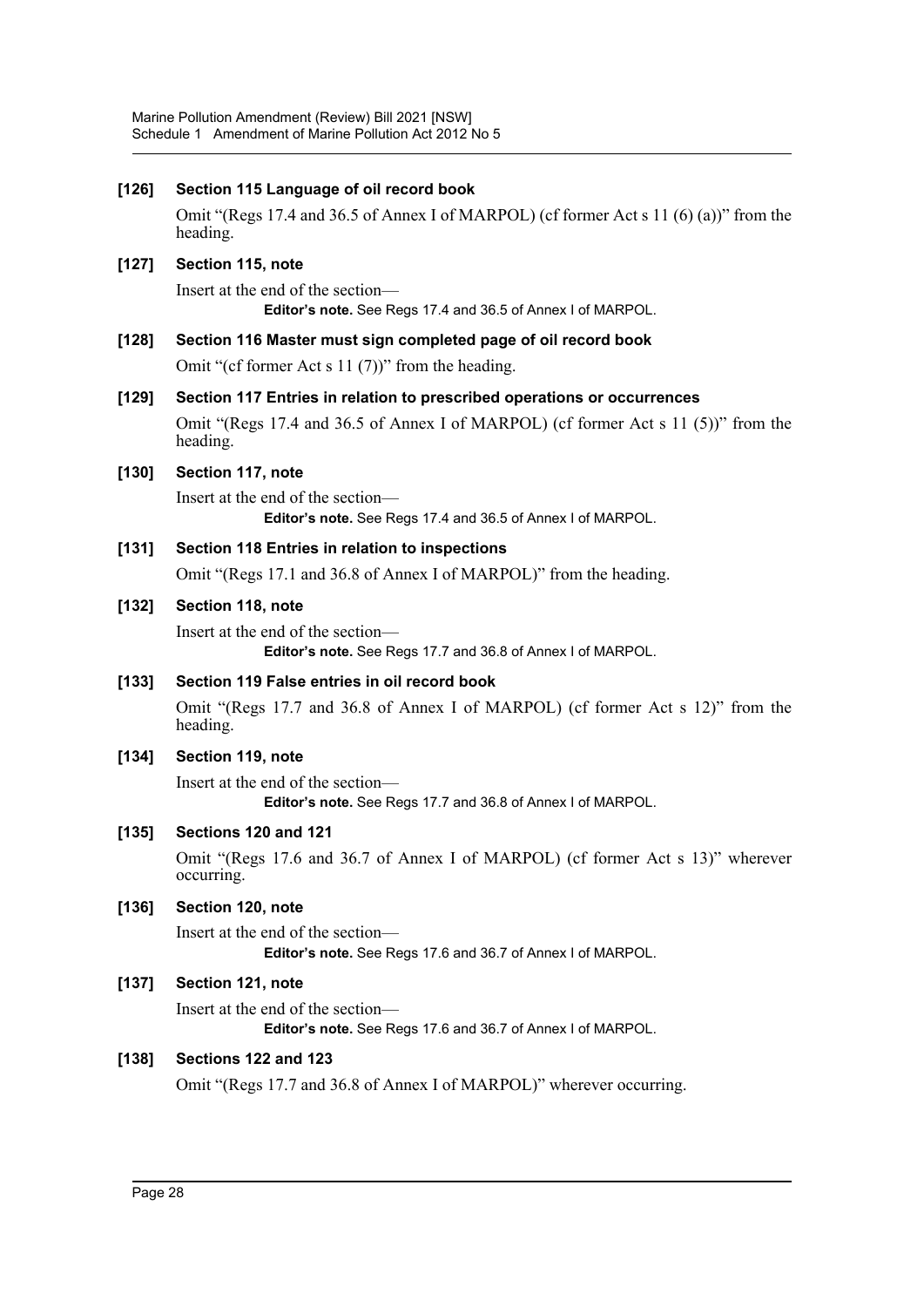| [139]   | Section 122, note                                                                                |
|---------|--------------------------------------------------------------------------------------------------|
|         | Insert at the end of the section—<br>Editor's note. See Regs 17.7 and 36.8 of Annex I of MARPOL. |
| [140]   | Section 123, note                                                                                |
|         | Insert at the end of the section—<br>Editor's note. See Regs 17.7 and 36.8 of Annex I of MARPOL. |
| [141]   | Section 124 Requirement to carry cargo record book                                               |
|         | Omit "(Reg 15.1 of Annex II of MARPOL) (cf former Act s 21 (2) and (4))" from the<br>heading.    |
| [142]   | Section 124, note                                                                                |
|         | Insert at the end of the section—<br>Editor's note. See Reg 15.1 of Annex II of MARPOL.          |
| $[143]$ | Section 125 Form of cargo record book                                                            |
|         | Omit "(Reg 15.1 of Annex II of MARPOL) (cf former Act s 21 (3))" from the heading.               |
| [144]   | Section 125, note                                                                                |
|         | Insert at the end of the section-<br>Editor's note. See Reg 15.1 of Annex II of MARPOL.          |
| $[145]$ | Section 126 Language of cargo record book                                                        |
|         | Omit "(Reg 15.4 of Annex II of MARPOL) (cf former Act s 21 (7) (a))" from the heading.           |
| [146]   | Section 126, note                                                                                |
|         | Insert at the end of the section-<br>Editor's note. See Reg 15.4 of Annex II of MARPOL.          |
| [147]   | Section 127 Master must sign completed page of cargo record book                                 |
|         | Omit "(Reg 15.4 of Annex II of MARPOL) (cf former Act s 21 (8))" from the heading.               |
| [148]   | Section 127, note                                                                                |
|         | Insert at the end of the section—<br>Editor's note. See Reg 15.4 of Annex II of MARPOL.          |
| $[149]$ | Section 128 Entries in relation to prescribed operations or occurrences                          |
|         | Omit "(Reg 15.2 of Annex II of MARPOL) (cf former Act s 21 (5))" from the heading.               |
| $[150]$ | Section 128, note                                                                                |
|         | Insert at the end of the section-<br>Editor's note. See Reg 15.2 of Annex II of MARPOL.          |
| $[151]$ | Section 129 Entries in relation to inspections                                                   |
|         | Omit "(Reg 15.6 of Annex II of MARPOL) (cf former Act s 21 (6))" from the heading.               |
| $[152]$ | Section 129, note                                                                                |
|         | Insert at the end of the section-<br>Editor's note. See Reg 15.6 of Annex II of MARPOL.          |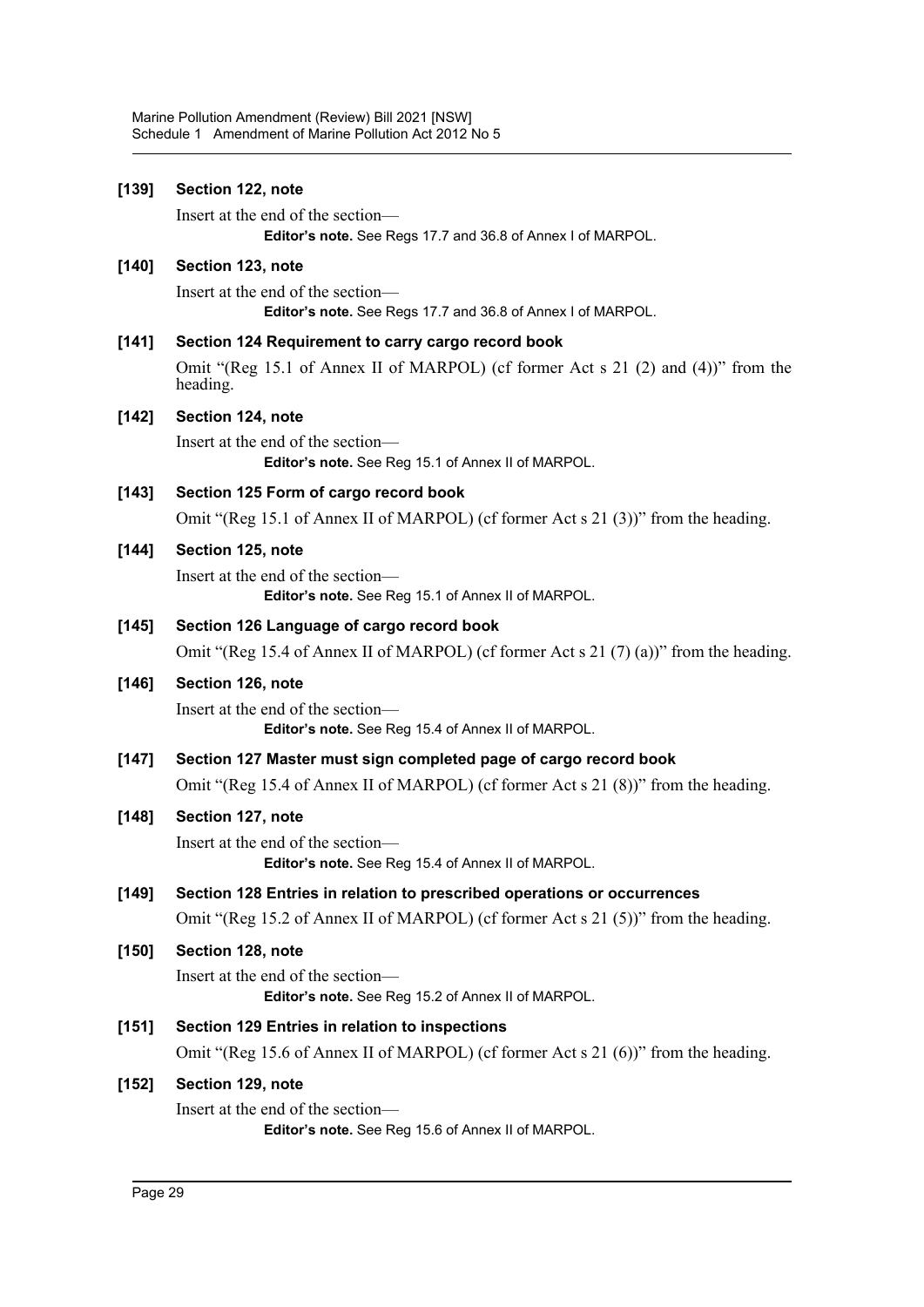| [153]   | Section 130 False entries in cargo record book                                           |
|---------|------------------------------------------------------------------------------------------|
|         | Omit "(Reg 15.6 of Annex II of MARPOL) (cf former Act s 22)" from the heading.           |
| $[154]$ | Section 130, note                                                                        |
|         | Insert at the end of the section-<br>Editor's note. See Reg 15.6 of Annex II of MARPOL.  |
| $[155]$ | Sections 131 and 132                                                                     |
|         | Omit "(Reg 15.5 of Annex II of MARPOL) (cf former Act s 23)" wherever occurring.         |
| $[156]$ | Section 131, note                                                                        |
|         | Insert at the end of the section-<br>Editor's note. See Reg 15.5 of Annex II of MARPOL.  |
| $[157]$ | Section 132, note                                                                        |
|         | Insert at the end of the section-<br>Editor's note. See Reg 15.5 of Annex II of MARPOL.  |
| $[158]$ | Sections 133 and 134                                                                     |
|         | Omit "(Reg 15.6 of Annex II of MARPOL)" wherever occurring.                              |
| $[159]$ | Section 133, note                                                                        |
|         | Insert at the end of the section-<br>Editor's note. See Reg 15.6 of Annex II of MARPOL.  |
| $[160]$ | Section 134, note                                                                        |
|         | Insert at the end of the section-<br>Editor's note. See Reg 15.6 of Annex II of MARPOL.  |
| $[161]$ | Sections 135, 136, 138 and 141                                                           |
|         | Omit "(Reg 9.3 of Annex V of MARPOL)" wherever occurring.                                |
| $[162]$ | Section 135, note                                                                        |
|         | Insert at the end of the section-<br>Editor's note. See Reg 10.3 of Annex V of MARPOL.   |
| $[163]$ | Section 136, note                                                                        |
|         | Insert at the end of the section—<br>Editor's note. See Reg 10.3 of Annex V of MARPOL.   |
| [164]   | Section 138, note                                                                        |
|         | Insert at the end of the section—<br>Editor's note. See Reg 10.3 of Annex V of MARPOL.   |
| [165]   | Sections 139 and 140                                                                     |
|         | Omit "(Reg 9.3.a of Annex V of MARPOL)" wherever occurring.                              |
| $[166]$ | Section 139, note                                                                        |
|         | Insert at the end of the section-<br>Editor's note. See Reg 10.3.1 of Annex V of MARPOL. |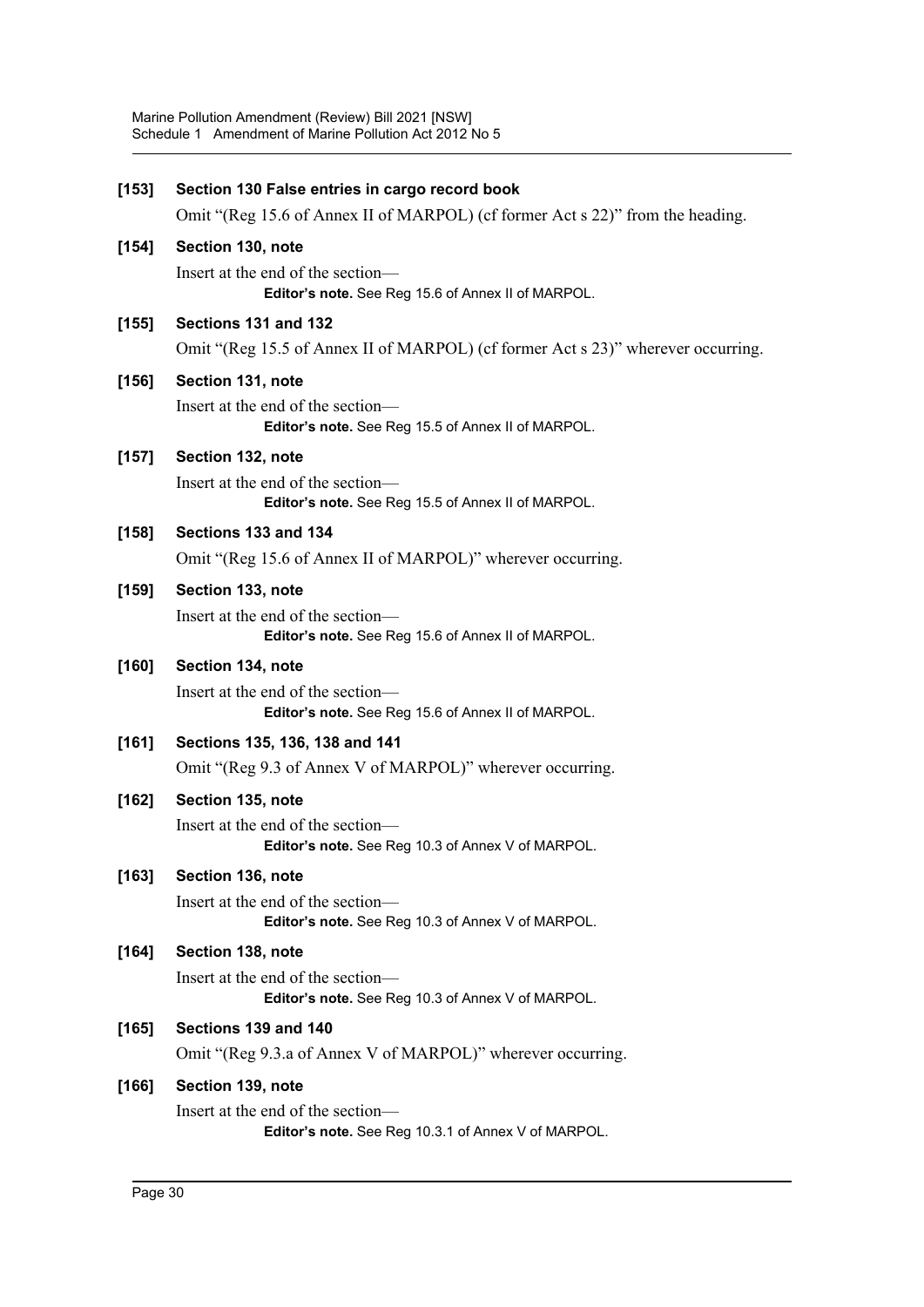Marine Pollution Amendment (Review) Bill 2021 [NSW] Schedule 1 Amendment of Marine Pollution Act 2012 No 5

| $[167]$ | Section 140, note                                                                                                                                                                                                       |
|---------|-------------------------------------------------------------------------------------------------------------------------------------------------------------------------------------------------------------------------|
|         | Insert at the end of the section-<br>Editor's note. See Reg 10.3.1 of Annex V of MARPOL.                                                                                                                                |
| [168]   | Section 141, note                                                                                                                                                                                                       |
|         | Insert at the end of the section-<br>Editor's note. See Reg 10.3 of Annex V of MARPOL.                                                                                                                                  |
| [169]   | Sections 142, 143, 146 and 147                                                                                                                                                                                          |
|         | Omit "(Reg 9.5 of Annex V of MARPOL)" wherever occurring.                                                                                                                                                               |
| [170]   | Section 142, note                                                                                                                                                                                                       |
|         | Insert at the end of the section—<br>Editor's note. See Reg 10.5 of Annex V of MARPOL.                                                                                                                                  |
| [171]   | Section 143, note                                                                                                                                                                                                       |
|         | Insert at the end of the section—<br>Editor's note. See Reg 10.5 of Annex V of MARPOL.                                                                                                                                  |
| [172]   | Sections 144 and 145                                                                                                                                                                                                    |
|         | Omit "(Reg 9.3.c of Annex V of MARPOL)" wherever occurring.                                                                                                                                                             |
| $[173]$ | Section 144, note                                                                                                                                                                                                       |
|         | Insert at the end of the section-<br>Editor's note. See Reg 10.3.5 of Annex V of MARPOL.                                                                                                                                |
| $[174]$ | Section 145, note                                                                                                                                                                                                       |
|         | Insert at the end of the section-<br>Editor's note. See Reg 10.3.5 of Annex V of MARPOL.                                                                                                                                |
| [175]   | Section 146, note                                                                                                                                                                                                       |
|         | Insert at the end of the section-<br>Editor's note. See Reg 10.5 of Annex V of MARPOL.                                                                                                                                  |
| [176]   | Section 147, note                                                                                                                                                                                                       |
|         | Insert at the end of the section-<br><b>Editor's note.</b> See Reg 10.5 of Annex V of MARPOL.                                                                                                                           |
| [177]   | Section 148 Regulations relating to construction of ships                                                                                                                                                               |
|         | Omit "(Chapters 3 and 4 of Annex I, Regulations 11 and 12 of Annex II, Regulations 1.3<br>and 2–6 of Annex III and Regulations 2.2, 4 and 11 of Annex IV, of MARPOL) (cf former<br>Act ss 35 and 40)" from the heading. |
| [178]   | Section 148, note                                                                                                                                                                                                       |
|         | Insert at the end of the section—                                                                                                                                                                                       |
|         | Editor's note, See Chapters 2 and 4 of Annoy L Pequiptions 11 and 12 of Annoy II and                                                                                                                                    |

**Editor's note.** See Chapters 3 and 4 of Annex I, Regulations 11 and 12 of Annex II and Regulations 2.2, 4 and 11 of Annex IV, of MARPOL.

### **[179] Section 150 Requirement for ship construction certificate**

Omit "(Chapter 2 of Annex I of MARPOL) (cf former Act s 39)" from the heading.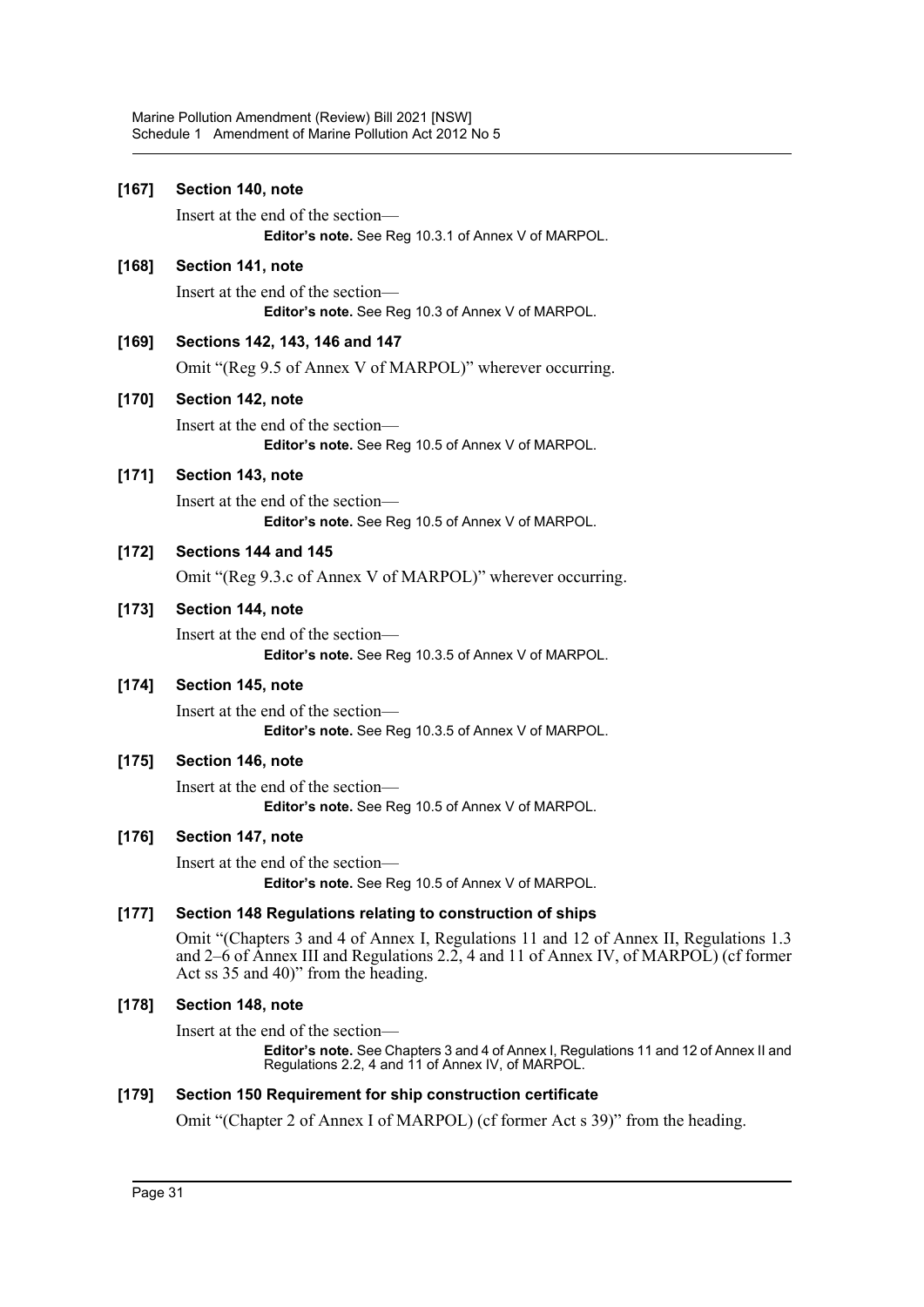| $[180]$ | Section 150, note                                                                                                                                |  |  |
|---------|--------------------------------------------------------------------------------------------------------------------------------------------------|--|--|
|         | Insert at the end of the section-<br>Editor's note. See Chapter 2 of Annex I of MARPOL.                                                          |  |  |
| $[181]$ | Section 151 Requirement for chemical tanker construction certificate                                                                             |  |  |
|         | Omit "(Reg 9.1 of Annex II of MARPOL) (cf former Act s 44)" from the heading.                                                                    |  |  |
| $[182]$ | Section 151, note                                                                                                                                |  |  |
|         | Insert at the end of the section-<br>Editor's note. See Reg 9.1 of Annex II of MARPOL.                                                           |  |  |
| $[183]$ | Section 152 Requirement for sewage pollution prevention certificate                                                                              |  |  |
|         | Omit "(Reg 5 of Annex IV of MARPOL)" from the heading.                                                                                           |  |  |
| $[184]$ | Section 152, note                                                                                                                                |  |  |
|         | Insert at the end of the section—<br>Editor's note. See Reg 5 of Annex IV of MARPOL.                                                             |  |  |
| $[185]$ | <b>Section 173 Application of Part</b>                                                                                                           |  |  |
|         | Omit "(cf former Act s $13A(1)$ )" from the heading.                                                                                             |  |  |
| $[186]$ | Sections 174 and 175                                                                                                                             |  |  |
|         | Omit "(cf former Act s $13B(2)$ and $(3)$ )" wherever occurring.                                                                                 |  |  |
| $[187]$ | Section 176 Ship may be detained                                                                                                                 |  |  |
|         | Omit "(cf former Act s $13B(4)$ )" from the heading.                                                                                             |  |  |
| $[188]$ | Section 177 Detained ship must not leave port                                                                                                    |  |  |
|         | Omit "(cf former Act s $13B(5)$ and $(6)$ )" from the heading.                                                                                   |  |  |
| $[189]$ | Section 178 Minister may arrange for provision of reception facilities                                                                           |  |  |
|         | Omit "(cf former Act s 45)" from the heading.                                                                                                    |  |  |
| $[190]$ | Section 179 Regulations concerning reception facilities                                                                                          |  |  |
|         | Omit "(cf former Act s $45(2)$ )" from the heading.                                                                                              |  |  |
| [191]   | Section 180 Minister may require person to provide, maintain and make available<br>reception facilities                                          |  |  |
|         | Omit "(cf former Act s $45(4)$ )" from the heading.                                                                                              |  |  |
| $[192]$ | Section 181 Owner or occupier must comply with requirement relating to reception<br>facilities                                                   |  |  |
|         | Omit "(cf former Act s $45(6)$ )" from the heading.                                                                                              |  |  |
| $[193]$ | <b>Section 182 Notices</b>                                                                                                                       |  |  |
|         | Omit "(cf former Act s $45(5)$ )" from the heading.                                                                                              |  |  |
| [194]   | Section 183 Minister may take action to prevent or clean up marine pollution<br>Omit "(cf former Act ss $46(1)$ and $47(1)$ )" from the heading. |  |  |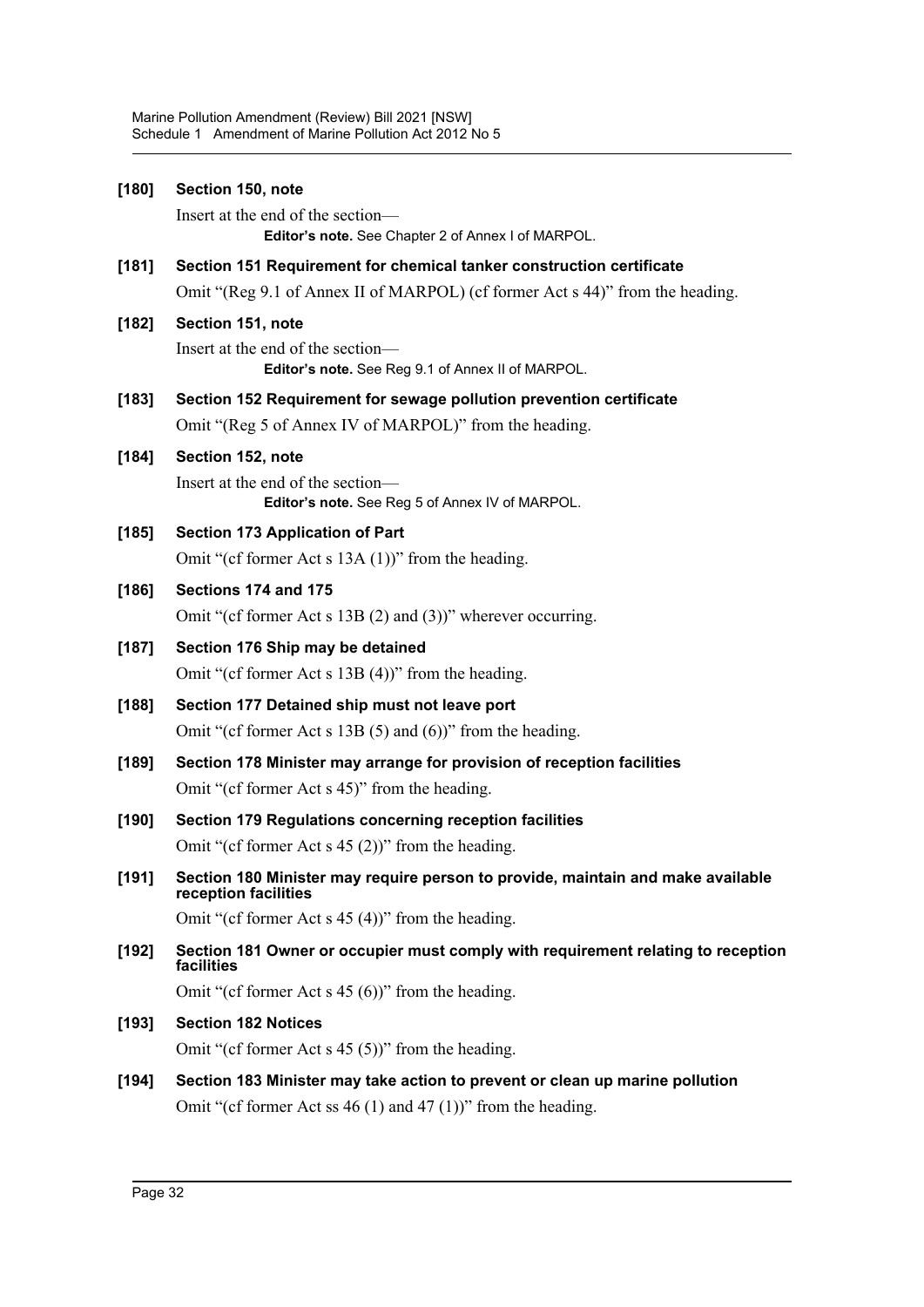**[195] Section 184 Recovery of costs and expenses of preventative action or clean-up action**

Omit "(cf former Act ss 46 (2) and 47 (2))" from the heading.

- **[196] Section 185 Costs and expenses incurred by Minister are charges on ship** Omit "(cf former Act s 52 (1))" from the heading.
- **[197] Section 186 Detention of ship until recovery of costs and expenses or giving of security**

Omit "(cf former Act s 52 (2))" from the heading.

- **[198] Section 188 Obstruction of officers is an offence** Omit "(cf former Act s 50)" from the heading.
- **[199] Section 203 Minister may take action in event of failure to comply** Omit "(cf former Act s 50 (4))" from the heading.
- **[200] Section 204 Obstruction of persons acting in compliance with notice is an offence** Omit "(cf former Act s 50)" from the heading.
- **[201] Section 207 Costs and expenses incurred by Minister are charges on ship** Omit "(cf former Act s 52 (1))" from the heading.
- **[202] Section 208 Detention of ship until recovery of costs and expenses or giving of security**

Omit "(cf former Act s 52 (2))" from the heading.

- **[203] Sections 216 and 217** Omit "(cf former Act s 51)" wherever occurring.
- **[204] Section 218 Joint and several liability where oil or noxious liquid substance is discharged from pipeline**

Omit "(cf former Act s 30)" from the heading.

**[205] Section 219 Several liability where oil or noxious liquid substance is discharged from 2 or more ships**

Omit "(cf former Act s 31)" from the heading.

- **[206] Section 220 Rights of recovery not affected** Omit "(cf former Act s 47 (5))" from the heading.
- **[207] Section 221 Ships that are believed to have discharged marine pollutants may be detained**

Omit "(cf former Act s 52A)" from the heading.

- **[208] Section 222 Detained ships must not depart** Omit "(cf former Act s 52C)" from the heading.
- **[209] Section 223 Security may be required to be provided** Omit "(cf former Act s 52A (3))" from the heading.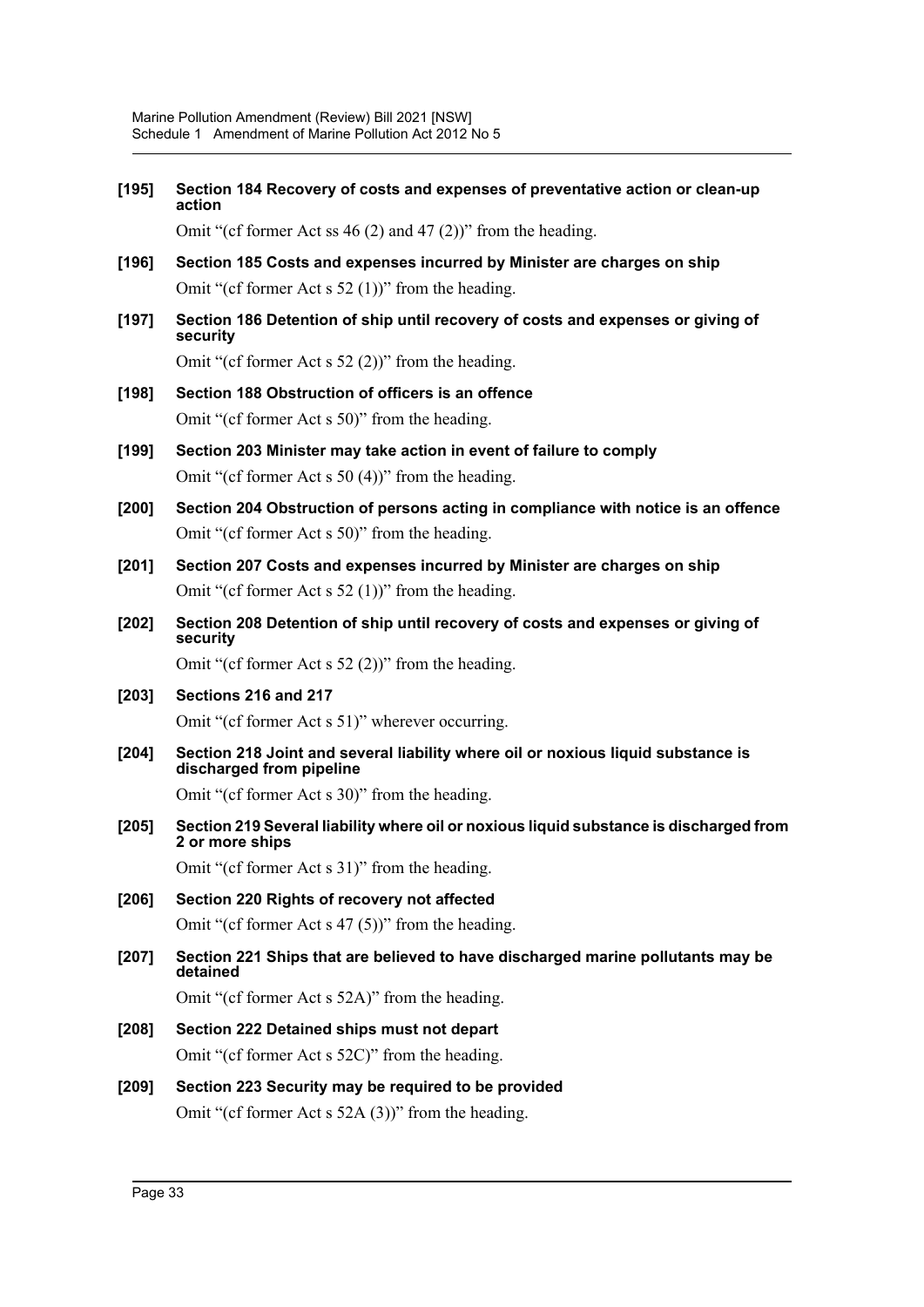**[210] Section 224 Detained ships must be released if security provided or no liability** Omit "(cf former Act s 52A (2))" from the heading. **[211] Section 225 Security taken by Minister** Omit "(cf former Act s 52B)" from the heading. **[212] Section 228 Powers of inspectors and authorised persons** Omit "(cf former Act s 53 (1))" from the heading. **[213] Section 229 Inspectors and authorised persons may enter or inspect place on land** Omit "(cf former Act s 53 (2))" from the heading. **[214] Section 230 Inspector and authorised persons must not unnecessarily delay ships** Omit "(cf former Act s 53 (4))" from the heading. **[215] Section 231 Obstruction of inspectors and authorised persons** Omit "(cf former Act s 53 (3))" from the heading. **[216] Section 232 Inspectors and certain other persons have no personal liability** Omit "(cf former Act s 60)" from the heading. **[217] Section 233 Time within which proceedings may be commenced** Omit "(cf former Act s 54)" from the heading. **[218] Section 234 Proceedings for offences** Omit "(cf former Act s 55)" from the heading. **[219] Section 235 Offences by corporations** Omit "(cf former Act s 56)" from the heading. **[220] Section 236 Penalties are charges on ship** Omit "(cf former Act s 52 (1))" from the heading. **[221] Section 237 Detention of ship until recovery of penalty or provision of security** Omit "(cf former Act s 52 (2))" from the heading. **[222] Section 238 Records are admissible as evidence** Omit "(cf former Act s 58)" from the heading. **[223] Section 239 Proof of certain matters not required** Omit "(cf former Act s 58 (d) and (e))" from the heading. **[224] Section 240 Evidence of analysts** Omit "(cf former Act s 59)" from the heading. **[225] Section 243 Regulations** Omit "(cf former Act s 61)" from the heading. **[226] Section 245 Orders** Omit "(cf former Act s 62)" from the heading.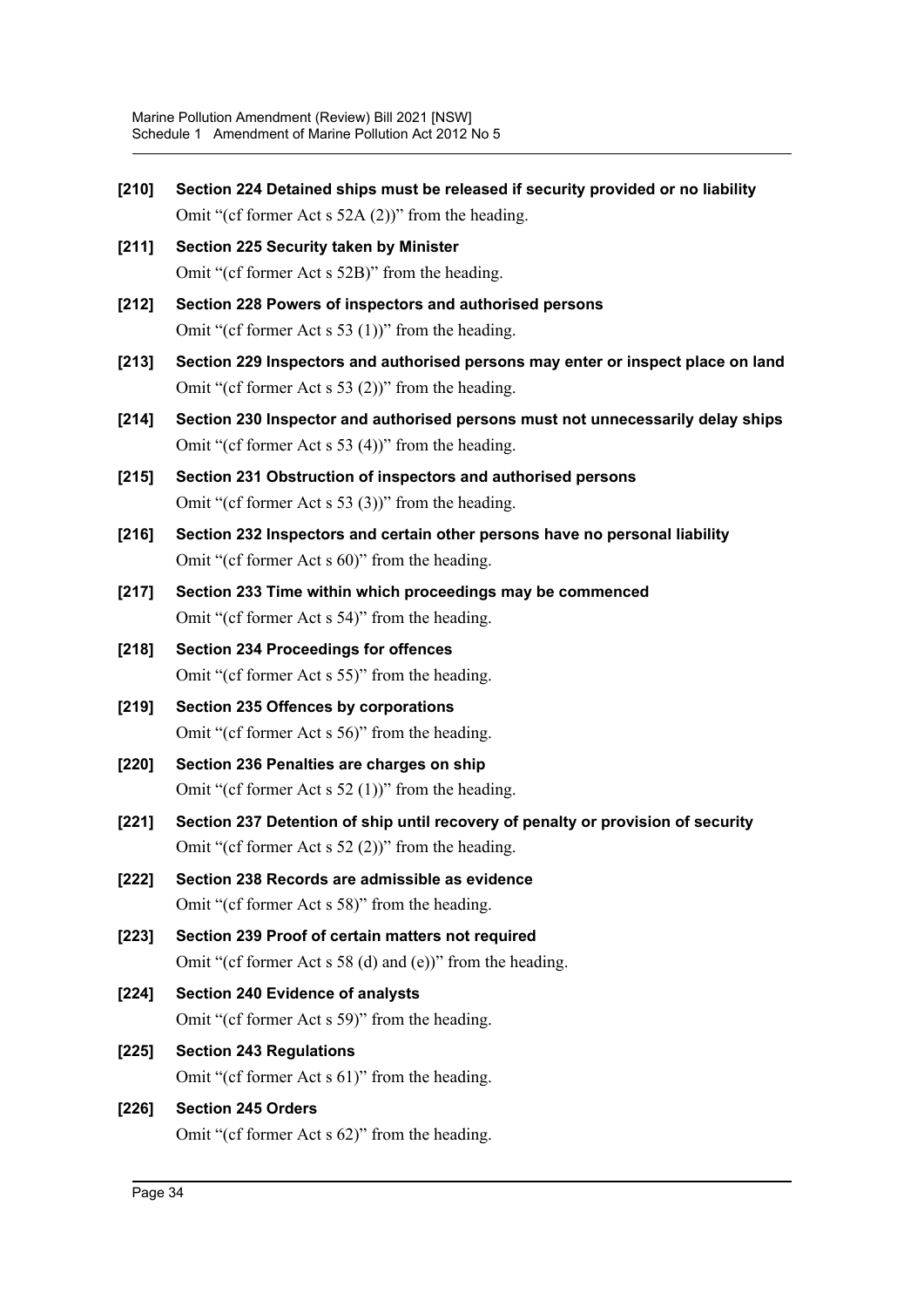# **[227] Section 246 Prescribing matters by reference to other instruments**

Omit "(cf former Act s 63)" from the heading.

### **[228] Section 249 Act to bind Crown**

Omit "(cf former Act s 4)" from the heading.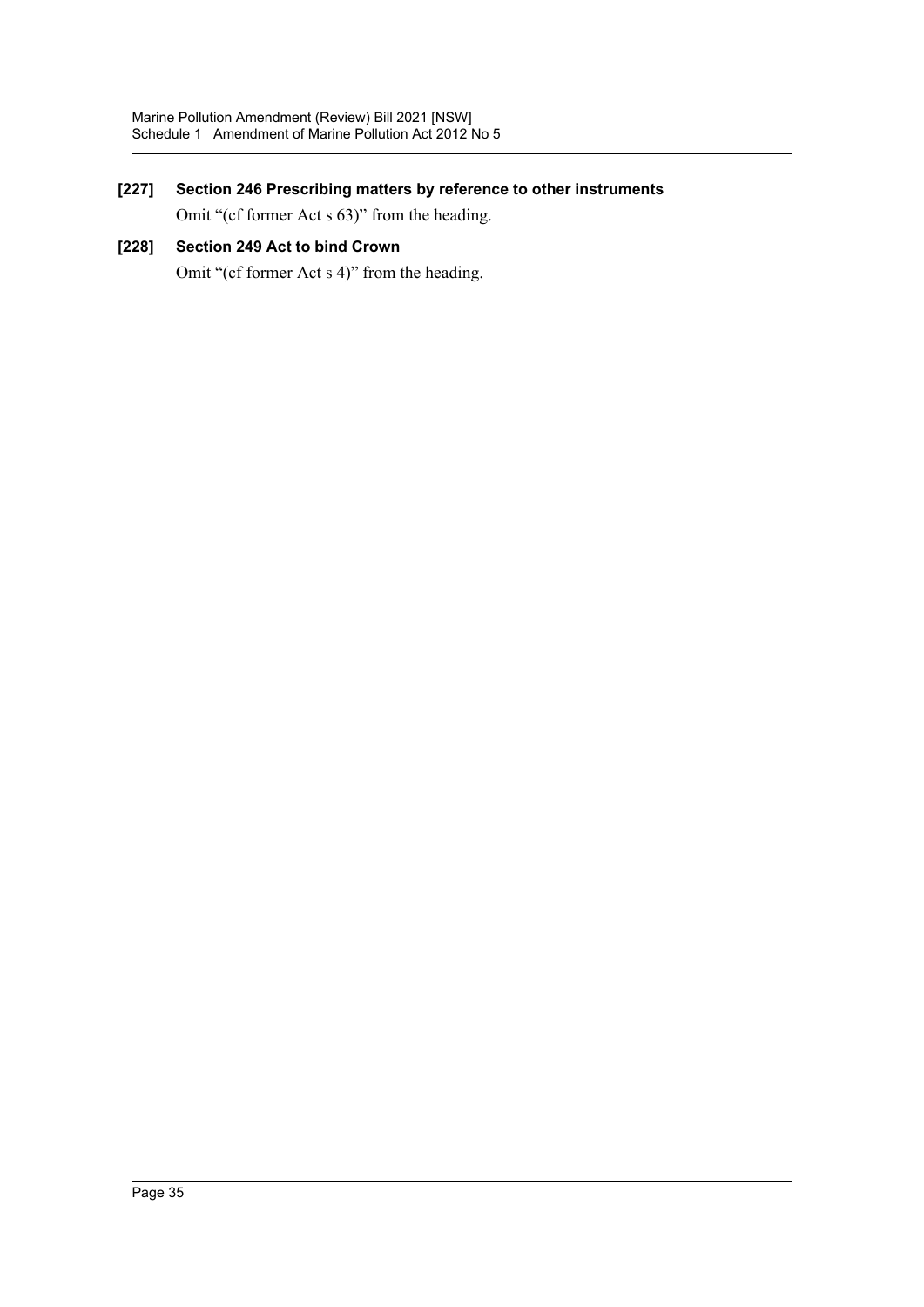# <span id="page-36-0"></span>**Schedule 2 Amendment of other instruments**

# **2.1 Fire and Rescue NSW Act 1989 No 192**

### **[1] Section 3 Definitions**

Insert in alphabetical order in section 3(1)—

*prescribed waters* means—

- (a) coastal waters of the State, within the meaning of Part 10 of the *Interpretation Act 1987*, and
- (b) waters within the limits of the State prescribed as the boundaries of a port under section 105 of the *Ports and Maritime Administration Act 1995*, and
- (c) other waters within the limits of the State prescribed by the regulations for the purposes of this definition.

### **[2] Section 4 Application of Act**

Omit "State waters, as defined in the *Marine Pollution Act 2012*" from section 4(2). Insert instead "prescribed waters".

### **[3] Section 4(3)**

Omit "State waters". Insert instead "prescribed waters".

### **[4] Section 20A Hazardous material incidents outside area to which Act applies**

Omit "State waters" wherever occurring in section 20A(1) and (3). Insert instead "prescribed waters".

**[5] Section 20A(4), definition of "State waters"**

Omit the definition.

# **2.2 Fire Brigades Regulation 2014**

### **[1] Clause 51A**

Insert after clause 51—

### **51A Prescribed waters**

For the purposes of the definition of *prescribed waters* in section 3(1) of the Act, the waters specified in Schedule 4 are prescribed.

### **[2] Schedule 4**

Insert after Schedule 3—

# **Schedule 4 Prescribed waters**

(clause 51A)

### **1 Coffs Harbour**

The harbour known as Coffs Harbour.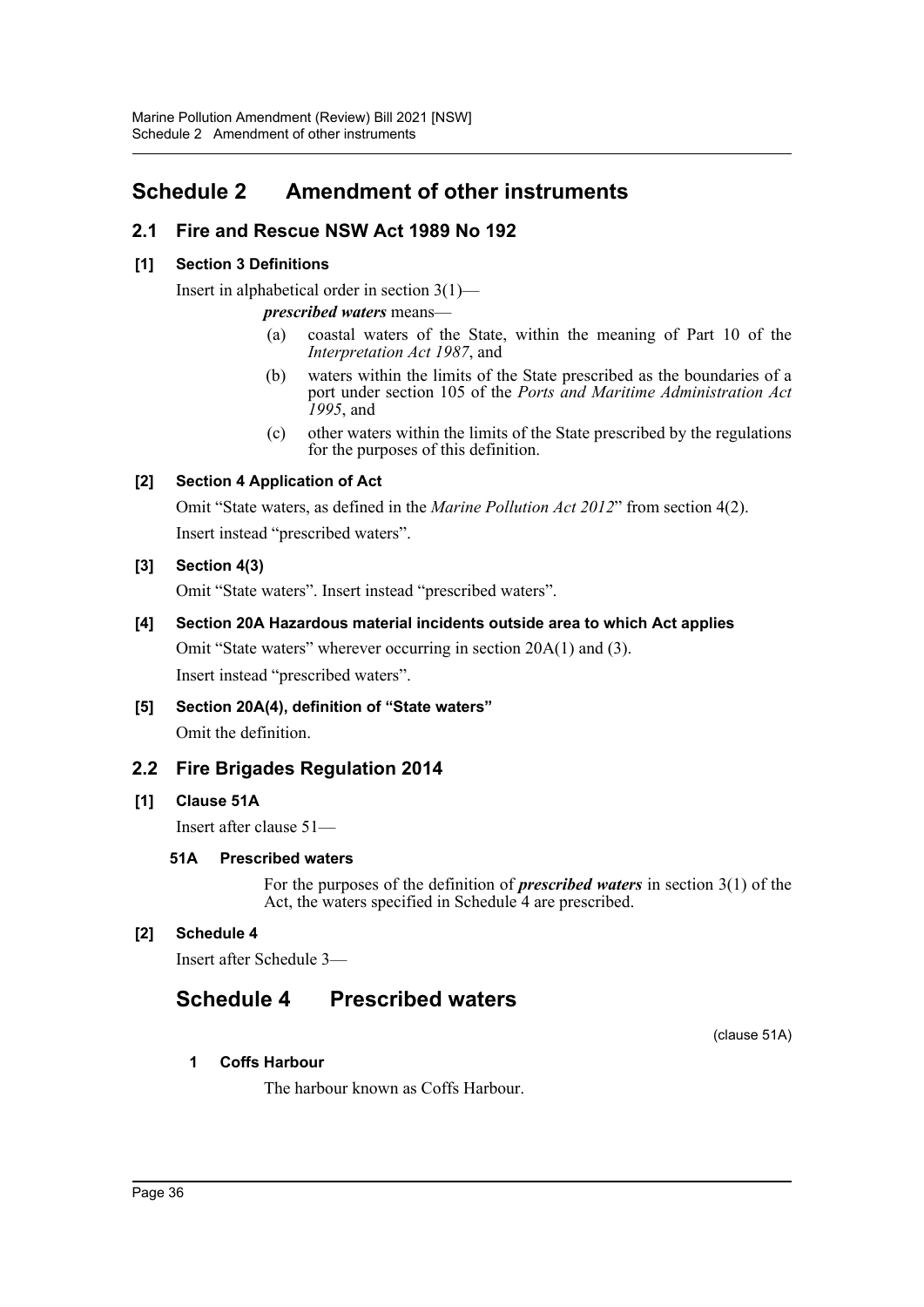### **2 Hastings River (Port Macquarie)**

The waters of the Hastings River below the mean high water mark from the river entrance to the eastern side of the Dennis Bridge carrying the Pacific Highway, together with the waters below the mean high water mark of the slipway cove in the southern bank of the river immediately east of the Dennis Bridge.

### **3 Jervis Bay**

That part of Jervis Bay below the mean high water mark that lies within the State.

### **4 Port Stephens**

That part of Port Stephens below the mean high water mark bounded by a straight line drawn from the southern extremity of Corrie Island in a south easterly direction across the waterway to a point on the southern shore in line with the highest point of Tomaree Head.

# **2.3 Marine Pollution Regulation 2014**

### **[1] Clause 4 Waters prescribed as State waters**

Omit the clause.

#### **[2] Clause 7 Adoption of Commonwealth Order about pollution from noxious liquid substances**

Omit "A, B, C or D substance" from clause 7(2). Insert instead "X, Y, Z or other substance".

### **[3] Clause 9 Adoption of Commonwealth Order about pollution from sewage**

Omit "*Marine Order 96 (Marine pollution prevention—sewage) 2013* of the Commonwealth, as in force on 14 December 2013".

Insert instead "*Marine Order 96 (Marine pollution prevention—sewage) 2018* of the Commonwealth, as in force on 15 March 2018".

### **[4] Clause 10 Adoption of Commonwealth Order about pollution from garbage**

Omit "*Marine Order 95 (Marine pollution prevention—garbage) 2013*" wherever occurring.

Insert instead "*Marine Order 95 (Marine pollution prevention—garbage) 2018*".

### **[5] Clause 10(1)**

Omit "1 July 2013". Insert instead "23 February 2018".

### **[6] Clause 12 Definitions**

Omit "navigable" wherever occurring in the definitions of *inland waters* and *Murray River*.

**[7] Clause 12, definition of "navigable waters"**

Omit the definition.

### **[8] Clauses 14(1), 16(1) and 36(1)**

Omit "navigable waters" wherever occurring. Insert instead "State waters".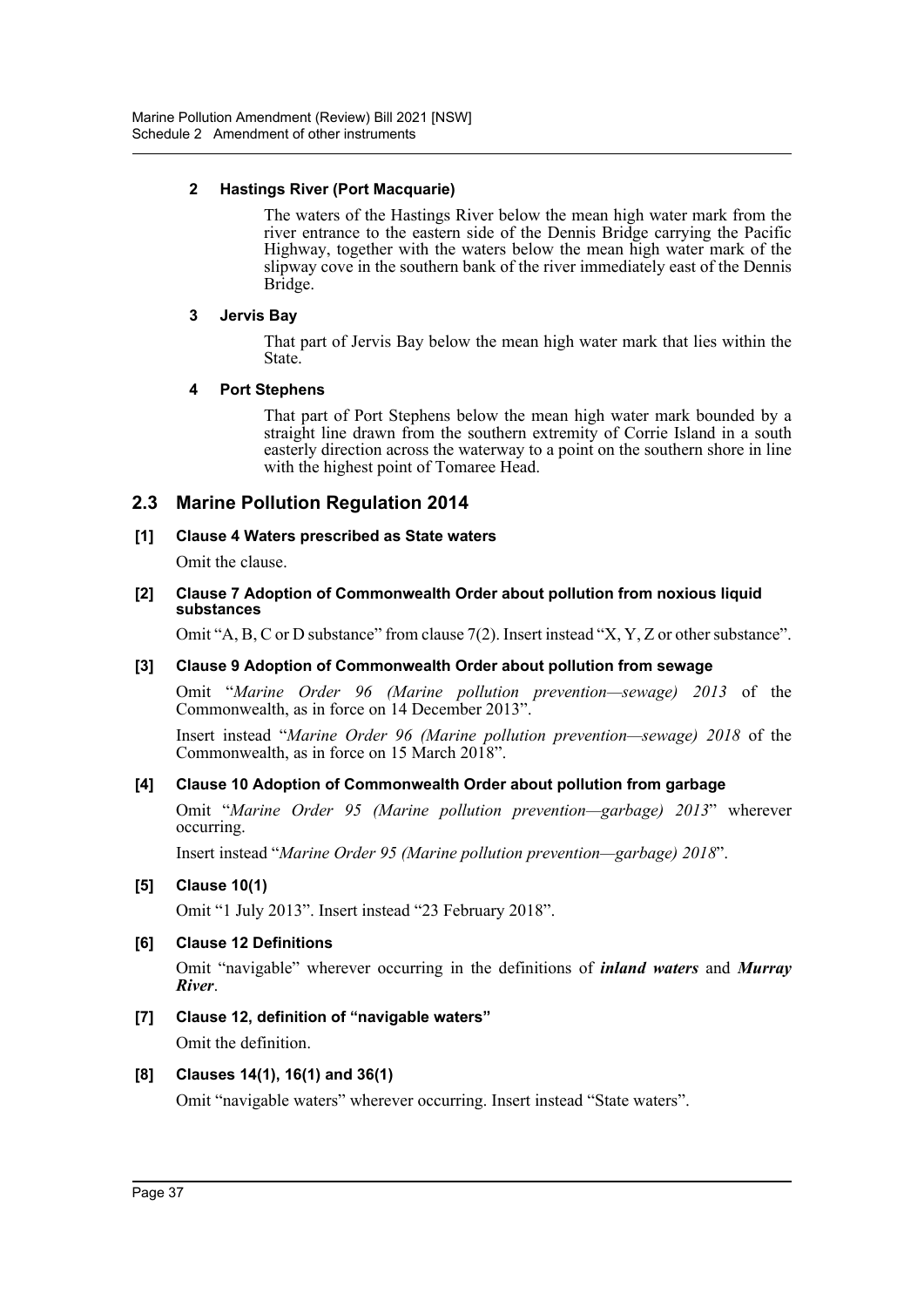### **[9] Clause 16, heading**

Omit "**systems**". Insert instead "**plants**".

**[10] Clause 16** Omit "system" wherever occurring. Insert instead "plant".

### **[11] Part 4, heading**

Omit the heading. Insert instead—

# **Part 4 Emergency plans—oil spill response plans for trading ships**

**[12] Part 4, Division 1, heading**

Omit the heading.

**[13] Clause 38 Definitions**

Omit "Division". Insert instead "Part".

**[14] Part 4, Division 2**

Omit the Division.

### **[15] Clause 55, heading**

Omit the heading. Insert instead—

#### **55 Ship construction certificates, chemical tanker construction certificates and sewage pollution prevention certificates**

### **[16] Clause 55(1) and (2)**

Omit "marine safety authority" wherever occurring. Insert instead "maritime authority".

### **[17] Clause 55(3)**

Insert after clause 55(2)—

(3) A certificate issued by a maritime authority of another State or of the Northern Territory certifying that a ship is constructed in accordance with the provisions of Annex IV of MARPOL is prescribed for the purposes of the definition of *sewage pollution prevention certificate* in section 152(4) of the Act.

### **[18] Clauses 56 and 57**

Omit the clauses.

### **[19] Clause 60 Fees**

Insert at the end of the table—

Preparation and giving of a marine pollution removal \$466 notice under section 202C of the Act Deposit of garbage record book \$40

# **[20] Clause 61 Decisions that are reviewable by Civil and Administrative Tribunal** Omit the clause.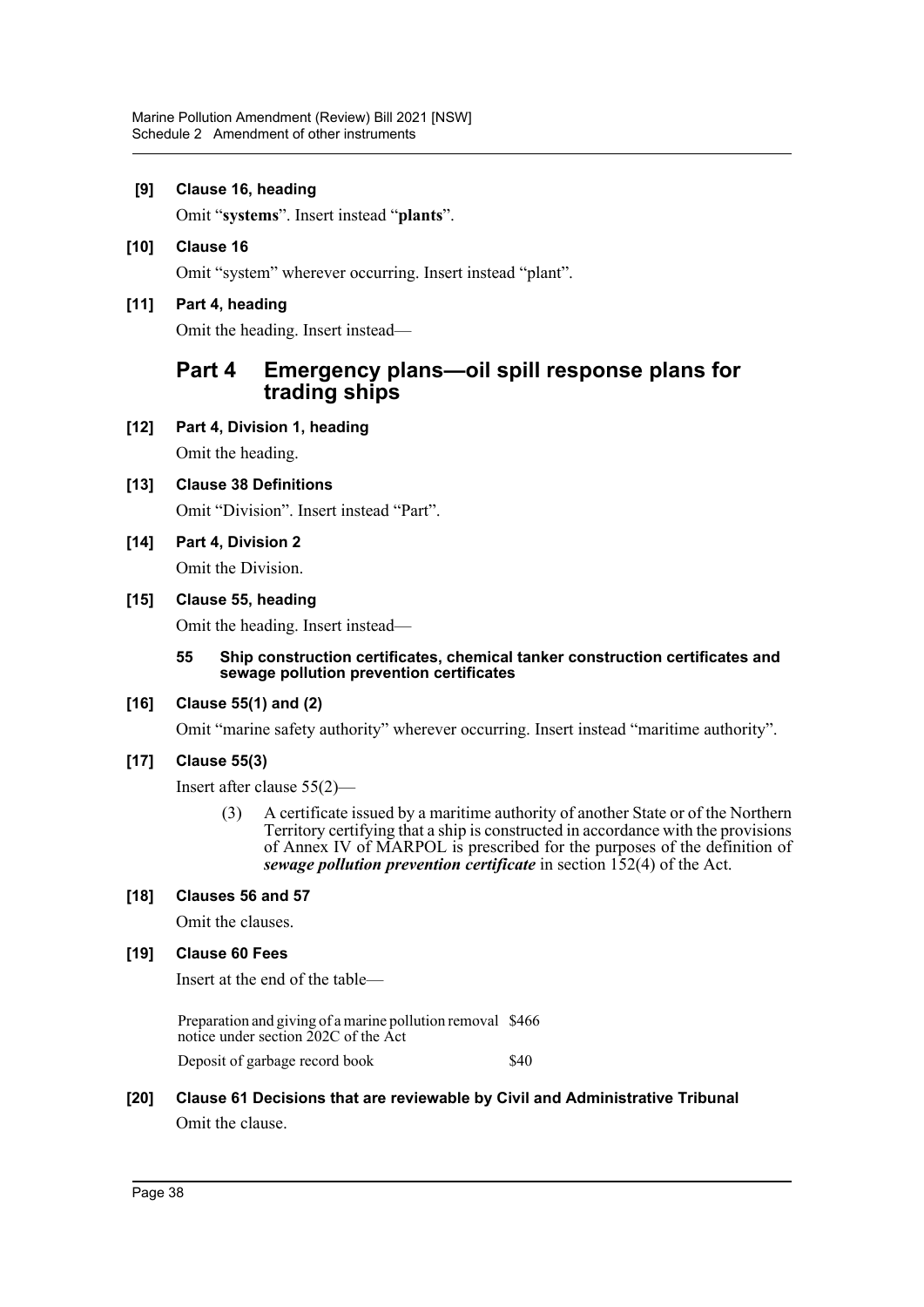### **[21] Schedule 1 State waters**

Omit the Schedule.

**[22] Schedule 4 Modification of Marine Order 93 (Marine pollution prevention—noxious liquid substances) 2014**

Omit "Appendix 2" from clause 24(1). Insert instead "Appendix II".

### **[23] Schedule 4, clause 25(b)**

Insert "II" after "Appendix".

#### **[24] Schedule 5 Modification of Marine Order 94 (Marine pollution prevention—packaged harmful substances) 2014**

Omit "Regulations 2–5" from clause 8(1). Insert instead "Regulations 3–6".

### **[25] Schedule 5, clause 8(2) and (3)**

Omit "Regulation 4" wherever occurring. Insert instead "Regulation 5".

### **[26] Schedule 5, clause 8, note**

Omit the note to the clause. Insert instead—

**Note.** Regulations 3 and 6 of Annex III set out requirements for the packing and stowage of packaged harmful substances. Regulations 4 and 5 of Annex III mention requirements for the transport of packaged harmful substances including the need to comply with the International Dangerous Goods Code (the *IMDG Code*) for marking and labelling and the preparation of a special list, manifest or stowage plan.

The IMDG Code as currently in force is available from the IMO website at http://www.imo.org. The IMO resolution that adopts or amends the IMDG Code is listed on AMSA's website.

### **[27] Schedule 6**

Omit the Schedule. Insert instead—

# **Schedule 6 Modification of Marine Order 96 (Marine pollution prevention—sewage) 2018**

(clause 9)

**Note.** This Schedule sets out the Marine Order as adopted and modified.

### **Division 1 Preliminary**

### **1 Name of Order**

This Order is *Marine Order 96 (Marine pollution prevention—sewage) 2018*.

### **1A, 1B [Numbers not used]**

### **2 Purpose**

This Order—

(a) gives effect to Annex IV of MARPOL (which deals with prevention of marine pollution by sewage from ships).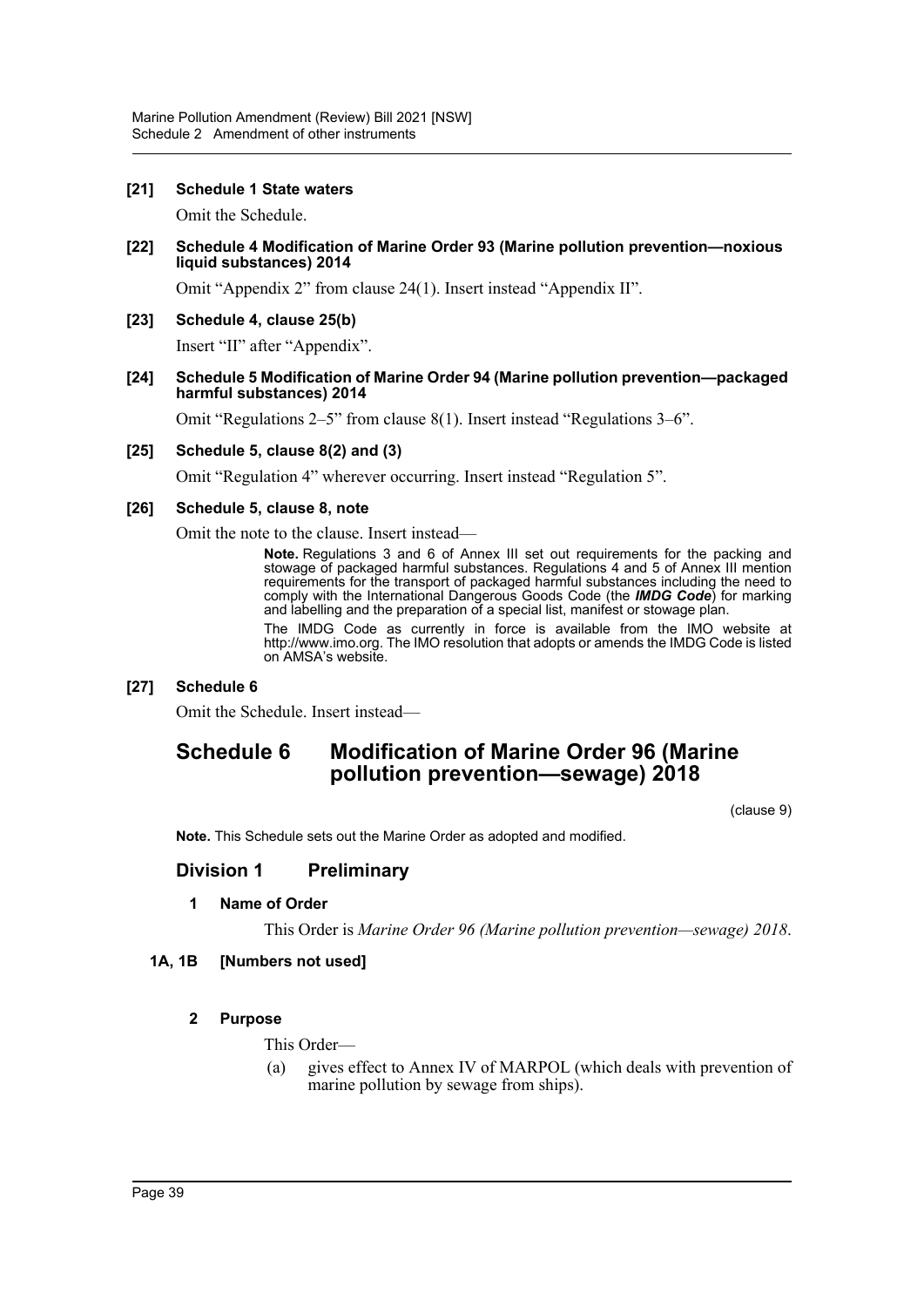### **3 [Number not used]**

#### **4 Definitions**

In this Order—

*2012 Guidelines* means the *2012 Guidelines on implementation of effluent standards and performance tests for sewage treatment plants* adopted by IMO Resolution MEPC.227(64), as in force from time to time.

*Annex IV* means Annex IV of MARPOL.

**Note 1.** Some terms used in this Order are defined in *Marine Order 1 (Administration) 2013*, including *IMO*.

**Note 2.** A copy of IMO documents mentioned in this Order is available on the IMO website at http://www.imo.org. Information on obtaining copies of IMO documents is also on AMSA's website at http://www.amsa.gov.au.

### **5, 6 [Numbers not used]**

# **Division 2 Systems, equipment etc required by Annex IV**

#### **7 Sewage systems (MARPOL IV-9)**

A vessel to which Annex IV applies and section 4.2 of the 2012 Guidelines does not apply must be equipped with—

- (a) a sewage treatment plant, approved by an issuing body, that complies with—
	- (i) Regulation 9 of Annex IV, and
	- (ii) for a system installed on a vessel after 31 December 2015—IMO Resolution MEPC.227(64), other than the requirements of section 4.2 of the 2012 Guidelines, and
	- (iii) for a system installed on a vessel after 31 December 2009 and before 1 January 2016—IMO Resolution MEPC.159(55), and
	- (iv) for a system installed on a vessel before 1 January 2010—IMO Resolution MEPC.2(VI), or
- (b) a sewage comminuting and disinfecting system, approved by an issuing body, that complies with Regulation 9 of Annex  $\overline{IV}$ , or
- (c) a holding tank, approved by an issuing body, that complies with Regulation 9 of Annex IV.

### **8 [Number not used]**

### **9 Standard discharge connections (MARPOL IV-10)**

- (1) The vessel must have a standard discharge connection mentioned in Regulation 10 of Annex IV.
- (2) However, for a passenger vessel, the vessel's discharge pipeline may be fitted with a discharge connection approved by an issuing body (eg a quick-connection coupling).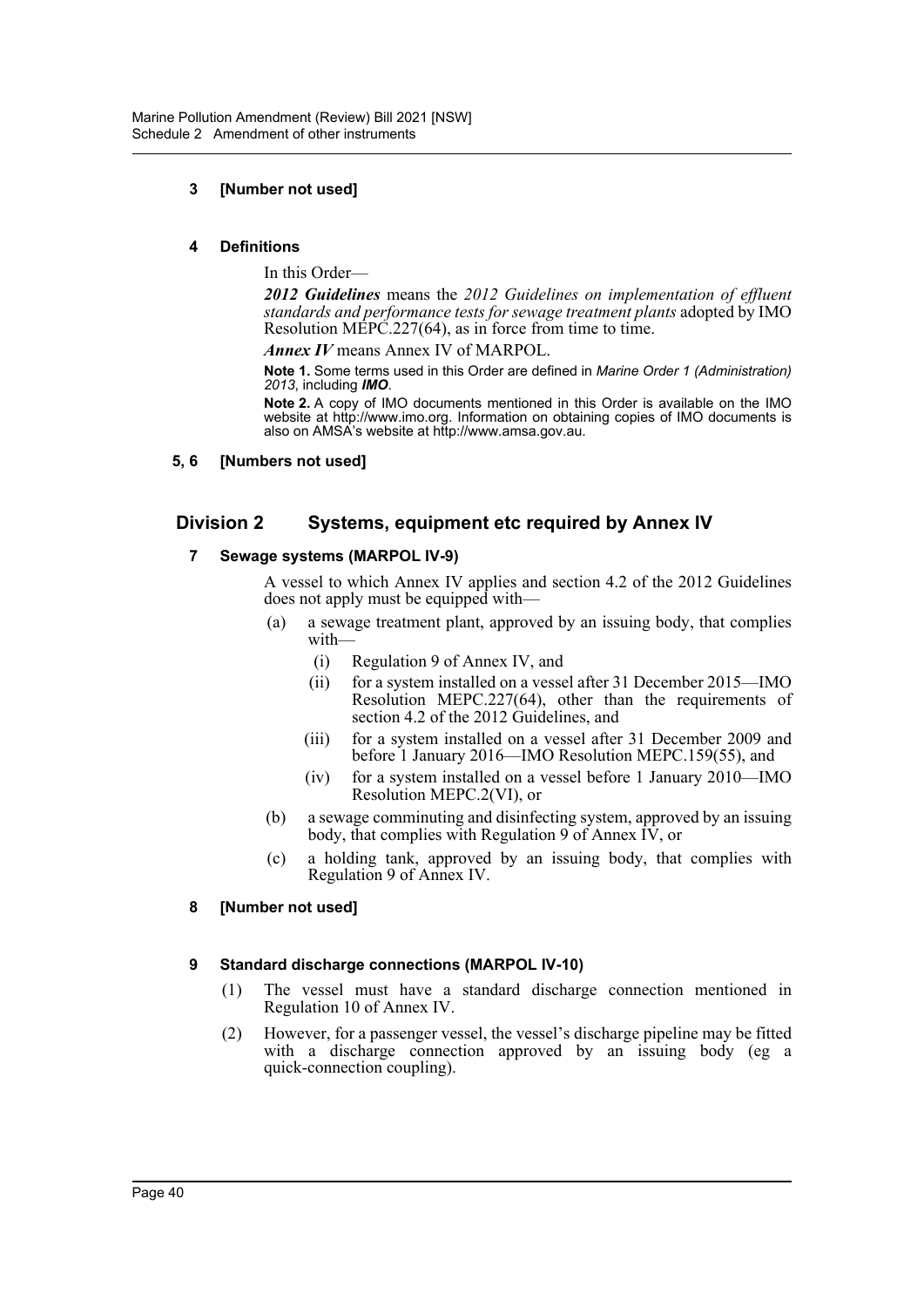### **Division 3**

**10–17 [Numbers not used]**

### **Division 4**

**18 [Number not used]**

### **Division 5**

**19 [Number not used]**

### **Division 6**

### **20–22 [Numbers not used]**

### **[28] Schedule 7**

Omit the Schedule. Insert instead—

# **Schedule 7 Modification of Marine Order 95 (Marine pollution prevention—garbage) 2018**

(clause 10(1))

**Note.** This Schedule sets out the Marine Order as adopted and modified.

# **Division 1 Preliminary**

### **1 Name of Order**

This Order is *Marine Order 95 (Marine pollution prevention—garbage) 2018*.

### **1A, 1B [Numbers not used]**

### **2 Purpose**

This Order prescribes matters necessary to give effect to Annex V of MARPOL.

**Note.** Annex V of MARPOL contains regulations for the prevention of pollution of the sea by garbage from ships.

### **3 [Number not used]**

### **4 Definitions**

In this Order—

*inspector* means a person appointed as an inspector under section 226 of the *Marine Pollution Act 2012*.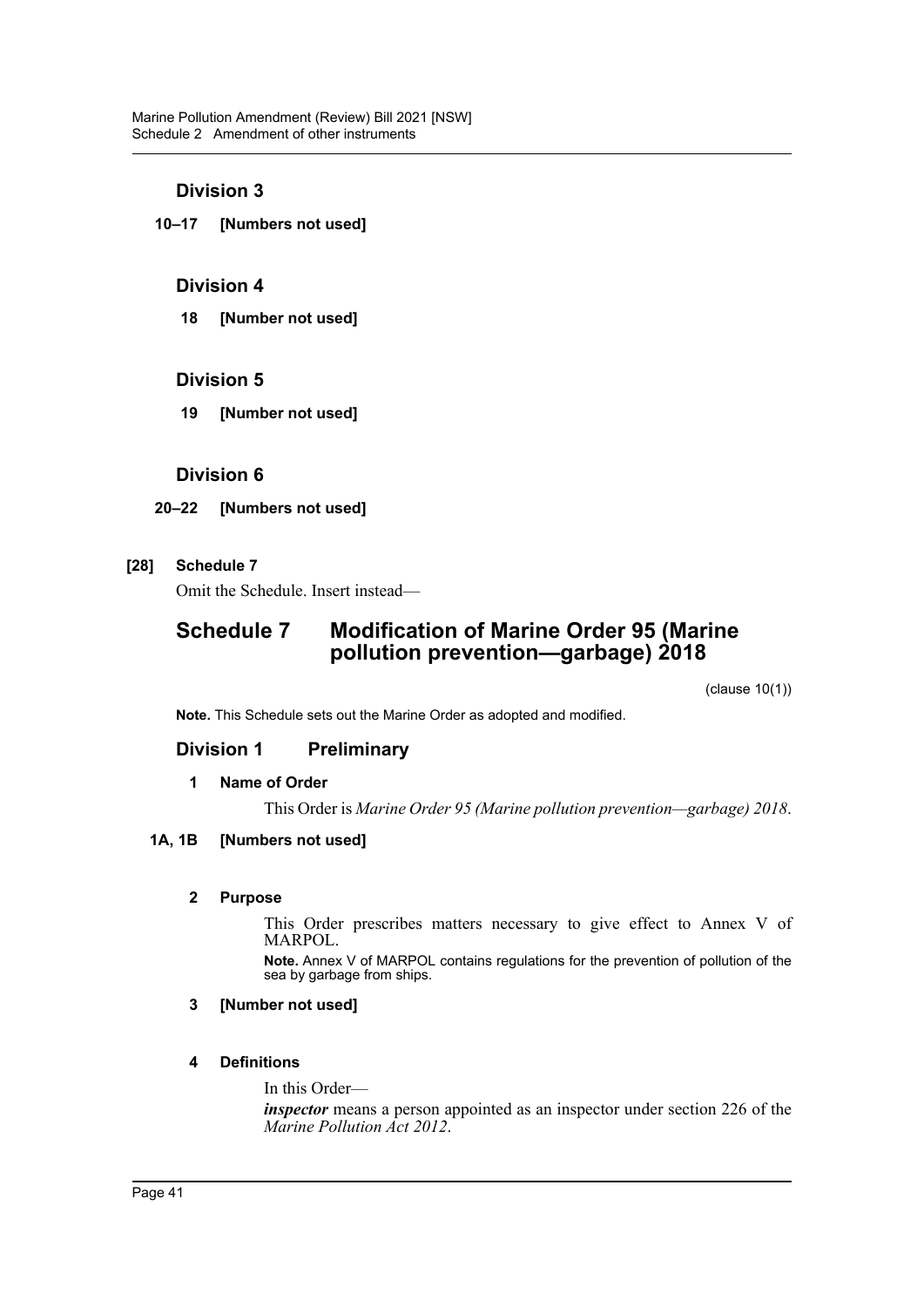*surveyor* means a person appointed to be a surveyor under section 190 of the *Navigation Act 2012* of the Commonwealth.

**Note.** Some terms used in this Order are defined in *Marine Order 1 (Administration) 2013*, including—

(a)*AMSA*, (b)*IMO*, (c)*Manager, Ship Inspection and Registration*, (d)*SOLAS*.

**5 [Number not used]**

# **Division 2 Discharge of garbage—prescribed matters**

**6–8 [Numbers not used]**

# **Division 3 Garbage record books and management plans**

**9 [Number not used]**

### **10 Garbage record book**

- (1) For the purposes of section 138(1) of the *Marine Pollution Act 2012*, the form that includes the matters set out in Appendix II to Annex V of MARPOL is the prescribed garbage record book.
- (2) For the purposes of section 141 of the *Marine Pollution Act 2012*, each operation or occurrence mentioned in section 4 of Appendix II to Annex V of MARPOL is prescribed.
- (3) For the purposes of section 145(1)(b) of the *Marine Pollution Act 2012*, a surveyor is the prescribed officer.

### **11 [Number not used]**

### **12 Garbage management plan**

For the purposes of section 108(1) of the *Marine Pollution Act 2012*, the garbage management plan must be in a form that includes the matters mentioned in section 4 of the 2012 *Guidelines for the Development of Garbage Management Plans* set out in the Annex to IMO Resolution MEPC.220(63), as amended from time to time.

**Note.** The matters mentioned in these Guidelines are about designating a person in charge of carrying out the plan, and procedures for minimising, collecting, storing, processing and discharging garbage.

# **2.4 Marine Safety Act 1998 No 121**

### **Section 4 Definitions**

Omit the note to the definition of *State waters* in section 4(1).

Insert instead—